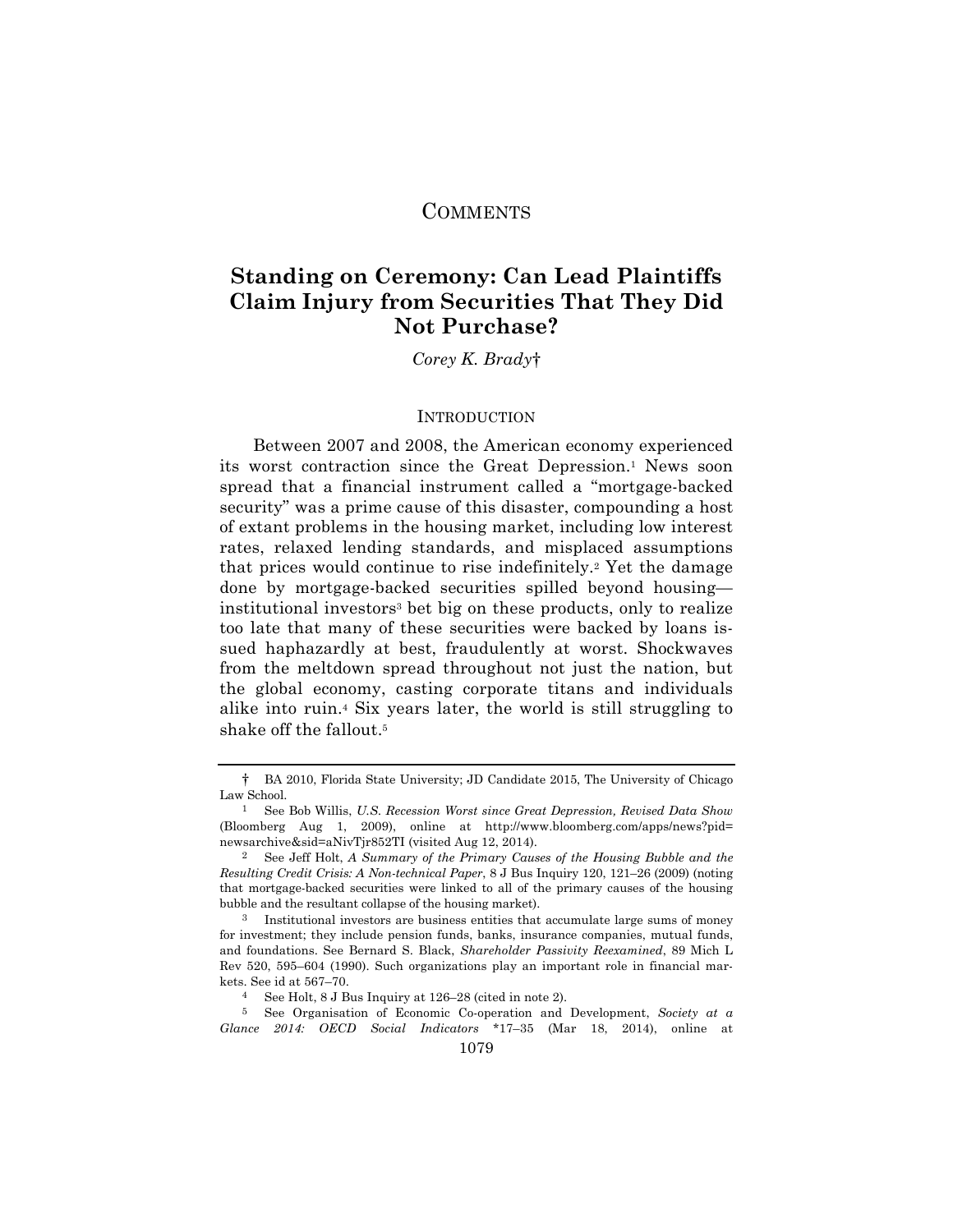In the wake of this crisis, class action litigation alleging securities fraud has become commonplace.6 Investors in devalued financial products like mortgage-backed securities generally claim that they were misled by misstatements or omissions in offering documents, for which they have recourse under federal law. Because of the way that financial institutions promulgate these documents, one type of offering document—called a "shelf registration statement"—may be shared across many different securities offerings. These offerings also involve unique documents called "supplemental prospectuses," which describe the characteristics particular to each security. Thus, while an allegedly misleading shelf registration statement lends itself to class action litigation regarding all offerings that it covers, supplemental prospectuses differentiate between those offerings, diminishing their apparent similarity and hence their susceptibility to class adjudication.

This tension has spawned uncertainty over class action standing, which essentially requires that the class representative, acting on behalf of the class members, demonstrate a personal stake in the outcome of the litigation.7 Many courts have held that lead plaintiffs must have personally purchased from each securities offering that they seek to prove is fraudulent.<sup>8</sup> However, some courts have allowed named plaintiffs in such class actions to bring closely related claims without having purchased the same securities as other class members.9 These conflicting decisions have given rise to the following question: Does a named plaintiff have standing to litigate claims concerning mortgage-backed securities that he or she did not actually purchase?

http://www.oecd.org/els/soc/OECD2014-SocietyAtAGlance2014.pdf (visited Aug 12, 2014) (discussing the continuing impact of the 2008 recession on social indicators in several countries).

<sup>6</sup> See Christopher J. Miller, Note, *"Don't Blame Me, Blame the Financial Crisis": A Survey of Dismissal Rulings in 10b-5 Suits for Subprime Securities Losses*, 80 Fordham L Rev 273, 289–90 (2011) (reviewing thirty-four such cases).

<sup>7</sup> See Joseph McLaughlin, *McLaughlin on Class Actions* § 4:28 at 852 (West 10th ed 2013).

<sup>8</sup> See, for example, *Plumbers' Union Local No. 12 Pension Fund v Nomura Asset Acceptance Corp*, 632 F3d 762, 771 (1st Cir 2011); *Maine State Retirement System v Countrywide Financial Corp*, 722 F Supp 2d 1157, 1164 (CD Cal 2010).

<sup>9</sup> See, for example, *NECA-IBEW Health & Welfare Fund v Goldman Sachs & Co*, 693 F3d 145, 164 (2d Cir 2012); *In re CitiGroup Inc Bond Litigation*, 723 F Supp 2d 568, 584 (SDNY 2010).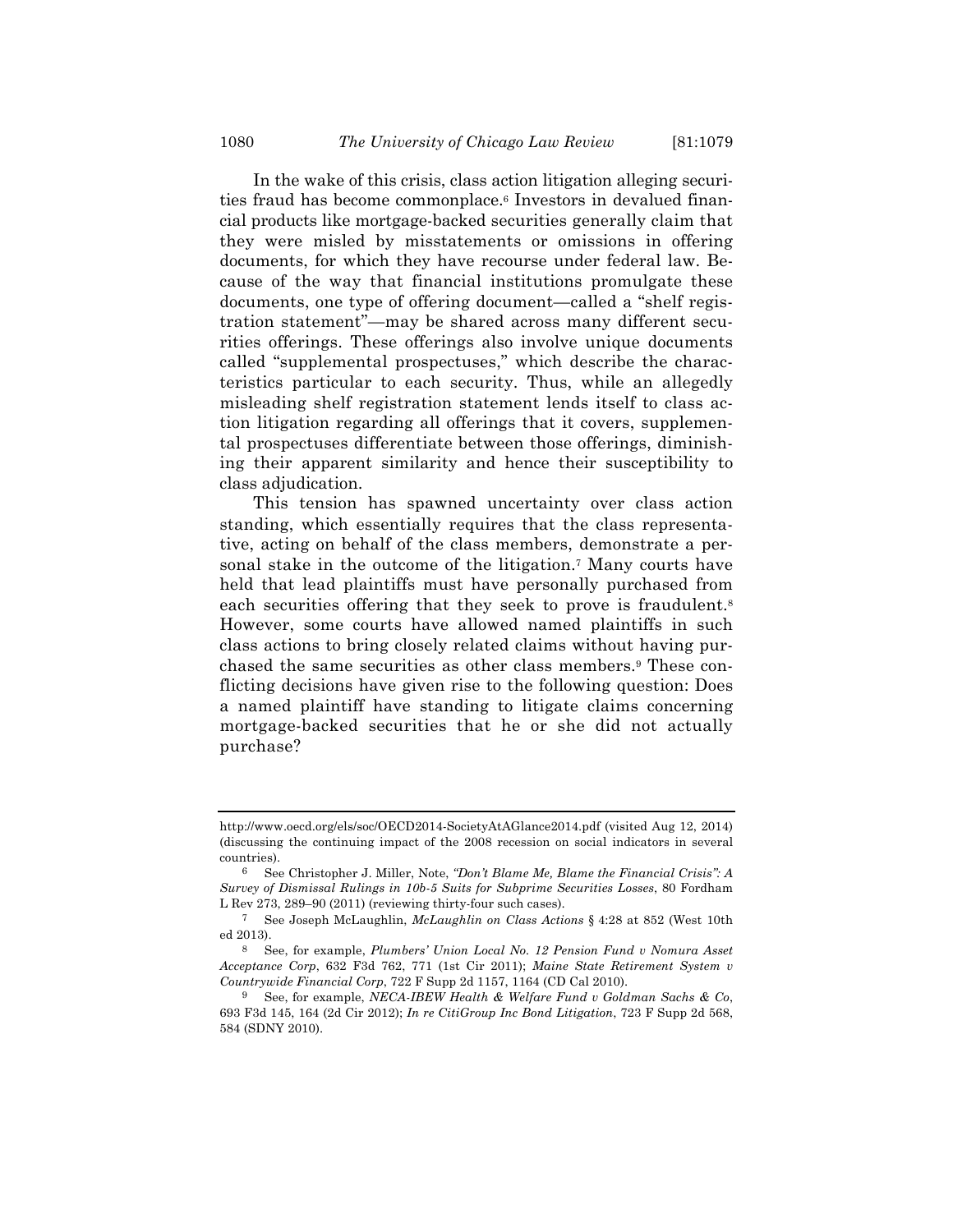This Comment addresses that question,<sup>10</sup> which remains unresolved despite the billions of dollars at stake.11 It proposes a two-step test for determining which claims, if any, a named plaintiff in a mortgage-backed securities class action has standing to press. Each step captures a discrete set of cases. First, drawing from common ground between the conflicting opinions of the First and Second Circuits, this test asks whether allegedly misleading language appears in the common shelf registration, the supplemental prospectuses, or both. Second, expanding on the Second Circuit's methodology, the proposed test asks whether any loan originators were common to both the named plaintiff's securities purchases and those of the entire class. Together, these steps screen for standing more comprehensively and incisively than either of the current approaches.

This Comment comprises three parts. Part I provides background on mortgage-backed securities, federal securities law, and standing doctrine. Part II presents the split that has developed in the circuit courts. After exploring the terrain between these apparently polarized opinions, Part III proposes a two-step test for class action standing.

# I. BACKGROUND: MORTGAGE-BACKED SECURITIES, SECURITIES LAW, AND STANDING

This Part proceeds in three sections. The first examines mortgage-backed securities and their role in the financial crisis. The second discusses relevant securities law and the idiosyncra-

<sup>10</sup> As discussed in this Comment, the question is limited to mortgage-backed and other asset-backed securities. Similar issues have also arisen in cases involving other types of securities. Compare *In re Salomon Smith Barney Mutual Fund Fees Litigation*, 441 F Supp 2d 579, 604–07 (SDNY 2006) (holding that lead plaintiffs have standing to represent purchasers only from mutual funds that they actually purchased), with *In re Franklin Mutual Funds Fee Litigation*, 388 F Supp 2d 451, 461–62 (D NJ 2005) (deciding that plaintiffs could bring claims against funds from which they had not purchased as long as the named plaintiffs "pleaded direct claims" against those defendants). However, because of the idiosyncratic way that mortgage-backed and other asset-backed securities are structured—which is integral to analyzing and solving the highlighted problem—this Comment necessarily narrows its scope to these products. See Part I.A.1. Also, for simplicity's sake, the various breeds of relevant asset-backed securities are referred to herein as "mortgage-backed securities."

<sup>11</sup> See Petition for a Writ of Certiorari, *Goldman, Sachs & Co v NECA-IBEW Health & Welfare Fund*, No 12-528, \*3 (US filed Oct 26, 2012) (available on Westlaw at 2012 WL 5361534) ("Goldman Petition") (claiming that "the [Second Circuit's] decision will effectively increase by tens of *billions* of dollars the potential liability that financial institutions face in this and similar class actions").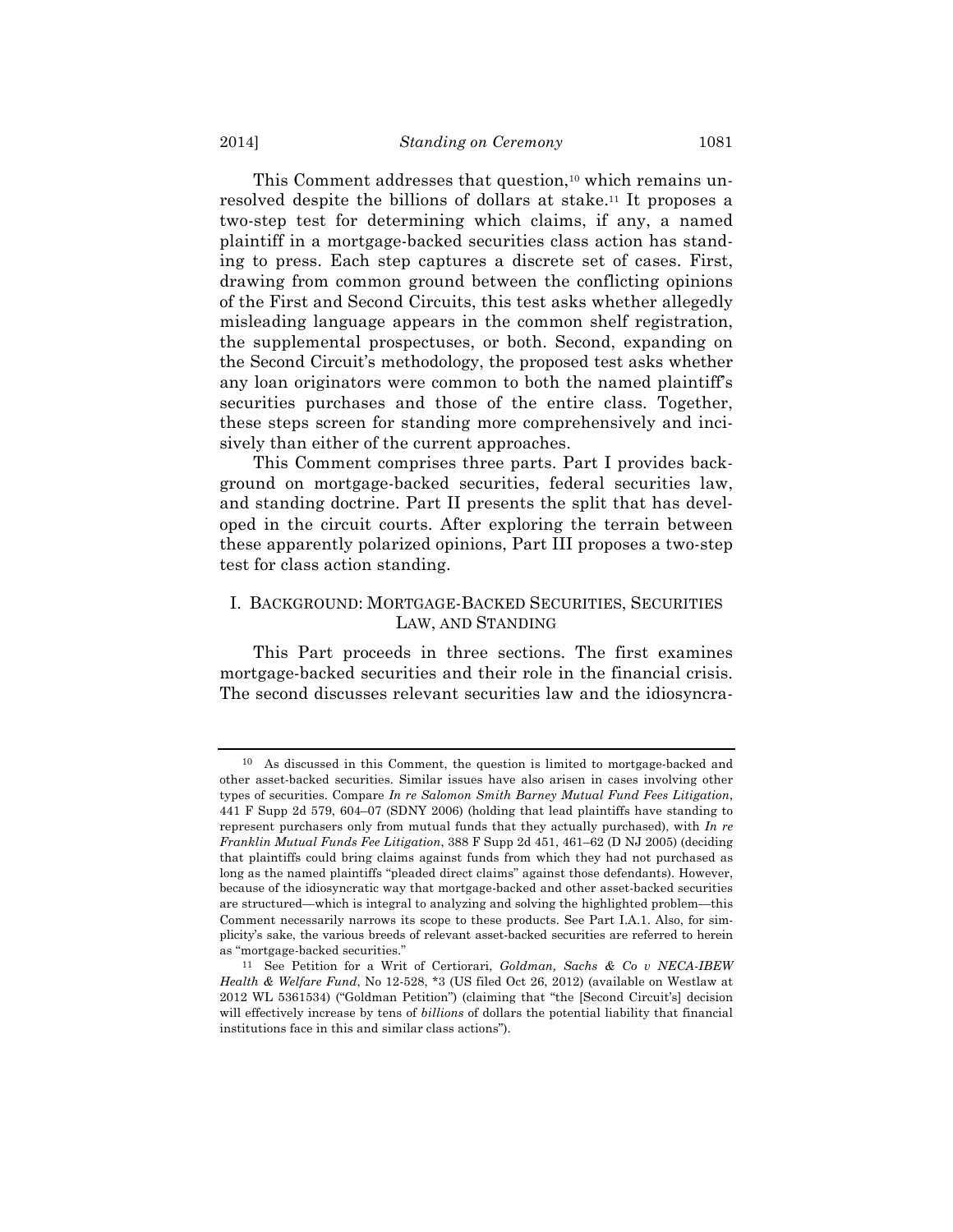A. Insecurity: Mortgage-Backed Securities and the Financial Meltdown

The following two sections provide an overview of mortgagebacked securities and their role in the financial crisis. Part I.A.1 describes the process of securitization, emphasizing how the structure of a mortgage-backed security allocates risk. Part I.A.2 outlines how these products catalyzed a global disaster and describes its consequences.

1. Securitization.12

At the heart of a mortgage-backed security is simply a pool of mortgages—the familiar method by which most people pay for a home. Mortgages are grouped together and sold by financial institutions to raise capital,<sup>13</sup> create a market for investment,<sup>14</sup> and increase the amount of credit available to homebuyers.15 The process begins with lenders, or "originators," who offer mortgages to individual borrowers based on their perceived creditworthiness.16 This process yields prime or subprime mortgages, with the latter carrying higher interest rates and going to those with relatively poor credit histories.17 Thus, because of their greater risk of default, those potentially least able to bear the financial burden are saddled with the highest interest rates.18 This leaves

<sup>12</sup> Securitization, also known as structured finance, is "[the] process of converting relatively illiquid secured loans into freely tradable securities." Richard E. Mendales, *Collateralized Explosive Devices: Why Securities Regulation Failed to Prevent the CDO Meltdown, and How to Fix It*, 2009 U Ill L Rev 1359, 1367.

<sup>13</sup> See Eamonn K. Moran, *Wall Street Meets Main Street: Understanding the Financial Crisis*, 13 NC Bank Inst 5, 36–37 (2009).

<sup>14</sup> See Aaron Unterman, *Exporting Risk: Global Implications of the Securitization of U.S. Housing Debt*, 4 Hastings Bus L J 77, 92 (2008).

<sup>15</sup> See Moran, 13 NC Bank Inst at 37 (cited in note 13).

<sup>16</sup> See Jennifer E. Bethel, Allen Ferrell, and Gang Hu, *Legal and Economic Issues in Litigation Arising from the 2007–08 Credit Crisis*, in Yasuyuki Fuchita, Richard J. Herring, and Robert E. Litan, eds, *Prudent Lending Restored: Securitization after the Mortgage Meltdown* 163, 167 (Brookings 2009).

<sup>17</sup> See Financial Crisis Inquiry Commission, *Preliminary Staff Report: The Mortgage Crisis* \*5–6 (draft report, FCIC Apr 7, 2010), online at http://fcic-static.law.stanford.edu/ cdn\_media/fcic-reports/2010-0407-PSR\_-\_The\_Mortgage\_Crisis.pdf (visited Aug 12, 2014).

<sup>18</sup> See Alexander S. Bonander, Note, *Fannie Mae, Freddie Mac, and Due-Diligence Failures: Should Comparative Responsibility Be Imposed on a Government-Sponsored Entity's Claims Brought under Sections 11(a) and 12(a)(2) of the Securities Act of 1933?*, 98 Iowa L Rev 835, 840 (2013).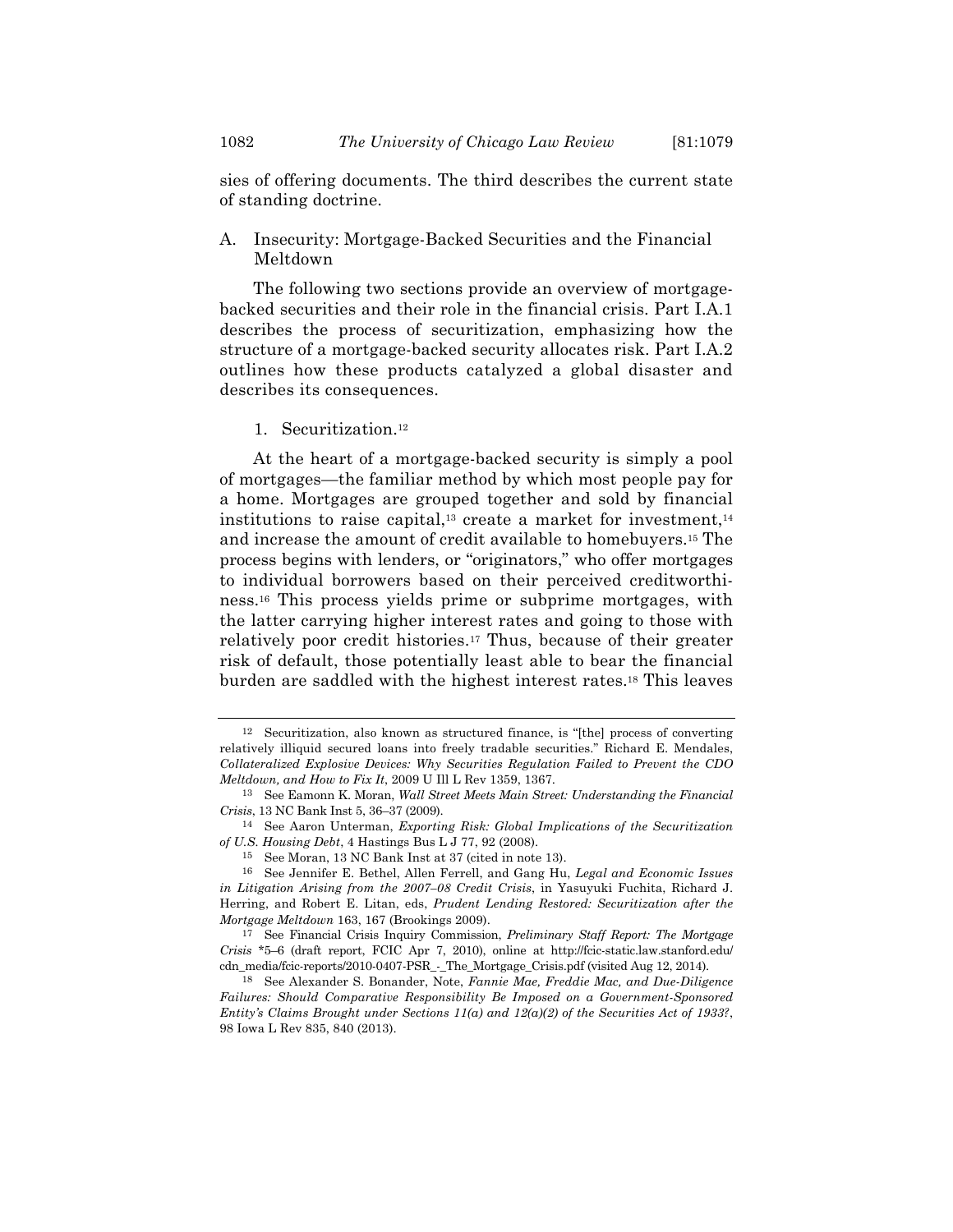lenders and subprime borrowers with a slim margin for error in assessing what the homebuyer can afford: if either party overestimates, intentionally or unintentionally, the buyer may be stuck with a debt load that he or she is unable to service.

Traditionally, lenders handled the mortgages that they originated throughout the instrument's lifespan, bearing the full risk of default.19 For the reasons mentioned above,20 originators now typically sell their mortgages to financial institutions called arrangers, which are the next piece in the mortgage-backed security puzzle.21 An arranger is typically an investment bank and is almost always a different entity than the originator.22 Arrangers pool mortgages from various originators for two primary reasons: (1) to achieve a sufficiently large asset value to support a secondary market, thereby making the securitization process economically worthwhile; and (2) to reduce risk through diversification.23 After aggregating a pool of mortgages, the arranger transfers it to a special-purpose entity, which is a trust or subsidiary corporation designed to securitize the myriad loans.<sup>24</sup> Special-purpose entities segregate the mortgages from the arranger's other assets for legal and tax purposes.25 Finally, with the help of an underwriter,<sup>26</sup> a ratings agency,<sup>27</sup> and possibly a

25 See Shenker and Colletta, 69 Tex L Rev at 1377–78 (cited in note 23). One objective of special-purpose entities is to achieve bankruptcy remoteness. See id.

<sup>19</sup> See Kathleen C. Engel and Patricia A. McCoy, *Turning a Blind Eye: Wall Street Finance of Predatory Lending*, 75 Fordham L Rev 2039, 2049 (2007).

<sup>20</sup> See text accompanying notes 13–15.

<sup>21</sup> See Richard M. Hynes, *Securitization, Agency Costs, and the Subprime Crisis*, 4 Va L & Bus Rev 231, 239 (2009).

<sup>22</sup> See Steven L. Schwarcz, *Disclosure's Failure in the Subprime Mortgage Crisis*, 2008 Utah L Rev 1109, 1111.

<sup>23</sup> See Joseph C. Shenker and Anthony J. Colletta, *Asset Securitization: Evolution, Current Issues and New Frontiers*, 69 Tex L Rev 1369, 1377 n 29 (1991).

<sup>24</sup> Hynes, 4 Va L & Bus Rev at 239 (cited in note 21).

<sup>26</sup> A securities underwriter buys securities—here, from the special-purpose entity and resells them to investors or otherwise facilitates distribution. See Joseph K. Leahy, *What Due Diligence Dilemma? Re-envisioning Underwriters' Continuous Due Diligence after* WorldCom, 30 Cardozo L Rev 2001, 2010 (2009), citing *In re WorldCom, Inc Securities Litigation*, 308 F Supp 2d 338, 343 (SDNY 2004).

<sup>27</sup> See Thomas Schopflocher, et al, *Subprime and Synthetic CDOs: Structure, Risk, and Valuation* \*5 (NERA Economic Consulting June 3, 2010), online at http://www.nera .com/nera-files/PUB\_CDOs\_Structure\_Risk\_Valuation\_0713.pdf (visited Aug 12, 2014). The credit ratings agency is supposed to grade securities according to their risk, though this process may have failed in the years leading up to the financial crisis. See Bonander, 98 Iowa L Rev at 841–42 (cited in note 18).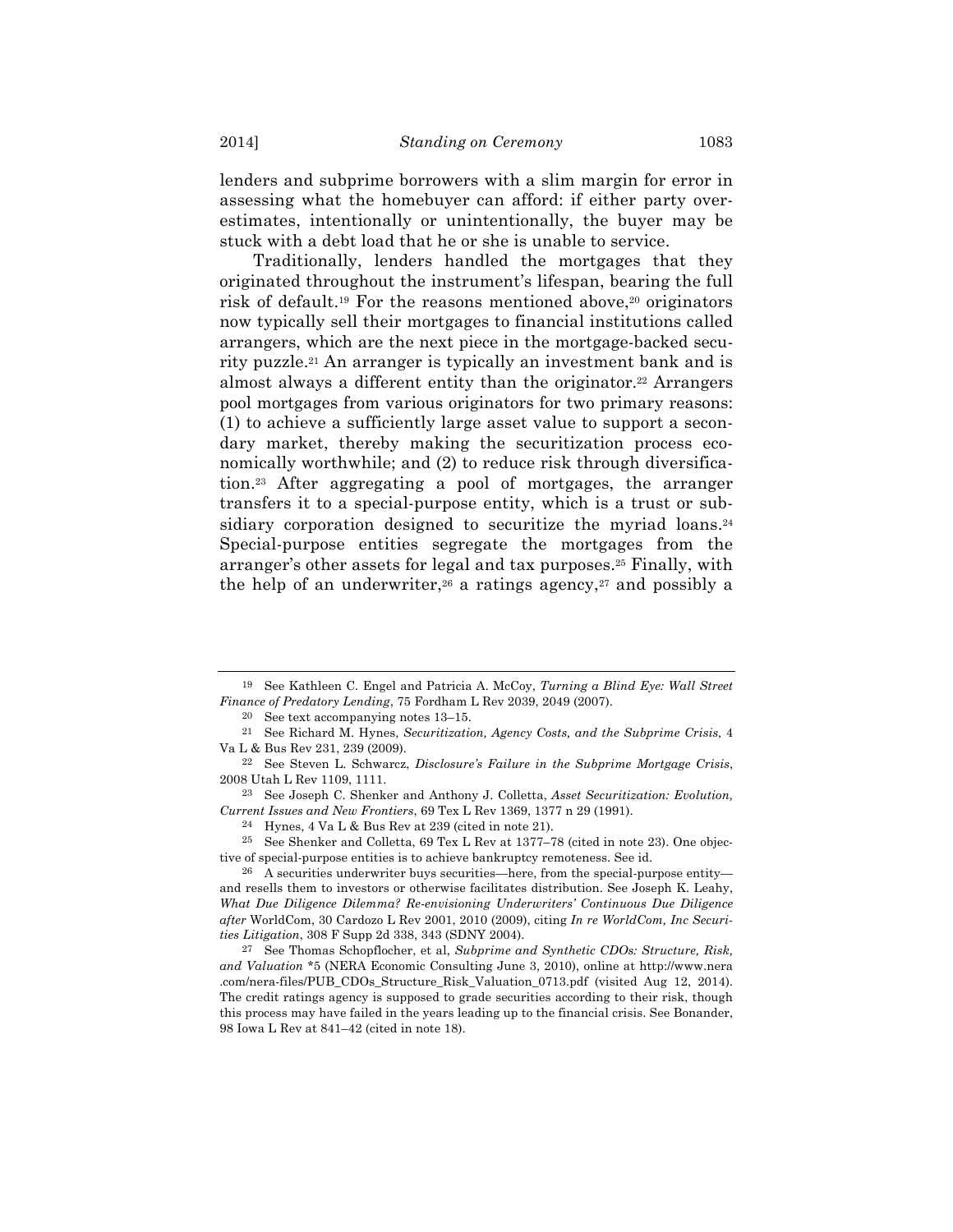third-party servicing company,28 the special-purpose entity issues bond certificates representing claims against the underlying assets—the pooled mortgages and the attendant payments of principal and interest by the homebuyers.29 Arrangers, specialpurpose entities, and underwriters are all securities issuers. Institutional and other investors then purchase the certificates, entitling these investors to payments passed through from the homebuyers. In simplified form,<sup>30</sup> the transaction forms a twoway street between homebuyers and institutional investors, with originators, arrangers, and special-purpose entities paving the way. Capital flows down the street from cash-rich institutional investors to homebuyers who need financing. Mortgage payments travel the opposite direction, passing through to investors and, if all goes well, generating a steady return on investment.

Within this transactional structure, originators, arrangers, and special-purpose entities essentially function as middlemen between large groups of unwitting homebuyers and end purchasers of mortgage-backed securities. Other than certain fees extracted along the way, everything a given homebuyer pays toward his or her mortgage passes through to the investor—as do the risks of default and interest rate fluctuation.31

Where the risk of default is situated matters, especially when the mortgages backing the security are subprime, because subprime mortgagors are more likely to default.<sup>32</sup> While originators, which are ideally situated to assess borrowers' creditworthiness,33 are supposed to account for this enhanced risk, the passthrough nature of the transaction<sup>34</sup> changes their incentives.

See Hynes, 4 Va L & Bus Rev at  $239$  (cited in note 21). The servicer "collect[s] payments from the borrower, update[s] account information and pursue[s] delinquent debtors." Id.

<sup>29</sup> See id.

<sup>30</sup> Securitization is complex, and a full discussion of it lies outside the scope of this Comment. For a thorough analysis of securitization, see generally Steven L. Schwarcz, *Securitization Post-Enron*, 25 Cardozo L Rev 1539 (2004). See also Steven L. Schwarcz, *The Alchemy of Asset Securitization*, 1 Stan J L Bus & Fin 133, 135–44 (1994); Adam B. Ashcraft and Til Schuermann, *Understanding the Securitization of Subprime Mortgage Credit* \*2–12 (Federal Reserve Bank of NY Staff Reports No 318 Mar 2008), online at http://www.newyorkfed.org/research/staff\_reports/sr318.pdf (visited Aug 12, 2014).

<sup>31</sup> See Moran, 13 NC Bank Inst at 36–37 (cited in note 13) (describing mortgagebacked securities as "pass-through" certificates).

<sup>32</sup> See text accompanying notes 16–18.

<sup>33</sup> As the only entity in the mortgage-backed security transaction that actually interfaces with and evaluates individual borrowers, originators should be screening out some potential homebuyers and sorting those who remain based on perceived creditworthiness.

<sup>34</sup> See text accompanying note 31.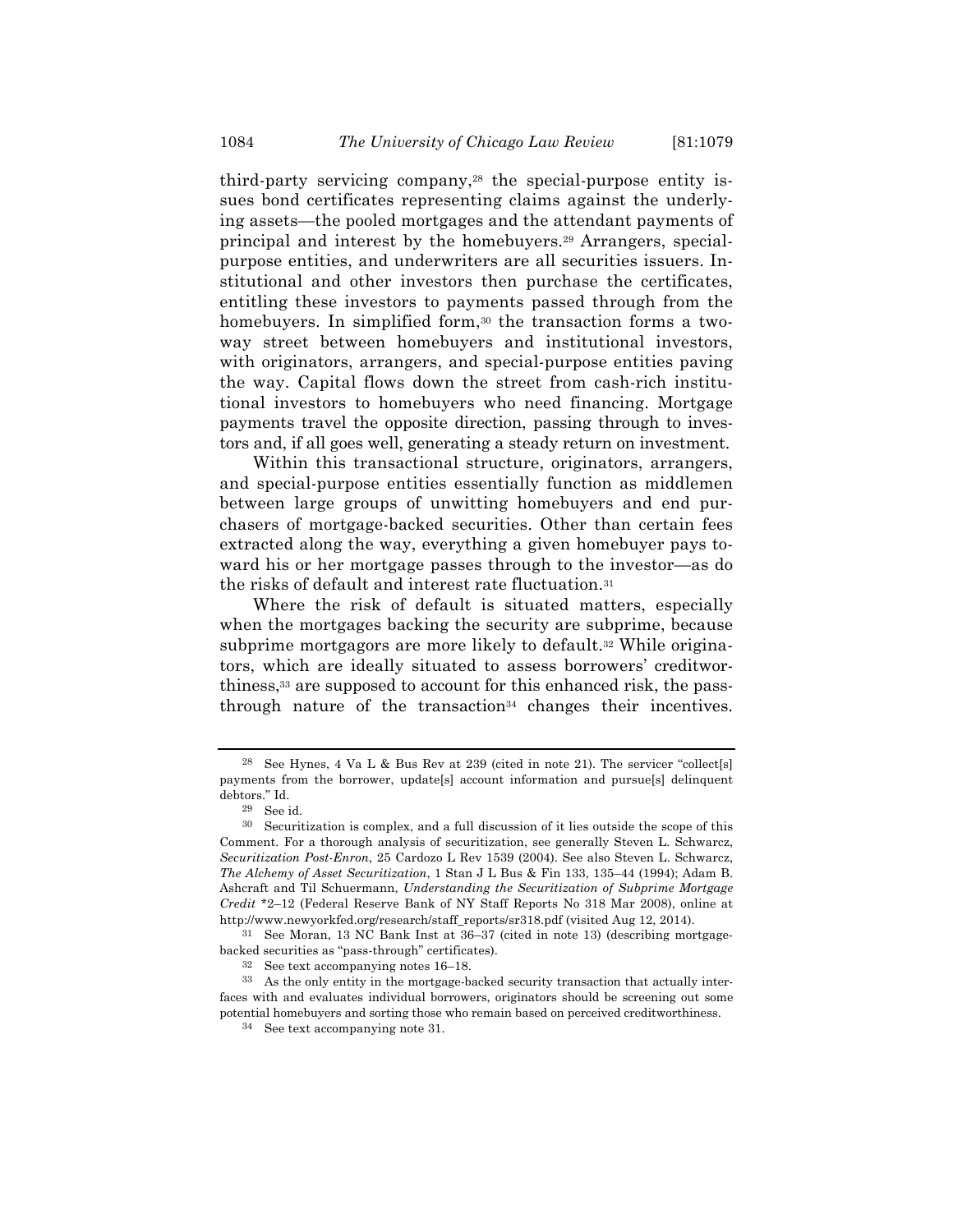Namely, by passing through the risk of default to the investor, originators obviate the need to be as careful and may even create a perverse incentive to make misrepresentations about a borrower's ability to repay, at worst.35 In short, the originator gets paid regardless of whether the homebuyer ultimately defaults.36 These structural problems are exacerbated when originators exploit their position vis-à-vis borrowers by engaging in predatory tactics,37 such as offering low introductory teaser rates followed by potentially unaffordable variable rates.<sup>38</sup> This tactic was common prior to the financial crisis and relied on an economic environment conducive to refinancing.39

#### 2. (In)securitization: the financial meltdown.

A perfect storm in the mortgage-backed securities market catalyzed the financial meltdown of 2007–08, spreading and amplifying losses associated with borrower default.40 Exogenous events revealed—too late—flaws inherent in these securities. The end result was an estimated \$2.2 trillion in global banking losses.41

Mortgage-backed securities pass through risk to investors, potentially reducing originators' incentives to exercise caution in lending.42 In the subprime-mortgage market, which grew explosively from 2001 to 2005,<sup>43</sup> this reduced caution posed a particular

<sup>35</sup> See Ashcraft and Schuermann, *Understanding the Securitization of Subprime Mortgage Credit* at \*5 (cited in note 30). Also, because of an information asymmetry between arrangers and third parties, the mortgage-backed securities market may suffer from an adverse selection problem: arrangers, which have more information about the quality of the mortgages, can pass the worst loans off to investors and keep the best ones. See id at \*6.

<sup>36</sup> Of course, the originator has countervailing reputational incentives, but those play out over a longer time horizon and at any rate proved insufficient to prevent the kind of advantage taking that fueled the financial crisis.

<sup>37</sup> See Ashcraft and Schuermann, *Understanding the Securitization of Subprime Mortgage Credit* at \*5 (cited in note 30).

<sup>38</sup> See Bethel, Ferrell, and Hu, *Legal and Economic Issues* at 167–68 (cited in note 16).

<sup>39</sup> See id. Because the initially affordable interest rate would later reset increasing monthly payments by 15 to 35 percent or more—many subprime borrowers absolutely needed the option to refinance at a lower rate. Schopflocher, et al, *Subprime and Synthetic CDOs* at \*11 (cited in note 27).

<sup>40</sup> See Federal Crisis Inquiry Commission, *Preliminary Staff Report* at \*19–20 (cited in note 17).

<sup>41</sup> See International Monetary Fund, *Global Financial Stability Report: Sovereigns, Funding, and Systemic Liquidity* \*13 (Oct 2010), online at http://www.imf.org/ External/Pubs/FT/GFSR/2010/02/pdf/text.pdf (visited Aug 12, 2014).

<sup>42</sup> See text accompanying notes 30–39.

<sup>43</sup> See Bethel, Ferrell, and Hu, *Legal and Economic Issues* at 167–68 (cited in note 16).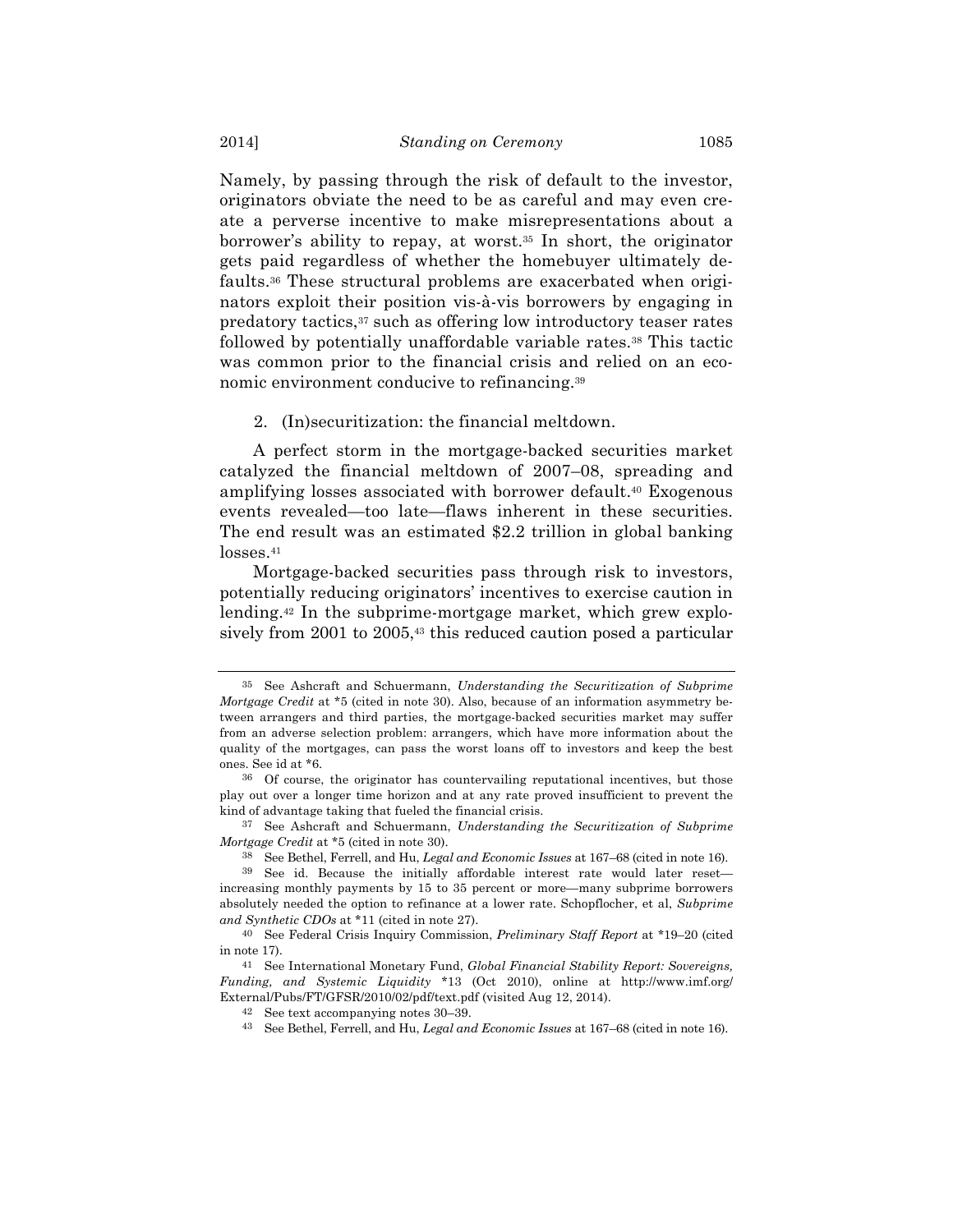threat: the granting of loans that were extremely susceptible to housing price declines because they offered low teaser rates that later reset to a higher level.44 One of the most risky and common subprime mortgages was an adjustable-rate loan dubbed the "2/28" because it gave the borrower a low, fixed teaser rate for two years, then reset to a much higher variable rate for the next twenty-eight.45 Many subprime borrowers used products like this expecting their home to appreciate, which would then allow them to either refinance when their mortgage reset or resell ("flip") their house for a profit.46 What few of these borrowers contemplated, however, was that if housing prices fell, they would be unable to refinance or sell and possibly unable to make their mortgage payments.47 Because many subprime borrowers financed nearly the entire value of their home, a price decline might even leave them "underwater"—owing more than the market value of their home.48

But in the midst of a housing bubble,<sup>49</sup> overly optimistic borrowers and lenders failed to adequately anticipate price declines. Instead, imbued with irrational exuberance, buyers with marginal incomes, limited net worth, and poor credit histories executed unaffordable mortgages, hoping to flip or refinance.<sup>50</sup> Inevitably, the bubble burst.51 Housing prices peaked in early 2006, then began to decline;52 concurrently, the background interest rate increased, exerting still more pressure on homeowners whose adjustable-rate mortgages had just reset.<sup>53</sup> Lacking the

46 See Schopflocher, et al, *Subprime and Synthetic CDOs* at \*11 (cited in note 27).

48 Miller, 80 Fordham L Rev at 276 (cited in note 6).

<sup>44</sup> See Schopflocher, et al, *Subprime and Synthetic CDOs* at \*4 (cited in note 27); Bethel, Ferrell, and Hu, *Legal and Economic Issues* at 168 (cited in note 16). See also text accompanying notes 37–39.

<sup>45</sup> See Bethel, Ferrell, and Hu, *Legal and Economic Issues* at 168 (cited in note 16).

<sup>47</sup> See id.

<sup>49</sup> See Financial Crisis Inquiry Commission, *Preliminary Staff Report* at \*13 (cited in note 17) (noting that the increase in real housing prices in the United States between 1998 and 2006 was substantially greater than in any earlier time period). A speculative bubble is a market condition in which the market price of an asset is artificially inflated from its intrinsic value due to the aggregated poor judgments of investors. See John Patrick Hunt, *Taking Bubbles Seriously in Contract Law*, 61 Case W Res L Rev 681, 689–90 (2011).

<sup>50</sup> See Bethel, Ferrell, and Hu, *Legal and Economic Issues* at 177 (cited in note 16).

<sup>51</sup> See Financial Crisis Inquiry Commission, *Preliminary Staff Report* at \*13–14 (cited in note 17).

<sup>52</sup> Bethel, Ferrell, and Hu, *Legal and Economic Issues* at 180 (cited in note 16).

<sup>53</sup> Id.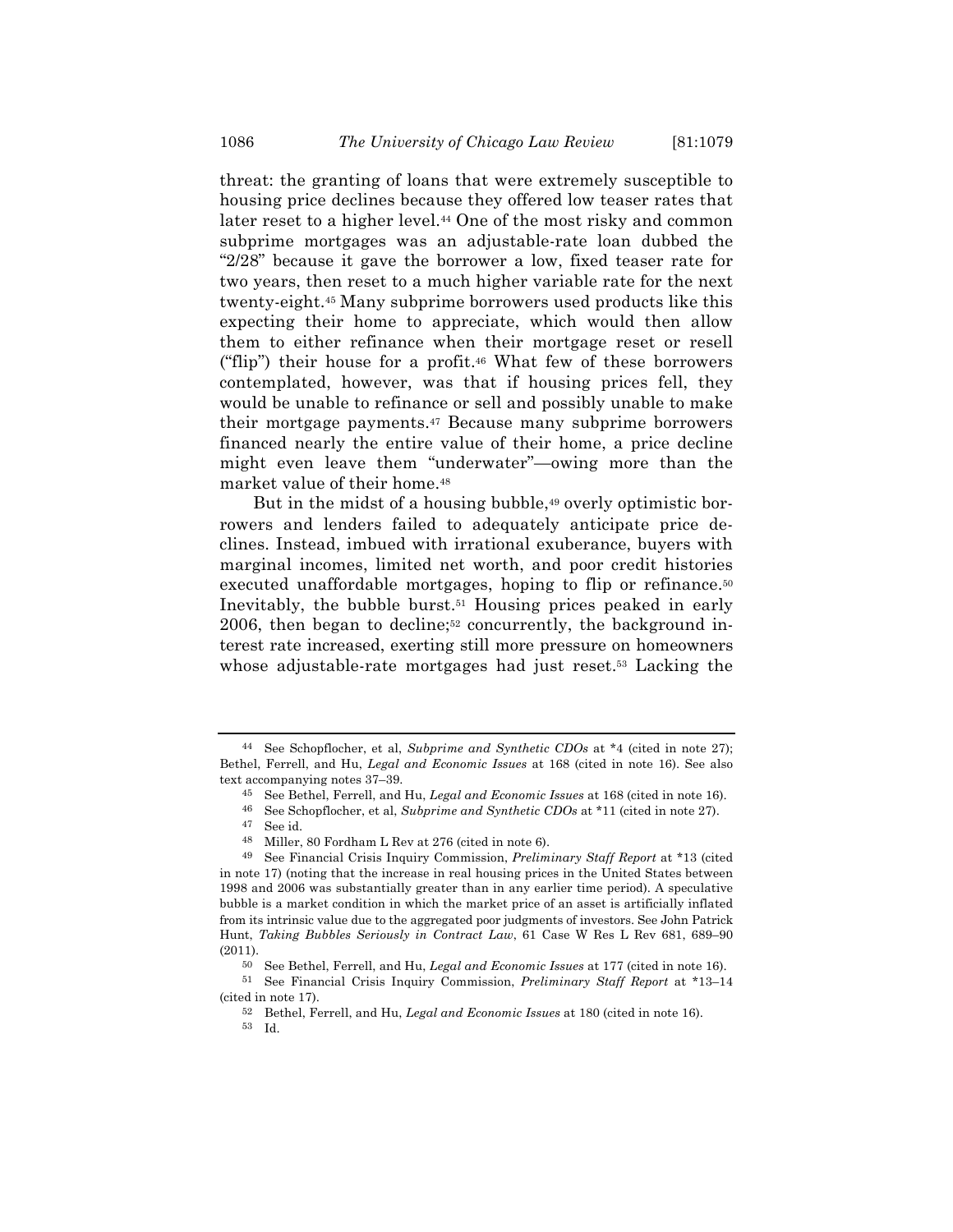option to refinance, many subprime borrowers found themselves underwater and facing impossibly high payments.54

Thus was the systemic risk<sup> $55$ </sup> posed by mortgage-backed securities realized. Between 2006 and 2009, the national rates of mortgage-payment delinquencies and home foreclosures skyrocketed.56 Fearful of losing income, investors in mortgagebacked securities sought to enforce repurchase agreements that required originators to buy back bad mortgages.57 Overextended subprime originators lacked the capital to do so, and many were driven to bankruptcy,58 right along with some prime originators.59 In response, credit ratings agencies began downgrading mortgage-backed securities, triggering write-downs<sup>60</sup> at the trusts holding the impaired assets and requiring these trusts to raise capital to meet regulatory requirements.61 To do so, they attempted to sell their mortgage-related assets, flooding the already-glutted market and driving down prices in a vicious cycle.62 Ultimately, the entire financial services industry was reorganized, foreclosures spiked, and investors in mortgagebacked securities lost huge sums of money.63

[Systemic risk is] the risk that (i) an economic shock such as market or institutional failure triggers (through a panic or otherwise) either (X) the failure of a chain of markets or institutions or (Y) a chain of significant losses to financial institutions, (ii) resulting in increases in the cost of capital or decreases in its availability, often evidenced by substantial financial-market price volatility.

58 See Bethel, Ferrell, and Hu, *Legal and Economic Issues* at 182 (cited in note 16).

<sup>54</sup> See id (noting that mortgage payments for many had risen by as much as 30 percent by February 2008).

<sup>55</sup> For a definition of systemic risk, see Steven L. Schwarcz, *Systemic Risk*, 97 Georgetown L J 193, 204 (2008):

<sup>56</sup> See Financial Crisis Inquiry Commission, *Preliminary Staff Report* at \*20 (cited in note 17).

<sup>57</sup> See Carrick Mollenkamp, James R. Hagerty, and Randall Smith, *Banks Go On Subprime Offensive: HSBC, Others, Try to Force Struggling Smaller Players to Buy Back Their Loans*, Wall St J A3 (Mar 13, 2007).

<sup>59</sup> See Associated Press, *American Home Mortgage Seeks Chapter 11 Bankruptcy Protection*, NY Times C3 (Aug 7, 2007); Kemba J. Dunham, *Subprime Woes Slap Other Lenders: Share Prices Tumble for Mortgage REITs Regardless of Exposure*, Wall St J B7 (Mar 14, 2007).

 $60$  A "write-down" is a reduction in the book value of an asset to reflect market conditions. See John Clark, *International Dictionary of Insurance and Finance* 338 (Glenlake 1999). With mortgage-backed securities in a tailspin, large write-downs signaled firms' financial distress and exacerbated the sell-off. See Miller, 80 Fordham L Rev at 278–79 (cited in note 6).

<sup>61</sup> See Bethel, Ferrell, and Hu, *Legal and Economic Issues* at 182–84 (cited in note 16).

<sup>62</sup> See id at 183.

<sup>63</sup> See id at 173. See also Moran, 13 NC Bank Inst at 84–85 (cited in note 13).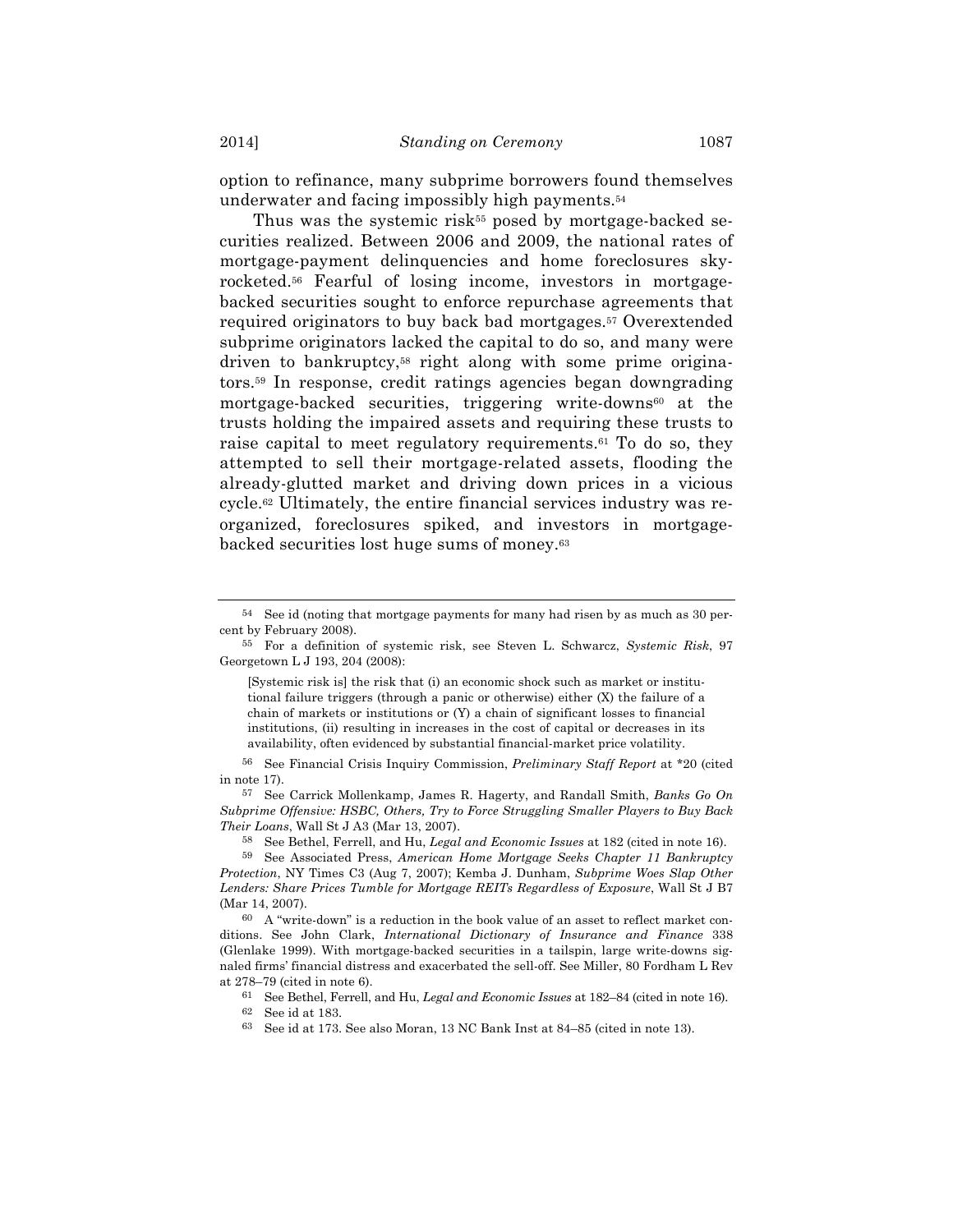### B. When the Smoke Cleared: Suing to Recoup Losses

The following two sections provide a summary of relevant securities law and the issuing documents that it requires. Part I.B.1 covers the statutory regime usually invoked by plaintiffs in mortgage-backed securities class actions. Part I.B.2 describes the interaction of two types of documents mandated by that regime.

#### 1. Governing securities law.

In the wake of the financial meltdown, securities-fraud class actions have proliferated, typically alleging that the offering documents contained misstatements or omissions.64 Under §§ 11, 12, and 15 of the Securities Act of 193365 ('33 Act), a plaintiff has a cause of action for securities fraud if he or she: (1) purchased a security, (2) relied on a materially fraudulent statement, and (3) the security decreased in value.66 Specifically, the '33 Act imposes liability for false or misleading statements contained in registration statements,<sup>67</sup> prospectuses,<sup>68</sup> or oral communications,<sup>69</sup> and extends liability to anyone who "controls any person [so] liable."70 This is a strict liability cause of action, hinging on the mere existence of a fraudulent statement in the offering documents, rather than the issuers' intent at the time that they produced those documents.71

In the context of mortgage-backed securities class actions, plaintiffs usually allege that risks associated with the loan underwriting practices or the loans themselves—all pertaining to underlying conduct by originators—were not properly disclosed by the arrangers, trusts, and underwriters (collectively, the

<sup>64</sup> See, for example, *Maine State Retirement System v Countrywide Financial Corp*, 722 F Supp 2d 1157, 1161 (CD Cal 2010); *In re Wells Fargo Mortgage-Backed Certificates Litigation*, 712 F Supp 2d 958, 962 (ND Cal 2010); *In re IndyMac Mortgage-Backed Securities Litigation*, 718 F Supp 2d 495, 498 (SDNY 2010).

<sup>&</sup>lt;sup>65</sup> Pub L No 73-22, 48 Stat 74, codified as amended at 15 USC  $\S$  77a et seq.

<sup>66</sup> '33 Act §§ 11, 12, 15, 48 Stat at 82–84, codified at 15 USC §§ 77k(a), 77*l*(a)(2), 77o.

<sup>67</sup> '33 Act § 11, 48 Stat at 82, codified at 15 USC § 77k(a).

<sup>68</sup> '33 Act § 12, 48 Stat at 84, codified at 15 USC § 77*l*(a)(2).

<sup>69</sup> '33 Act § 12, 48 Stat at 84, codified at 15 USC § 77*l*(a)(2).

<sup>70</sup> '33 Act § 15, 48 Stat at 84, codified at 15 USC § 77o.

<sup>71</sup> See *In re Lehman Brothers Securities and ERISA Litigation*, 684 F Supp 2d 485, 494 (SDNY 2010) ("[Defendants] are strictly liable for any misstatements in the Offering Documents that they signed unless they can establish the due diligence defense."); *NECA-IBEW Health & Welfare Fund v Goldman Sachs & Co*, 693 F3d 145, 148 (2d Cir 2012) ("[These sections] impose essentially strict liability for material misstatements contained in registered securities offerings.").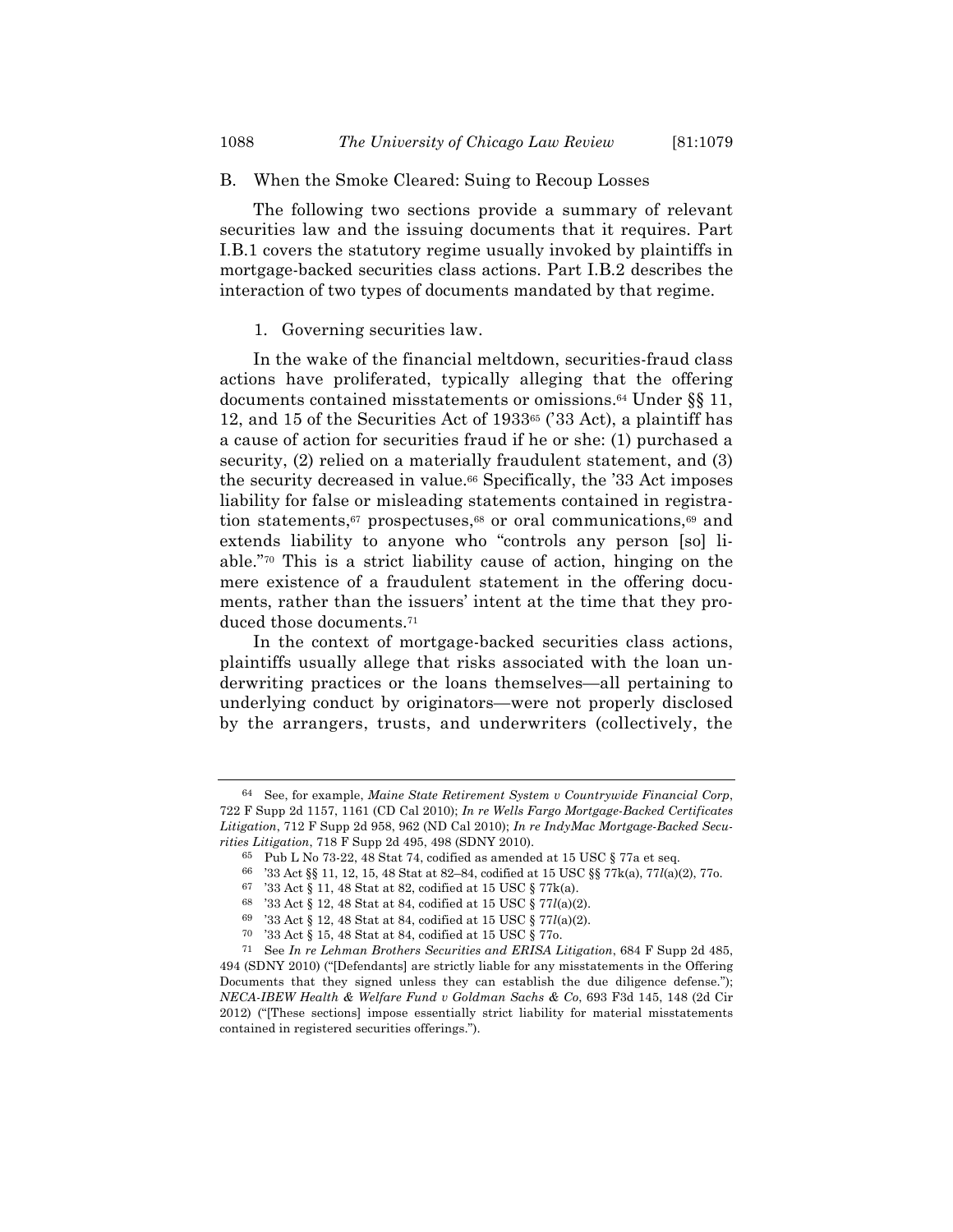issuers).72 Although their actions form the basis for the allegations of fraud, originators *are not* liable under the aforementioned sections of the '33 Act. Rather, the '33 Act targets entities responsible for producing the misleading offering documents arrangers, trusts, and underwriters.73

For instance, imagine that in 2006 a plaintiff bought a mortgage-backed security from a group of issuers. The issuers stated in the offering documents that "all originators determined that borrowers have a monthly income sufficient to meet their mortgage obligations." After the financial crisis and a precipitate drop in the security's value, it comes to light that the originators failed to verify many homebuyers' incomes. This bad underlying conduct by the originators renders the statement in the offering documents—which the issuers drafted—false. Under the '33 Act, the plaintiff now has a cause of action against the *issuers*, but not the originators.74 And because the claim is one of strict liability,75 the plaintiff need not prove that the issuers acted with knowledge of the originators' bad underlying conduct.

2. Offering documents: shelf registration statements and supplemental prospectuses.

Allegedly misleading statements usually occur in shelf registration statements and supplemental prospectuses.76 A shelf registration statement is a statutory construct that facilitates the issuance of securities, $77$  but it also creates a complication that lies at the core of this Comment. Governing multiple separate security issuances,

The shelf registration statement includes a "base" or "core" prospectus that typically contains general information, including the types of securities to be offered and a description of the risk factors of the offering. It will generally not include transaction-specific details—such as pricing information, or

<sup>72</sup> See, for example, *NECA-IBEW*, 693 F3d at 151–54.

<sup>73</sup> '33 Act §§ 11, 12, 48 Stat at 82–83, codified at 15 USC §§ 77k(a), 77*l*(a)(2).

<sup>74</sup> Of course, the plaintiff still has to establish all three elements of the claim. See text accompanying note 66.

<sup>75</sup> See note 71.

<sup>76</sup> Oral misstatements are technically also covered but are rarely at issue in these cases. See 15 USC § 77*l*(a)(2).

<sup>77</sup> It does so by allowing issuers to create a boilerplate template for many different offerings. See *NECA-IBEW*, 693 F3d at 150. Supplemental prospectuses, on the other hand, must be made anew for each offering. See id at 150–51.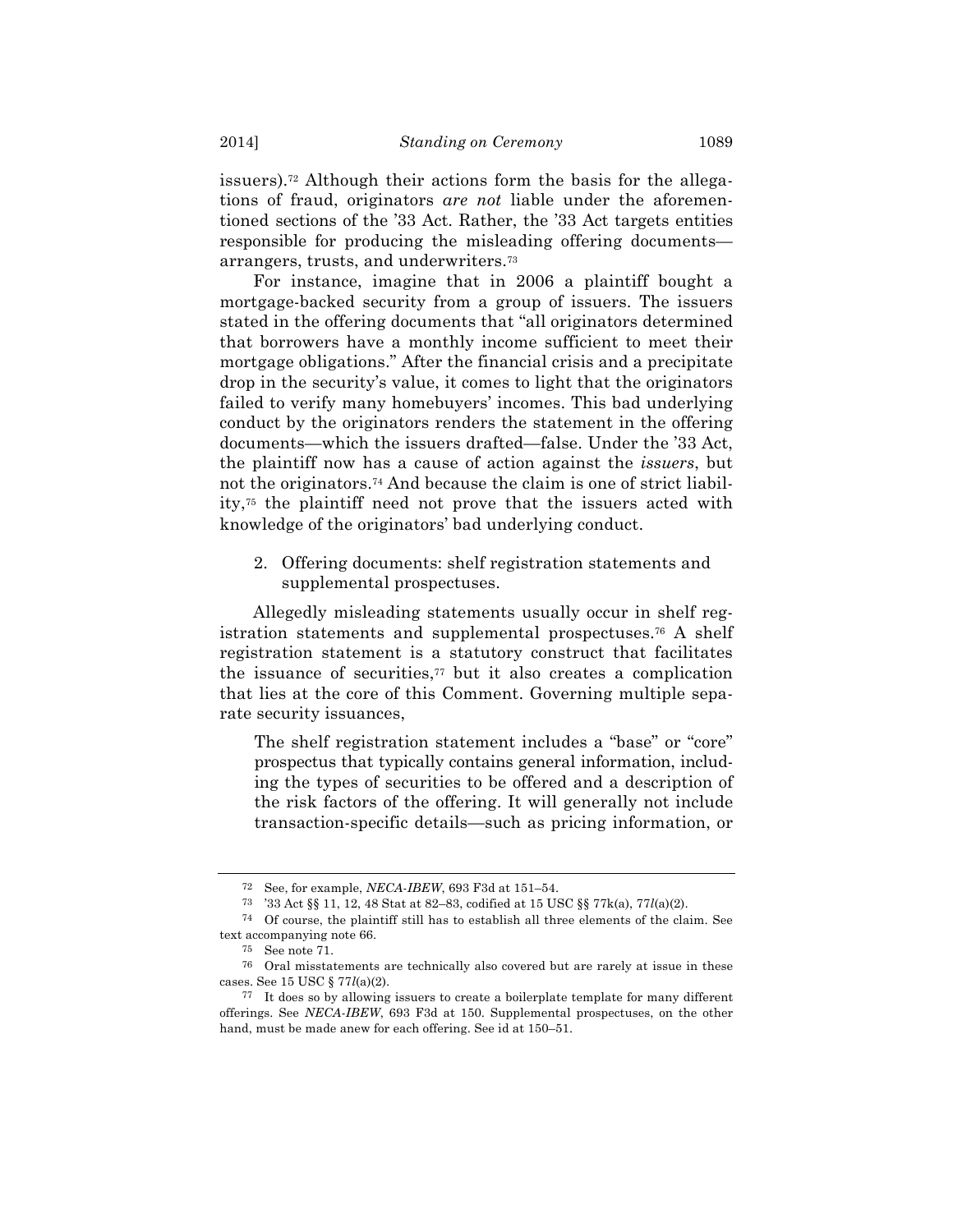information regarding the specific assets to be included in the vehicle from which the securities are issued.78

It enables qualified issuers to continually offer securities by writing and filing a shelf registration statement covering all offerings. Originators do not author a registration statement, although their underlying conduct bears on its content.

Issuers then supplement the shared registration statement with prospectuses unique to each offering.<sup>79</sup> Supplemental prospectuses *do* contain transaction-specific details and are narrowly tailored to each offering.<sup>80</sup> These supplements are deemed to create *new* registration statements particular to each offering, which are distinct from shelf registration statements.<sup>81</sup> This package—shelf registration statement plus supplemental prospectus—constitutes the offering documents for a given issuance and explains in detail the characteristics of the underlying assets.<sup>82</sup> Thus, while an identical shelf registration statement may subsume different offerings of mortgage-backed securities, the final "registration statement," as contemplated by the statutory language,83 integrates a unique prospectus that focuses in greater detail on the particular loans and their respective risks.84 This critical distinction engenders the conflict this Comment covers.85

# C. Standing and Class Actions

Because class actions often result in settlement, threshold procedural questions carry special significance and may dramatically affect potential liability or even be dispositive of the litigation.86 Class action standing doctrine can decide the crucial

<sup>78</sup> Id at 150 (citation omitted).

<sup>79</sup> See 17 CFR § 230.415(a)(6).

<sup>80</sup> See *NECA-IBEW*, 693 F3d at 150.

<sup>81</sup> See 17 CFR § 229.512(a)(1)–(2). See also *Finkel v Stratton Corp*, 962 F2d 169, 174 (2d Cir 1992). *Shelf* registration statements—as opposed to just registration statements—

are a presupplement document. 82 See *Plumbers' Union Local No. 12 Pension Fund v Nomura Asset Acceptance* 

*Corp*, 632 F3d 762, 766 (1st Cir 2011).

<sup>83 15</sup> USC  $\S 77b(a)(8)$  ("The term 'registration statement' means the statement provided for in section 77f of this title, and includes any amendment thereto and any report, document, or memorandum filed as part of such statement or incorporated therein by reference.").

<sup>84</sup> See *NECA-IBEW*, 693 F3d at 158.

<sup>85</sup> For more on shelf registration statements, see *Finkel*, 962 F2d at 174.

<sup>86</sup> See FRCP 23(f), Advisory Committee Notes to the 1998 Amendments (suggesting that denial of certification effectively bars appellate review and ends the litigation, while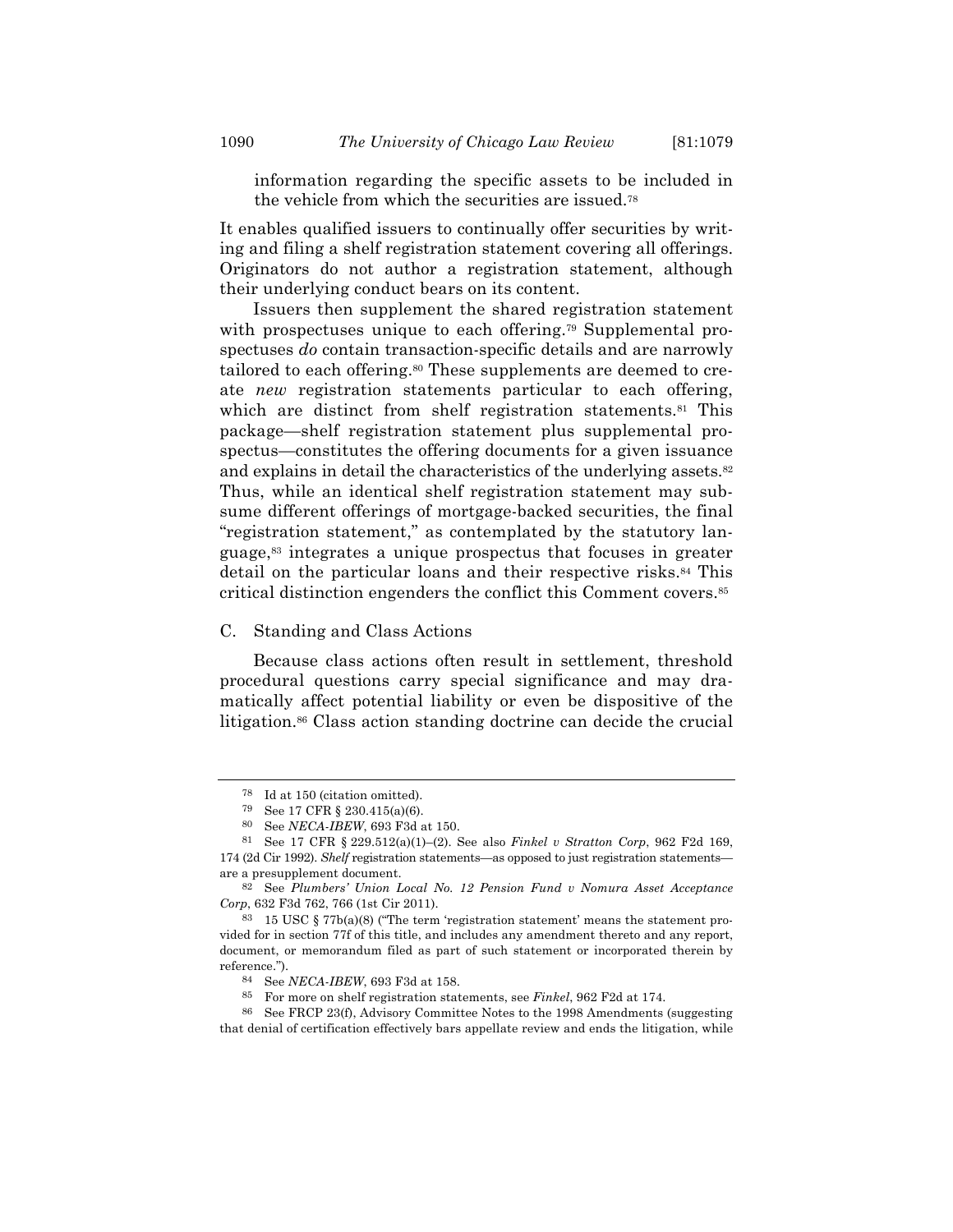questions of whether and how a class ultimately proceeds. This Section will first discuss standing in general and then narrow in on class actions.

1. Standing generally.

Standing is a threshold question that determines a federal court's Article III power to adjudicate a given controversy.87 In order to establish standing, a plaintiff must show that she has: (1) personally suffered an injury in fact, (2) that is fairly traceable to a defendant's alleged misconduct, and (3) that can be redressed by the court.88 The first requirement, most relevant here, dictates that a plaintiff must have experienced "an invasion of a legally protected interest which is (a) concrete and particularized . . . and (b) actual or imminent."89 By making this necessary showing, a plaintiff satisfies Article III's case or controversy requirement<sup>90</sup> and exhibits a personal stake in the outcome of the litigation.91 This assures the court that the plaintiff is the proper party to present the claim "in an adversarial context and in a form historically viewed as capable of judicial resolution."92

Standing doctrine is thought to serve several purposes lumped under "the idea of separation of powers."93 This "idea,

its grant may force a defendant to settle rather than incurring the cost of defending and risking ruinous liability).

<sup>87</sup> *Warth v Seldin*, 422 US 490, 498 (1975). This doctrine, both as applied to class actions and generally, has been criticized by many commentators, who suggest that it be used sparingly for several reasons. First, it is inconsistently invoked. See, for example, Daniel D. DeVougas, Note, *Without a Leg to Stand On? Class Representatives, Federal Courts, and Standing Desiderata*, 97 Cornell L Rev 627, 636 (2012); James Keenley, Comment, *How Many Injuries Does It Take? Article III Standing in the Class Action Context*, 95 Cal L Rev 849, 850 (2007). Second, judges may capitalize on this doctrinal uncertainty by using standing to dodge difficult questions. See Richard J. Pierce Jr, *Is Standing Law or Politics?*, 77 NC L Rev 1741, 1762 (1999). Standing doctrine has even been referred to as "a word game played by secret rules." *Flast v Cohen*, 392 US 83, 129 (1968) (Harlan dissenting).

<sup>88</sup> See *Lujan v Defenders of Wildlife*, 504 US 555, 560–61 (1992).

<sup>89</sup> Id at 560 (quotation marks omitted).

<sup>90</sup> The case or controversy requirement refers to the constitutional grant of jurisdiction over all federal cases and controversies between certain enumerated parties. US Const Art III, § 2, cl 1.

<sup>91</sup> See *Baker v Carr*, 369 US 186, 204–08 (1962).

<sup>92</sup> *Flast*, 392 US at 101. In other words, the personal harm element "ensur[es] that litigants are truly adverse . . . ensuring that the people most directly concerned are able to litigate the questions at issue." William A. Fletcher, *The Structure of Standing*, 98 Yale L J 221, 222 (1988).

<sup>93</sup> *Allen v Wright*, 468 US 737, 752 (1984).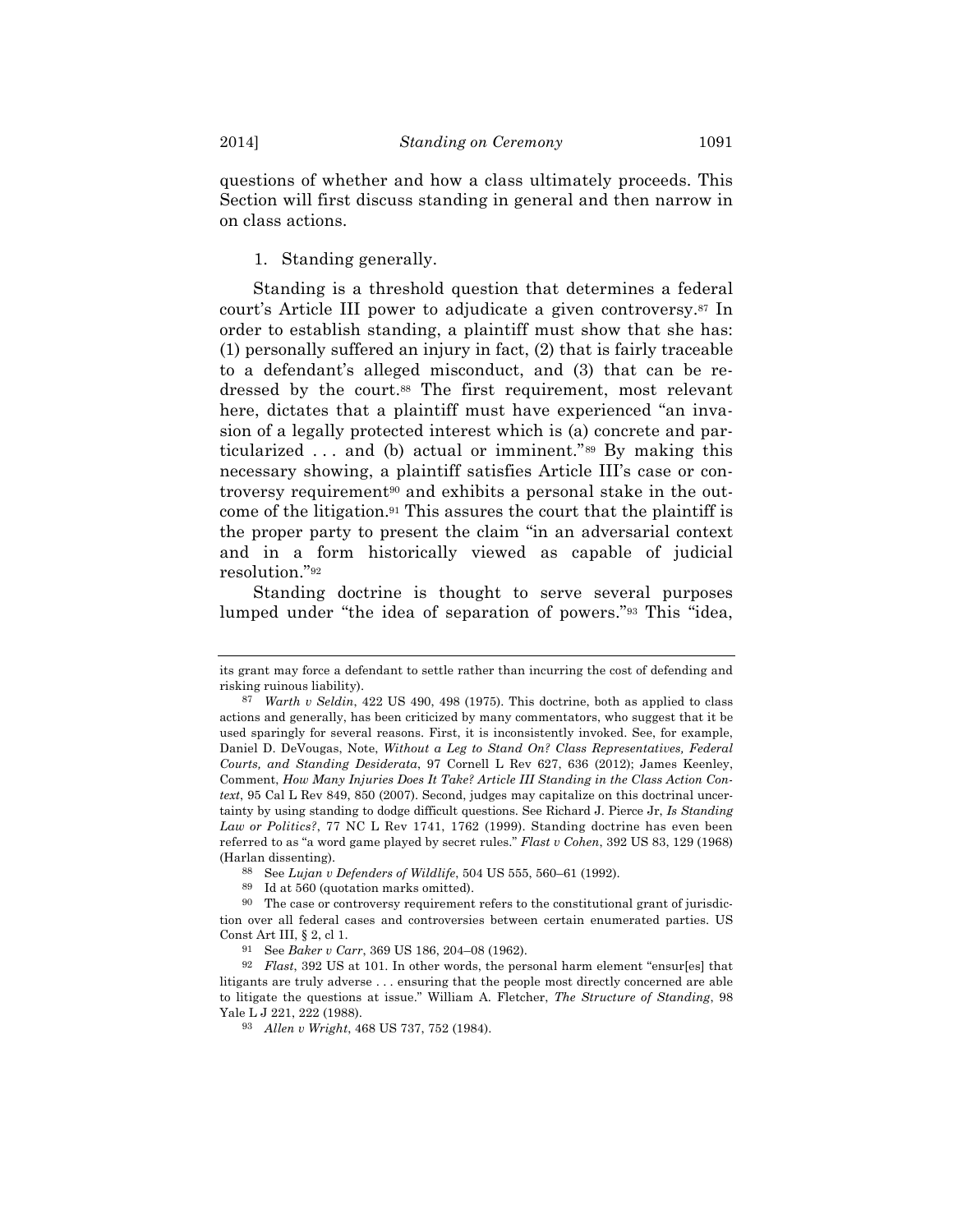which is more than an intuition but less than a rigorous and explicit theory, [is] about the constitutional and prudential limits to the powers of an unelected, unrepresentative judiciary in our kind of government."94 Absent a standing screen, Supreme Court jurisprudence suggests three possible ways that courts might infringe on the powers of other branches or otherwise overstep their constitutional bounds: (1) by presiding over nonadversarial cases, which are outside Article III's grant of authority; (2) by adjudicating controversies that are more properly decided elsewhere in the political system; and (3) by allowing Congress to conscript the judiciary in battles against the executive branch.95

Aside from these constitutional concerns, some commentators argue that standing doctrine also serves a number of practical functions. Some examples include: (1) reducing judicial costs by screening access,  $96$  (2) reducing private litigation expenses,  $97$ (3) ensuring vigorous advocacy,98 and (4) avoiding collusive suits.99 These practical functions of standing surface in the mortgage-backed securities class action context. For instance, the question addressed by this Comment directly bears on both the public and private costs of class action securities litigation. A strict class standing rule might prevent some plaintiffs from entering court at all, reducing public costs as well as defendants' litigation expenses, whereas a more permissive rule would likely have the opposite effect. Likewise, if class standing ensures adequate representation long before certification, a stricter application of standing would have similar effects. That is, it would be like applying Federal Rule of Civil Procedure 23(a)(4)100 earlier in the litigation—before the costly discovery and motions practice related to class certification.101

In sum, standing is meant to ensure that the plaintiff is the right person to air the grievance and will vigorously prosecute the case. In addition to constitutional standing doctrine, "the Supreme Court has also recognized 'statutory standing' and

<sup>94</sup> *Vander Jagt v O'Neill*, 699 F2d 1166, 1179 (DC Cir 1983) (Bork concurring).

<sup>95</sup> See Heather Elliott, *The Functions of Standing*, 61 Stan L Rev 459, 468 (2008).

<sup>96</sup> See Kenneth E. Scott, *Standing in the Supreme Court—A Functional Analysis*, 86 Harv L Rev 645, 672–73 (1973).

<sup>97</sup> See id at 673–74.

<sup>98</sup> See Karl S. Coplan, *Ideological Plaintiffs, Administrative Lawmaking, Standing, and the Petition Clause*, 61 Me L Rev 377, 424–25 (2009).

<sup>99</sup> See id at 425.

<sup>100</sup> FRCP 23(a)(4) requires that class representatives "fairly and adequately protect the interests" of putative class members.

<sup>101</sup> See text accompanying notes 258–59.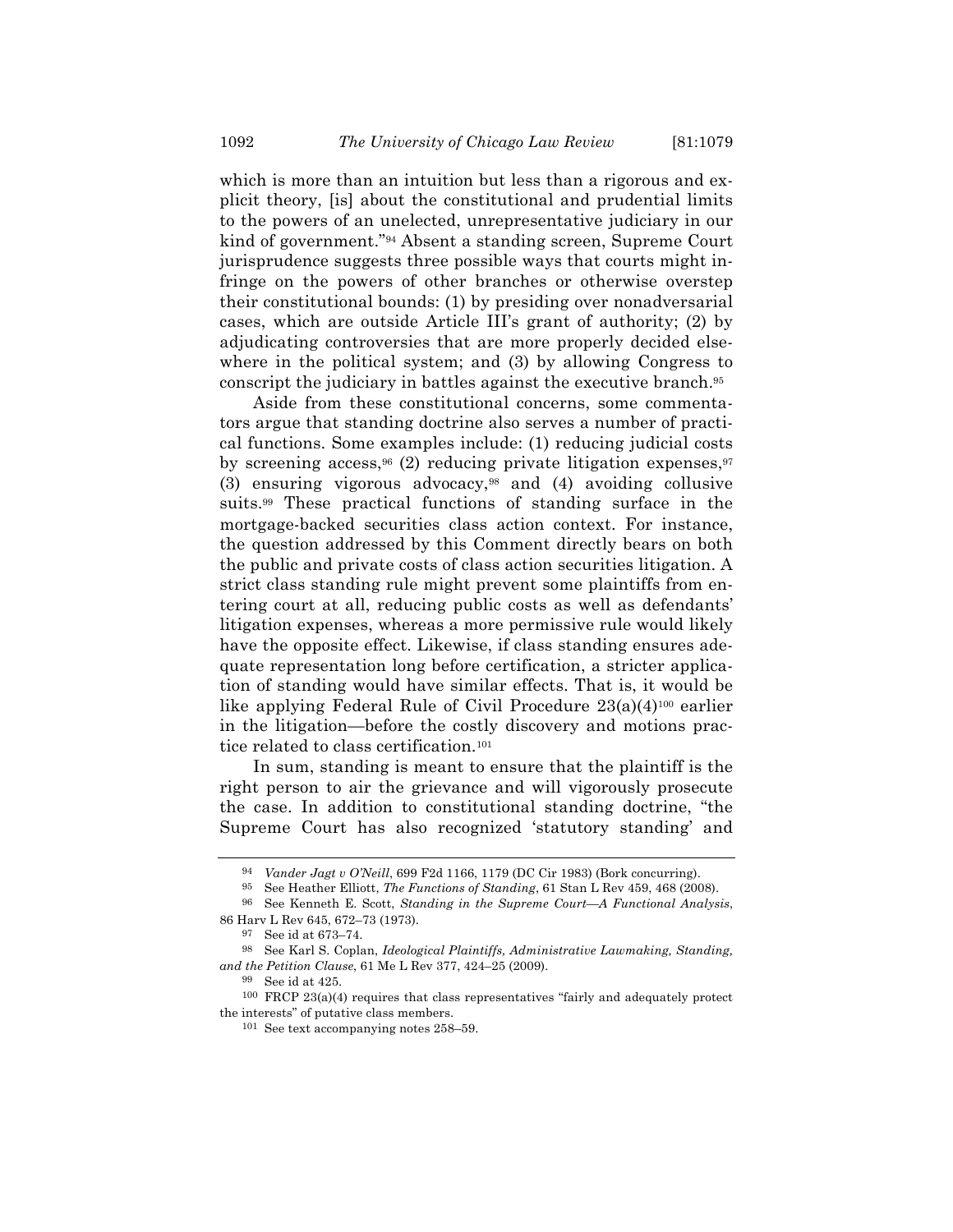'prudential standing.'"102 The former "refers to standing afforded to certain plaintiffs via legislative fiat."103 The latter denotes the "judicially self-imposed limits on the exercise of federal jurisdiction, such as the general prohibition on a litigant's raising another person's legal rights."104 Prudential standing has an uneasy relationship with the class action, which depends on a named plaintiff litigating on behalf of others. Although "formulated at a high level of generality,"<sup>105</sup> standing is an important preliminary jurisdictional hurdle that protects our government's separation of powers, screens out potentially ineffective or collusive plaintiffs, and affects the public and private costs of litigation.

2. Class action standing.

By appointing one or more named plaintiffs to represent the interests of absent parties, class actions chafe against traditional notions of standing. This collision occurs along two general lines: multiple defendants106 and multiple claims. The friction addressed in this Comment arises from a mixture of these two tensions.

A pair of broad approaches to class action standing emerges from the case law: the strict model and the permissive model. The strict model requires named plaintiffs to establish personal standing as to each claim asserted by the class. It defines the judicial power in terms of the particularized injuries before the court,107 such that the elements of standing—injury in fact, causation, and redressability—constitute an "irreducible constitutional minimum."108 *Blum v Yaretsky*<sup>109</sup> exemplifies this interpretive viewpoint. The named plaintiffs, nursing home patients

<sup>102</sup> DeVougas, Note, 97 Cornell L Rev at 634 (cited in note 87).

<sup>103</sup> Id.

<sup>104</sup> *Allen*, 468 US at 751. For further discussion of third-party standing, see Marc Rohr, *Fighting for the Rights of Others: The Troubled Law of Third-Party Standing and Mootness in the Federal Courts*, 35 U Miami L Rev 393, 396–441 (1981) (examining the development and status of third-party standing in the federal courts).

<sup>105</sup> Fletcher, 98 Yale L J at 223 (cited in note 92).

<sup>106</sup> For instance, distinct legal entities may engage in illegal practices that are guided by a single, uniform policy. *Payton v County of Kane*, 308 F3d 673 (7th Cir 2002), is illustrative. A class of former arrestees challenged nineteen counties' practice of imposing a bail fee as a condition of release, but the named plaintiffs had individual claims against only two counties. Id at 675–77. The district court dismissed the suit for lack of standing. Id at 677. The Seventh Circuit reversed, assessing standing "with reference to the class as a whole." Id at 680.

<sup>107</sup> See Matthew R. Ford, *Adequacy and the Public Rights Model of the Class Action after* Gratz v. Bollinger, 27 Yale L & Pol Rev 1, 8–9 (2008).

<sup>108</sup> *Lujan*, 504 US at 560.

<sup>109</sup> 457 US 991 (1982).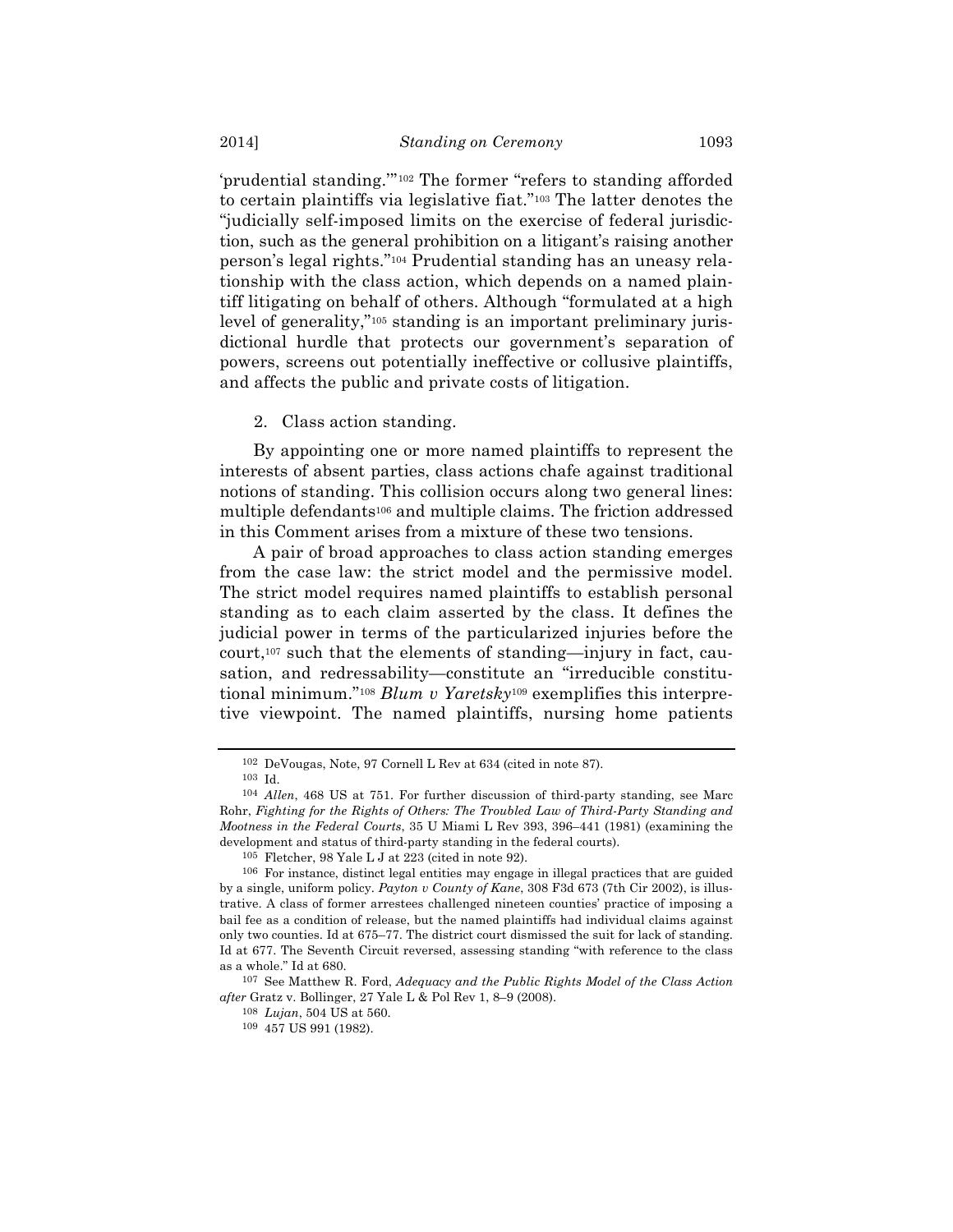receiving Medicaid benefits, had been transferred to a lower level of care, allegedly without adequate notice or an administrative hearing.<sup>110</sup> However, they also sought to include in their class patients who had been transferred to a *higher* level of care.111 With respect to this latter group, the Supreme Court determined that the representatives lacked standing, because "[none] of the individual respondents have been either transferred to more intensive care or threatened with such transfers."112 The Court stated, "a plaintiff who has been subject to injurious conduct of one kind [does not] possess by virtue of that injury the necessary stake in litigating conduct of another kind, although similar, to which he has not been subject."113

Naturally, the permissive model takes a more expansive view of class action standing. In this paradigm, named plaintiffs need not allege a personal injury as to each claim asserted by the class. Rather, their claims can simply be similar to those of the class. An example can be found in *Gratz v Bollinger*.114 The named plaintiffs, both white, were denied admission to the University of Michigan's College of Literature, Science, and the Arts; had they been minorities, as defined by the school, their academic records would have qualified them for automatic admission under the school's admissions guidelines.115 On behalf of a class consisting both of those who had already been prejudiced by the admissions guidelines and those who prospectively might be, the plaintiffs alleged Title VI and Fourteenth Amendment violations.116 In dissent, Justice John Paul Stevens argued that the named plaintiffs lacked standing because they were contesting the freshman admissions policy, yet they could only ever be subject to the transfer policy.117 The majority disagreed, stating that "the University's use of race in undergraduate transfer admissions does not implicate a significantly different set of concerns than

<sup>110</sup> Id at 995–96.

 $^{\rm 111}$  Id at 997.

<sup>112</sup> Id at 1001.

<sup>113</sup> *Blum*, 457 US at 999. For another example of the strict model applied to a class action, see *Lewis v Casey*, 518 US 343, 358 (1996) (deciding that, rather than having the power to remedy all of the claimed inadequacies of legal assistance available in a prison, the Court could rule only on those related to the prison's failure to accommodate illiterate inmates, like the class representative).

<sup>114</sup> 539 US 244 (2003).

<sup>115</sup> Id at 251–54.

<sup>116</sup> Id at 252–53.

<sup>117</sup> See id at 284–87 (Stevens dissenting).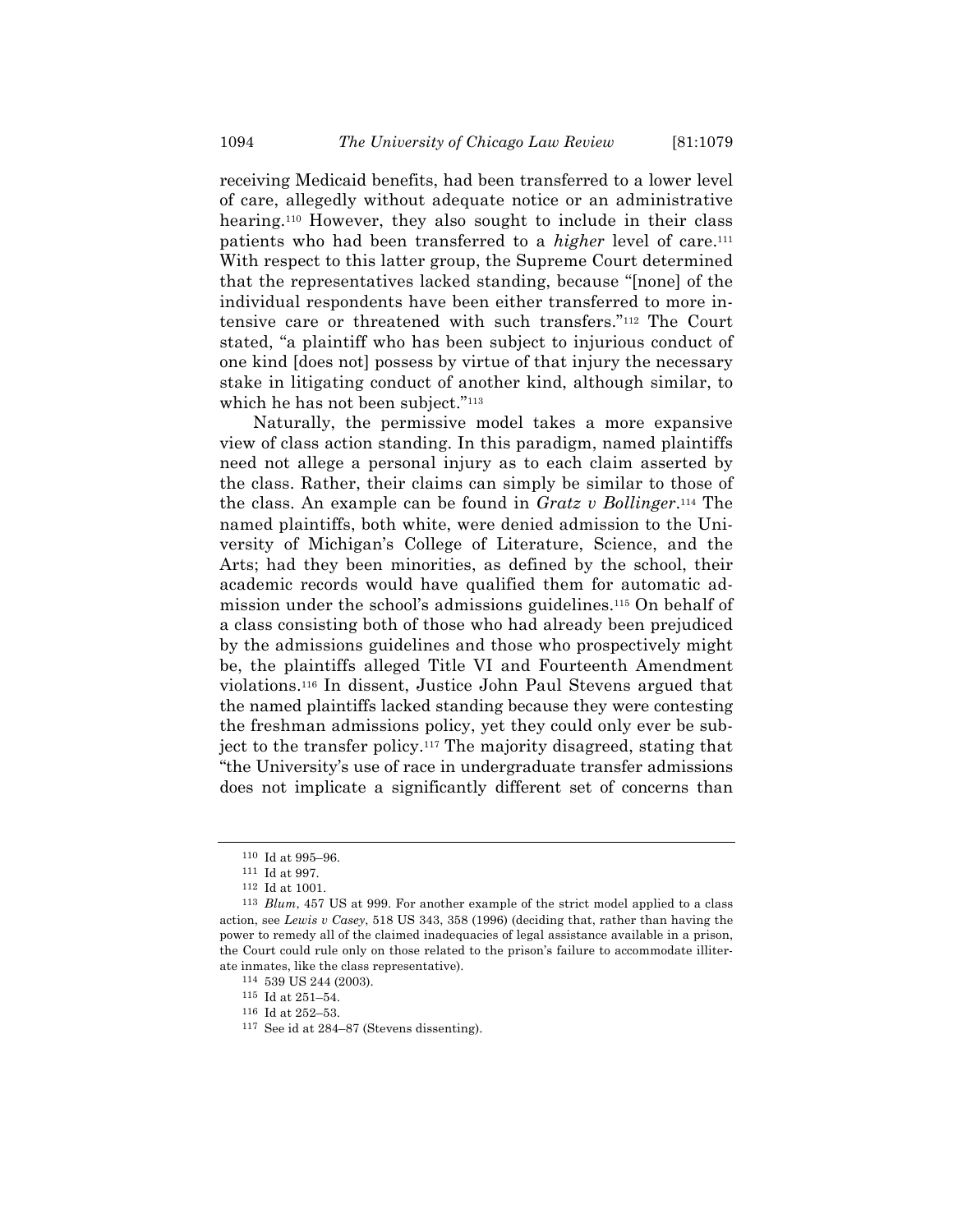does its use of race in undergraduate freshman admissions."118 In essence, the Court found that the plaintiffs had standing because "*the same set of concerns* [was] implicated by the University's use of race in evaluating all undergraduate admissions applications."119

### II. STANDING APART: THE GREAT DIVIDE

As courts adjudicate claims arising from the financial meltdown, disagreement has grown over how to treat class action standing in the context of mortgage-backed securities fraud. It is undisputed that lead plaintiffs lack standing to raise claims *on their own behalf* regarding securities that they did not personally purchase.120 Under a strict model, the story ends there—if a named plaintiff cannot establish personal standing as to each claim, then he or she lacks standing to pursue those claims for the class. However, if it is alleged that a shelf registration statement common to a batch of securities is fraudulent, thus implicating the same set of concerns across many securities offerings, the permissive model calls for expanding the conventional scope of standing. This Part, which discusses the circuit split between courts embracing these competing models, comprises three sections. The first discusses the First Circuit's position, which confines class action standing to the particularized injuries suffered by the named plaintiff. The second considers the permissive approach taken by the Second Circuit. The last explores the practical significance of this distinction.

### A. The First Circuit's Strict Model

Most courts to consider this issue have held that a named plaintiff lacks standing to represent the interests of investors in mortgage-backed securities that the named plaintiff did not personally purchase.<sup>121</sup> These courts reason that such plaintiffs have suffered no injury from securities that they did not purchase and therefore have no stake in the litigation of claims

<sup>118</sup> *Gratz*, 539 US at 265.

<sup>119</sup> Id at 267 (emphasis added). For another example of the permissive model, see *Flast*, 392 US at 105–06 (holding that taxpayers had standing to raise claims about allegedly unconstitutional governmental conduct despite a relatively negligible interest in the tax revenue supporting it).

<sup>120</sup> See *NECA-IBEW Health & Welfare Fund v Goldman Sachs & Co*, 693 F3d 145, 158 (2d Cir 2012) ("[The plaintiff] clearly lacks standing to assert such claims on its behalf because it did not purchase those Certificates.").

<sup>121</sup> See, for example, *Maine State Retirement System v Countrywide Financial Corp*, 722 F Supp 2d 1157, 1163 n 6 (CD Cal 2010) (collecting cases).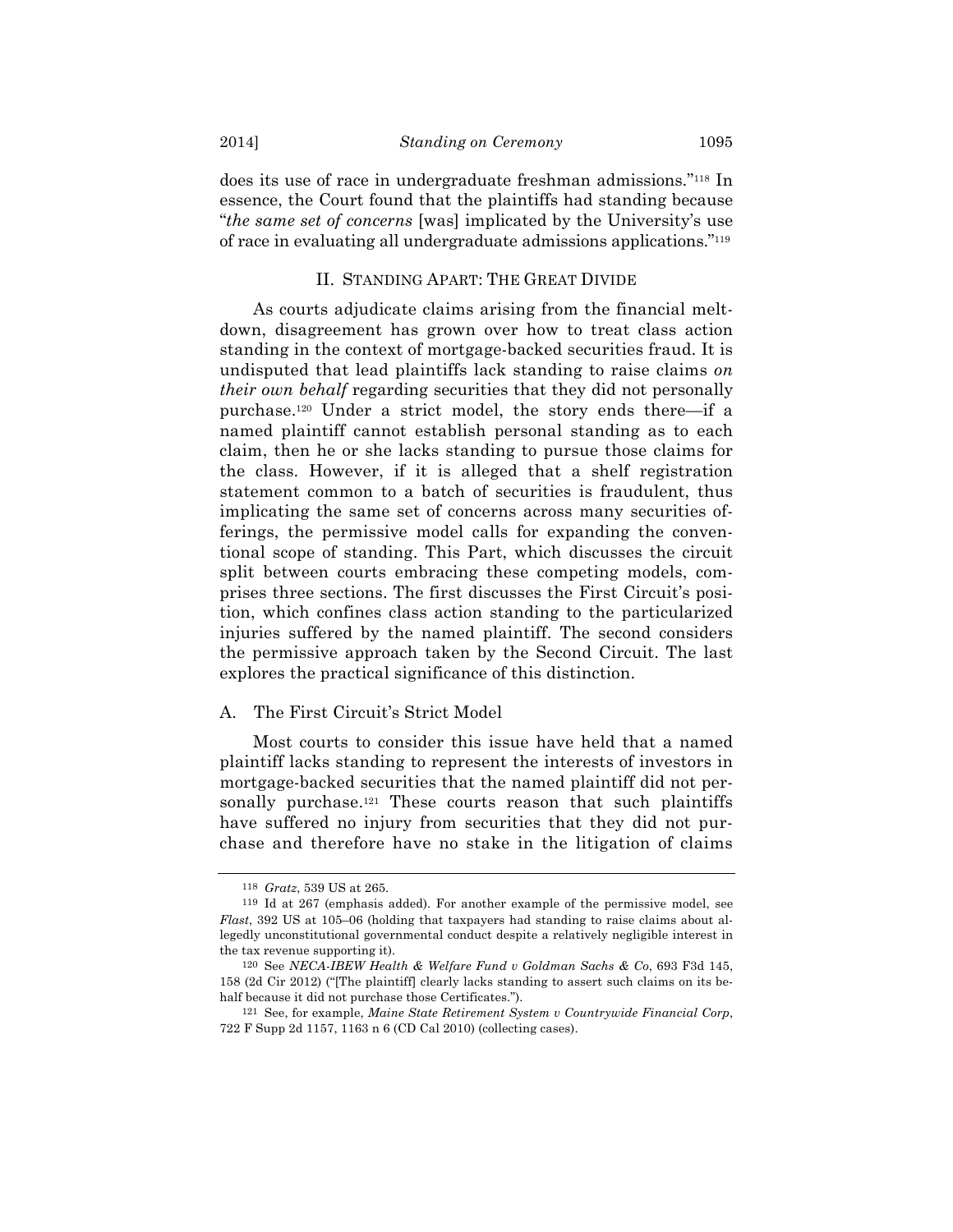related to those securities. However, the First Circuit is thus far the only federal court of appeals to adopt this position, and it did so somewhat reservedly.

That opinion was handed down in *Plumbers' Union Local No. 12 Pension Fund v Nomura Asset Acceptance Corp*.122 The named plaintiffs bought mortgage-backed securities from two of the eight defendant trusts, all of which shared two shelf registration statements.123 The trusts were organized by a single arranger—Nomura, the lead defendant—but were backed by loans from different mixes of originators and had different supplemental prospectuses.124 During the financial crisis, the certificates issued by all eight trusts were downgraded and lost substantial value.125 Representing a class of purchasers from all eight trusts, the plaintiffs sued on the theory that the registration statements contained false or misleading information about the mortgage-underwriting guidelines, property-appraisal practices, and investment ratings.126

The court began its analysis by acknowledging the uncertainty surrounding class action standing.127 It stated that class representatives "regularly litigate not only their own claims but also claims of other class members based on transactions in which the named plaintiffs played no part."<sup>128</sup> The First Circuit observed that the Supreme Court's holdings on class action standing are inconsistent and that several circuits have departed from the strict posture, allowing classes to proceed when "the claims are essentially of the same character as the claim against a properly named defendant."129

After wrestling with this ambiguity, the First Circuit made an important qualification, giving some ground to the permissive model:

The qualification, on which we reserve judgment, is one where the claims of the named plaintiffs necessarily give them—not just their lawyers—*essentially the same incentive to litigate the counterpart claims of the class members* because

<sup>122</sup> 632 F3d 762 (1st Cir 2011).

<sup>123</sup> Id at 766.

<sup>124</sup> Id.

<sup>125</sup> Id.

<sup>126</sup> *Nomura*, 632 F3d at 766–67, 772–76.

<sup>127</sup> See id at 768 ("The issue looks straightforward and one would expect it to be well settled; neither assumption is entirely true.").

<sup>128</sup> Id at 769.

<sup>129</sup> Id at 769–70.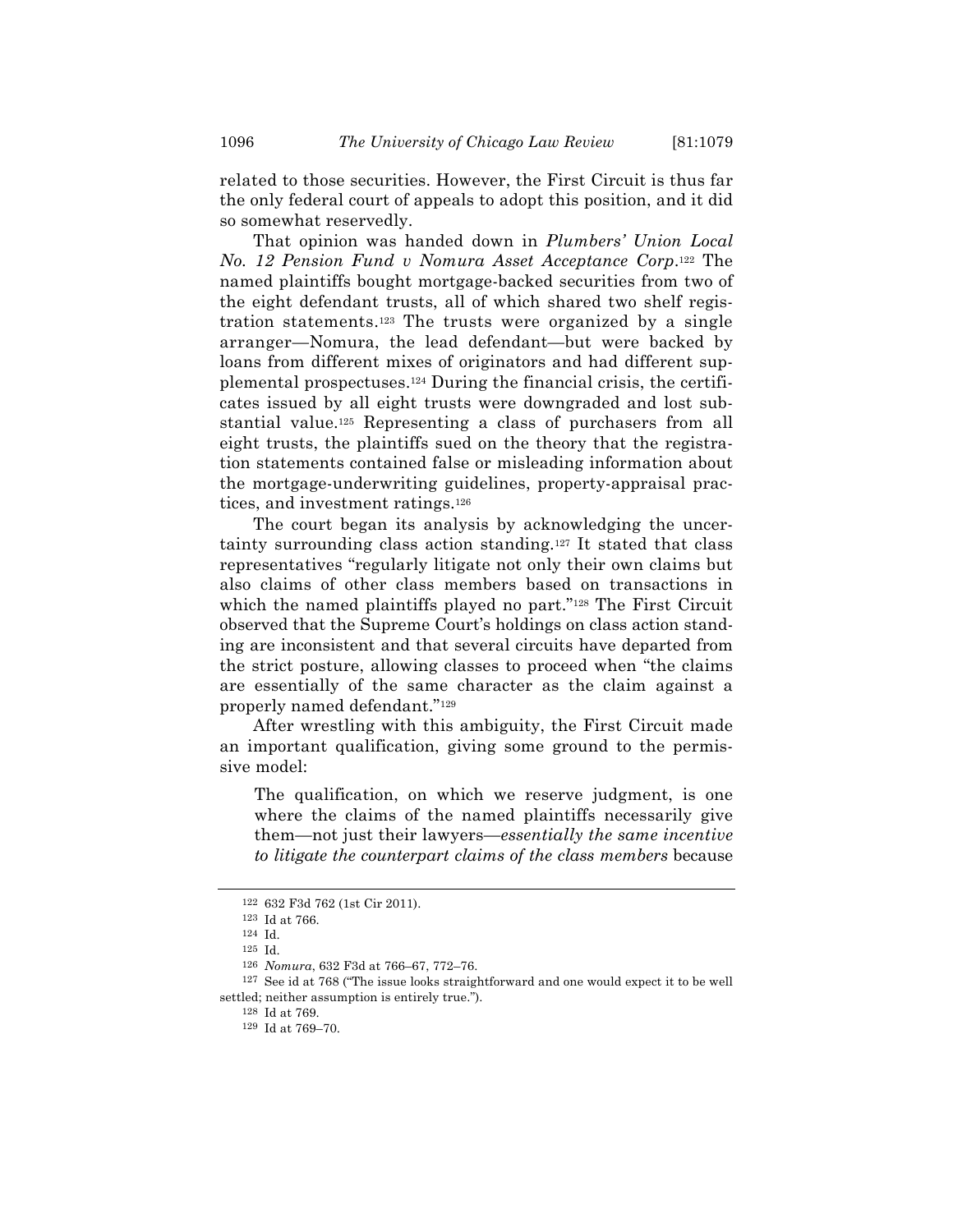the establishment of the named plaintiffs' claims necessarily establishes those of other class members. The matter is one of *identity of issues* not in the abstract but at a ground floor level. In such a case, . . . the substance of the Article III concern may vanish even if in form it might seem to persist.130

Despite this qualification, and despite the fact that "a handful of district court cases have allowed securities claims to proceed in situations that may fit the possible exception we have outlined above," the First Circuit ultimately affirmed dismissal of the claims against the six trusts from which the named plaintiffs had not purchased.131 It determined that the "identity of issues and alignment of incentives" required to trigger the potential exception were not present, because each trust was backed by loans from a different mix of originators.132 The court required that securities purchased by class members be backed by a mix of originators *identical* to that in offerings purchased by the named plaintiffs.133 This holding illustrates the strict model of standing: the court dismissed all claims related to trusts from which the named plaintiffs did not buy.<sup>134</sup> And since two separate offerings will rarely have an identical originator mix,135 the First Circuit essentially limited class standing to the particularized injuries suffered by the lead plaintiffs—thereby enshrining the traditional, narrow notion of standing.

Various district courts have dismissed similar claims on the basis of the strict model, rejecting the position that a flaw in the common registration statement implicates the same fundamental issues for all purchasers.136 Often citing each other, these opinions

<sup>130</sup> *Nomura*, 632 F3d at 770 (emphasis added).

<sup>131</sup> Id at 771.

<sup>132</sup> Id.

<sup>133</sup> See id at 770–71.

<sup>134</sup> See *Nomura*, 632 F3d at 771.

<sup>135</sup> Arrangers aggregate a large portfolio of mortgages from different originators, then subdivide it into separate offerings and lots within those offerings. See Bethel, Ferrell, and Hu, *Legal and Economic Issues* at 170 (cited in note 16).

<sup>136</sup> For examples of cases holding that named plaintiffs have class standing only with respect to the securities that they personally purchased, see *In re IndyMac Mortgage-Backed Securities Litigation*, 718 F Supp 2d 495, 501 (SDNY 2010); *In re Lehman Brothers Securities and ERISA Litigation*, 684 F Supp 2d 485, 490–91 (SDNY 2010); *Massachusetts Bricklayers and Masons Funds and Pipefitters' Retirement Fund Local 598 v Deutsche Alt-A Securities*, 2010 WL 1370962, \*1 (EDNY); *City of Ann Arbor Employees' Retirement System v Citigroup Mortgage Loan Trust Inc*, 703 F Supp 2d 253, 260–61 (EDNY 2010); *Public Employees' Retirement System of Mississippi v Merrill Lynch & Co*, 714 F Supp 2d 475, 480–81 (SDNY 2010); *Maine State Retirement System*, 722 F Supp 2d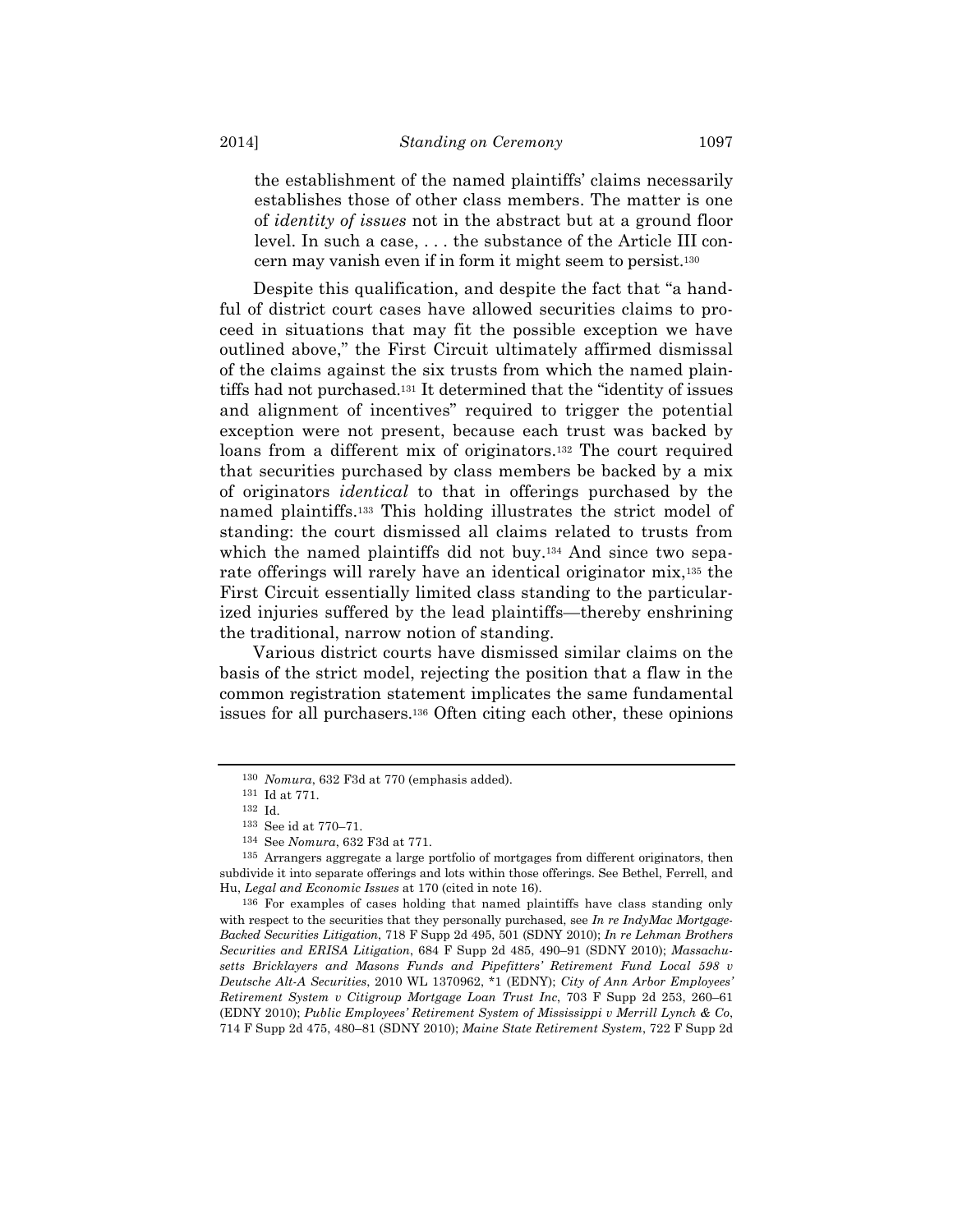generally reason as follows: (1) in order to establish Article III standing, named plaintiffs must show personal injury per traditional standing analysis; (2) because each supplemental prospectus is deemed to create a new registration statement, the argument that all offerings share a common shelf registration fails; and (3) furthermore, the named plaintiffs lack statutory standing with respect to securities that they did not purchase because §§ 11 and 12 of the '33 Act grant a cause of action to only the person actually acquiring a particular security.137 This reasoning turns on distinguishing a shelf registration statement, applicable to a batch of securities, from a final registration statement created by filing a supplemental prospectus.138

Courts justify this distinction on the basis of both the statutory language and the fact that the representations made in supplemental prospectuses are unique.139 Two provisions of the '33 Act are commonly drawn on: the section treating supplemental prospectuses as creating new registration statements,140 and the passage stating that "any person acquiring such security . . . may . . . sue."141 The former, it is argued, undermines the notion that a shelf registration is truly common to all offerings it covers, while the latter implies that a purchaser may sue regarding only securities that he or she acquired. As to the claim that supplemental prospectuses contain unique information, recall that they "focus[ ] on the specific loans underlying each offering and the specific underwriting standards and origination practices in effect at the time those specific loans were originated,"142 while shelf registration statements are "general in content" and

at 1163–64; *In re Wells Fargo Mortgage-Backed Certificates Litigation*, 712 F Supp 2d 958, 963–64 (ND Cal 2010).

<sup>137</sup> See, for example, *Wells Fargo Mortgage-Backed Certificates*, 712 F Supp 2d at 964–65; *Lehman Brothers Securities*, 684 F Supp 2d at 490–91; *Maine State Retirement System*, 722 F Supp 2d at 1164 ("For the reasons stated in [*Wells Fargo Mortgage-Backed Certificates*] and [*Lehman Brothers Securities*], Plaintiffs have standing only with respect to the [offerings] in which the named plaintiffs purchased.").

<sup>138</sup> When an offering is made pursuant to a common registration statement with a supplemental prospectus, "each such post-effective amendment shall be deemed to be a new registration statement relating to the securities offered therein." 17 CFR  $\S 229.512(a)(2)$ . In other words, the representations in the shelf registration statement are deemed to be repeated in the new registration statement, and mingle with those in the supplemental prospectus.

<sup>139</sup> See, for example, *Maine State Retirement System*, 722 F Supp 2d at 1164.

<sup>140</sup> See note 138.

<sup>141</sup> 15 USC § 77k(a).

<sup>142</sup> *Maine State Retirement System*, 722 F Supp 2d at 1164.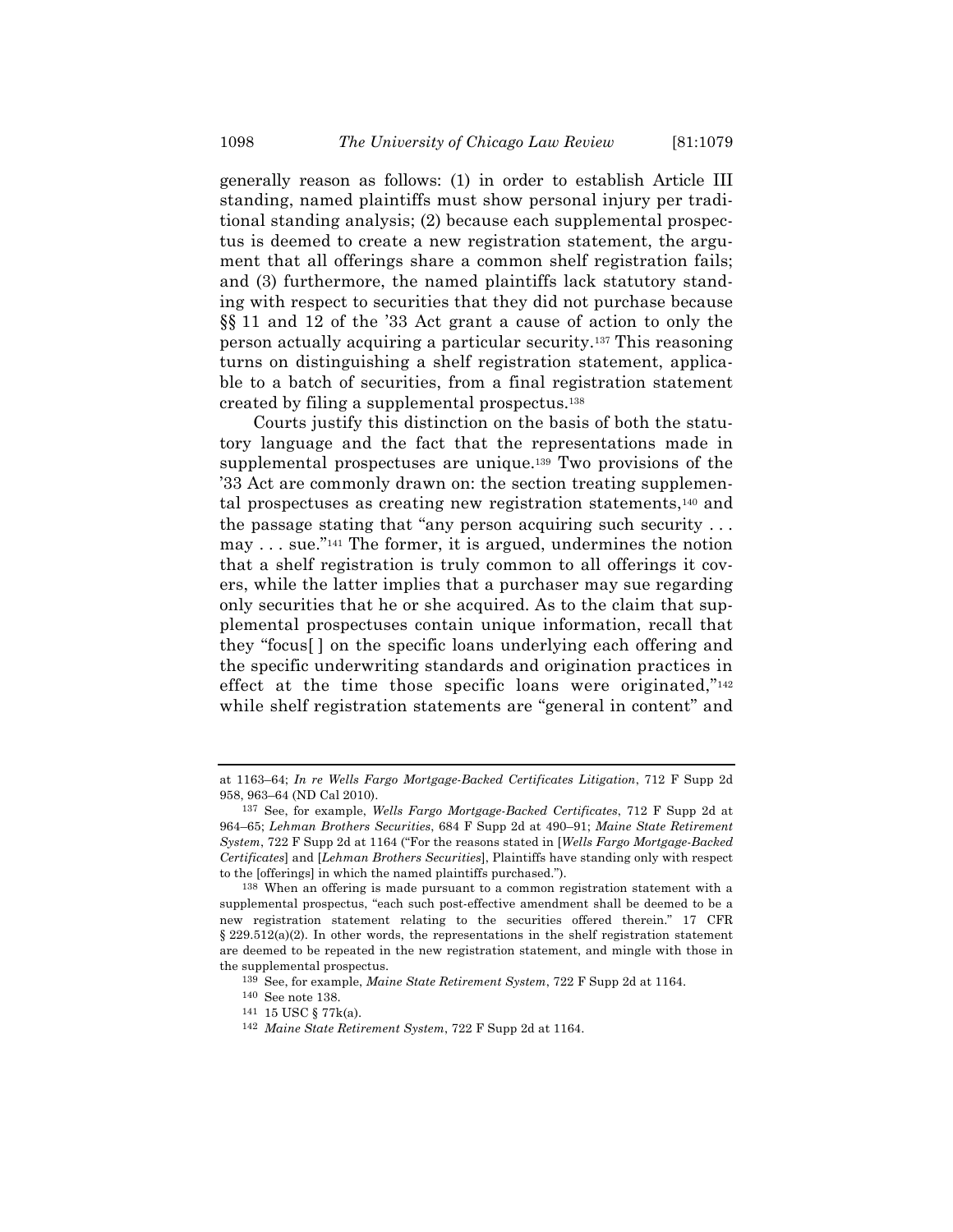"point investors to specific details contained in the supplements."143

# B. The Second Circuit's Permissive Model

The Second Circuit recently made an apparently momentous break from precedent,144 transplanting the permissive model exemplified by *Gratz* into the realm of securities law. It developed a new method of determining when a lead plaintiff may bring claims regarding securities that he or she did not personally purchase. However, like the First Circuit in *Nomura*, the Second Circuit qualified its holding.

The facts of *NECA-IBEW Health & Welfare Fund v Goldman Sachs & Co*145 read much like those in *Nomura*. The named plaintiff bought certificates from two of seventeen offerings made pursuant to the same shelf registration statement.146 Each offering was issued by a separate trust, which were all arranged by Goldman Sachs,147 and backed by loans from different mixes of originators.148 Accordingly, the final offering documents included supplemental prospectuses unique to each security.149 After the certificates' ratings were downgraded in 2008, they lost much of their value.150 Representing a class of purchasers from all seventeen trusts, the plaintiff sued on the theory that the offering documents—including the common shelf registration statement—contained false or misleading information about the mortgage-underwriting guidelines, property-appraisal standards, and securities' ratings.151

The district court, explicitly following the First Circuit's position in *Nomura*, dismissed the named plaintiff's claims concerning the fifteen trusts from which it had not purchased securities; the judge rejected the argument that all buyers were subject to the same misrepresentations via a common shelf registration

<sup>143</sup> *New Jersey Carpenters Vacation Fund v Royal Bank of Scotland Group, PLC*, 720 F Supp 2d 254, 265 (SDNY 2010).

<sup>144</sup> It is significant that this circuit—which contains New York City, the hub of American finance—chose to revamp standing analysis in mortgage-backed securities class actions, especially after so many contrary decisions from its district courts (see note 136).

<sup>145</sup> 693 F3d 145 (2d Cir 2012).

<sup>146</sup> Id at 149.

<sup>147</sup> Id.

<sup>148</sup> Id at 153.

<sup>149</sup> *NECA-IBEW*, 693 F3d at 153.

 $^{\rm 150}$  Id at 153–54.

<sup>151</sup> Id at 151.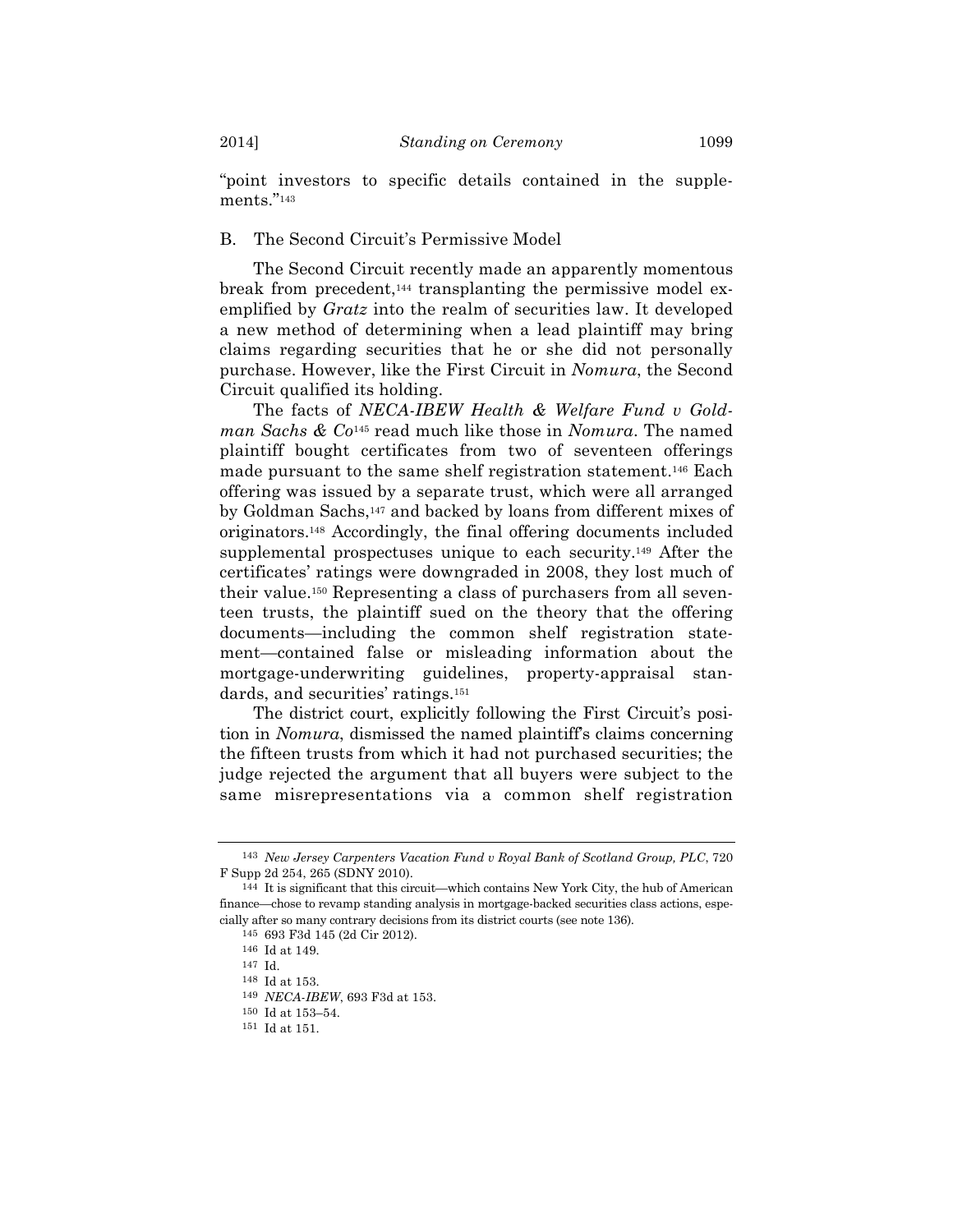statement.152 On review after appeal, the Second Circuit began its analysis by differentiating between ordinary standing and class standing.153 Then it noted "tension" in Supreme Court precedent.154 However, the Second Circuit did not stop there: it also thoroughly reviewed each of the seminal cases representing the strict and permissive models.155 From these, particularly *Gratz*, it distilled a preliminary method for determining class action standing: inquiring whether defendants' conduct implicates "the same set of concerns" as the conduct alleged to have caused injury to other members of the putative class by the same defendants.156

Applying this formula, the Second Circuit rejected the idea that standing cannot exist under a common shelf registration statement merely because it has been supplemented by unique prospectuses.157 After all, the court reasoned:

The fact that those representations appeared in separate Offering Documents . . . does not by itself raise "a number of fundamentally different concerns," because the location of the representations has no effect on a given purchaser's assertion that the representation was misleading . . . just as [in *Gratz*] the difference in the University of Michigan's transfer and freshman admissions policies had no effect on the University's assertion that diversity was a compelling state interest.158

Additionally, the misstatements in the supplemental prospectuses were "nearly identical."159 Reading this language alone, one would think that the court simply embraced the permissive model wholesale.

But, as in *Nomura*, the Second Circuit qualified its holding. Importantly, the court ultimately allowed the class to proceed against only seven of the seventeen trusts.160 Recognizing the complexity of these transactions,161 the court limited class standing

<sup>152</sup> See id at 154.

<sup>153</sup> *NECA-IBEW*, 693 F3d at 158.

<sup>154</sup> Id at 160.

<sup>155</sup> See id at 160–62. These cases were discussed in Part I.C.2 and will be scrutinized further in Part III.A.

<sup>156</sup> *NECA-IBEW*, 693 F3d at 162.

 $^{157}\,$  See id.

<sup>158</sup> Id at 162–63 (citation omitted).

<sup>159</sup> Id at 163.

<sup>160</sup> *NECA-IBEW*, 693 F3d at 164.

<sup>161</sup> See id at 163 ("[Class members] bought Certificates issued through 17 separate Offerings, each backed by a distinct set of loans issued by a distinct set of originators.").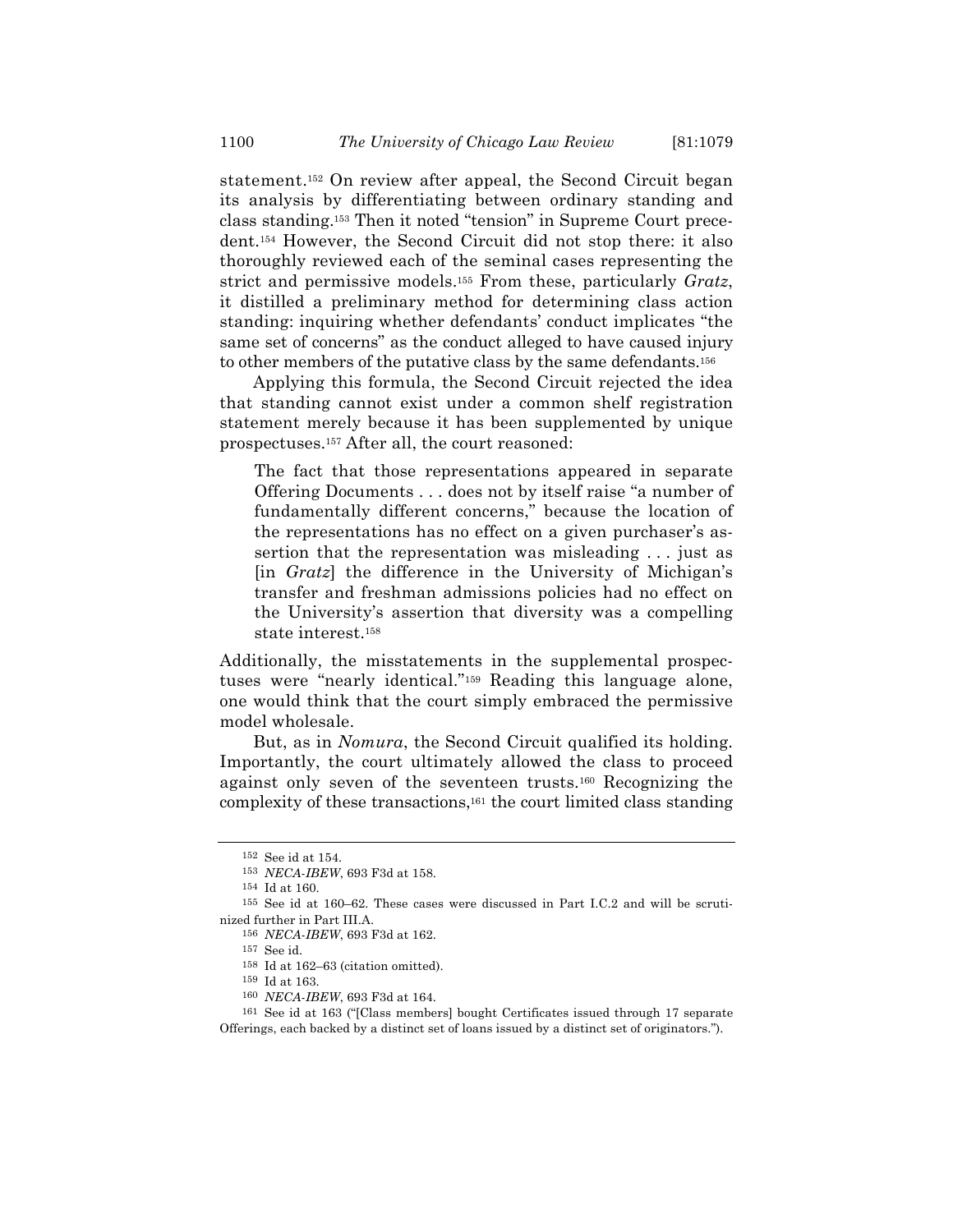to participants in offerings backed by loans from originators common to the two offerings from which the named plaintiff had purchased certificates.162 Such a distinction was necessary, the court explained, because "differences in the identity of the originators backing the Certificates matters for the purposes of assessing whether those claims raise the same set of concerns."163 In short, claims against two or more offerings that lack *any* overlapping originators would draw on very different proof.164

To illustrate this approach, imagine two offerings, both covered by the same shelf registration statement: offering 1, with originators A and B; and offering 2, with originators C and D. If the named plaintiff has purchased only from offering 1, he or she must prove that originator A or B has engaged in underlying conduct, such as failing to verify borrower income,165 that renders offering 1's documents false or misleading. Showing bad underlying conduct on the part of C or D—which would matter to buyers from offering 2—will not avail the named plaintiff. Thus, it makes little sense to create a class of purchasers from offerings 1 *and* 2, even if those offerings' shelf registration statements are otherwise identical.

At least four different courts have followed *NECA-IBEW*.166 Interestingly, several district courts have gone even further,

<sup>162</sup> See id at 164. The Second Circuit's approach will be referred to as the "commonoriginator test."

<sup>163</sup> Id at 163.

<sup>164</sup> See *NECA-IBEW*, 693 F3d at 163.

<sup>165</sup> See text accompanying notes 72–75.

<sup>166</sup> See *New Jersey Carpenters Health Fund v Royal Bank of Scotland Group, PLC*, 709 F3d 109, 128 (2d Cir 2013) (vacating dismissal of claims in a mortgage-backed securities class action and remanding the case for reconsideration under the *NECA-IBEW* standard); *New Jersey Carpenters Health Fund, New Jersey Carpenters Vacation Fund v Residential Capital, LLC*, 2013 WL 6669966, \*3 (SDNY) (rejecting an interpretation of *NECA-IBEW* that would require a common shelf registration to implicate the "same set of concerns"); *New Jersey Carpenters Health Fund v DLJ Mortgage Capital, Inc*, 2013 WL 357615, \*1–9 (SDNY) (granting in part the plaintiff's motion for reconsideration in light of *NECA-IBEW* and finding that the Second Circuit's test expands the plaintiff's class standing); *Plumbers' & Pipefitters' Local No. 562 Supplemental Plan & Trust v J.P. Morgan Acceptance Corp I*, 2012 WL 4053716, \*1 (EDNY) (applying the *NECA-IBEW* test in a mortgage-backed securities class action). See also *Gates v UnitedHealth Group Inc*, 2014 WL 1316928, \*4 (2d Cir) (suggesting that a plaintiff might be able to bring "claims on behalf of the beneficiaries of other [health insurance] plans . . . in light of this Court's decision in [*NECA-IBEW*]"); *Plumbers & Pipefitters National Pension Fund v Burns*, 967 F Supp 2d 1143, 1164 (ND Ohio 2013) (applying the *NECA-IBEW* test in a securities-fraud class action and concluding that it permits stockholders to assert claims on behalf of bondholders); *In re Frito-Lay North America, Inc All Natural Litigation*, 2013 WL 4647512, \*10–13 (EDNY) (applying *NECA-IBEW* in the context of a consumer-fraud class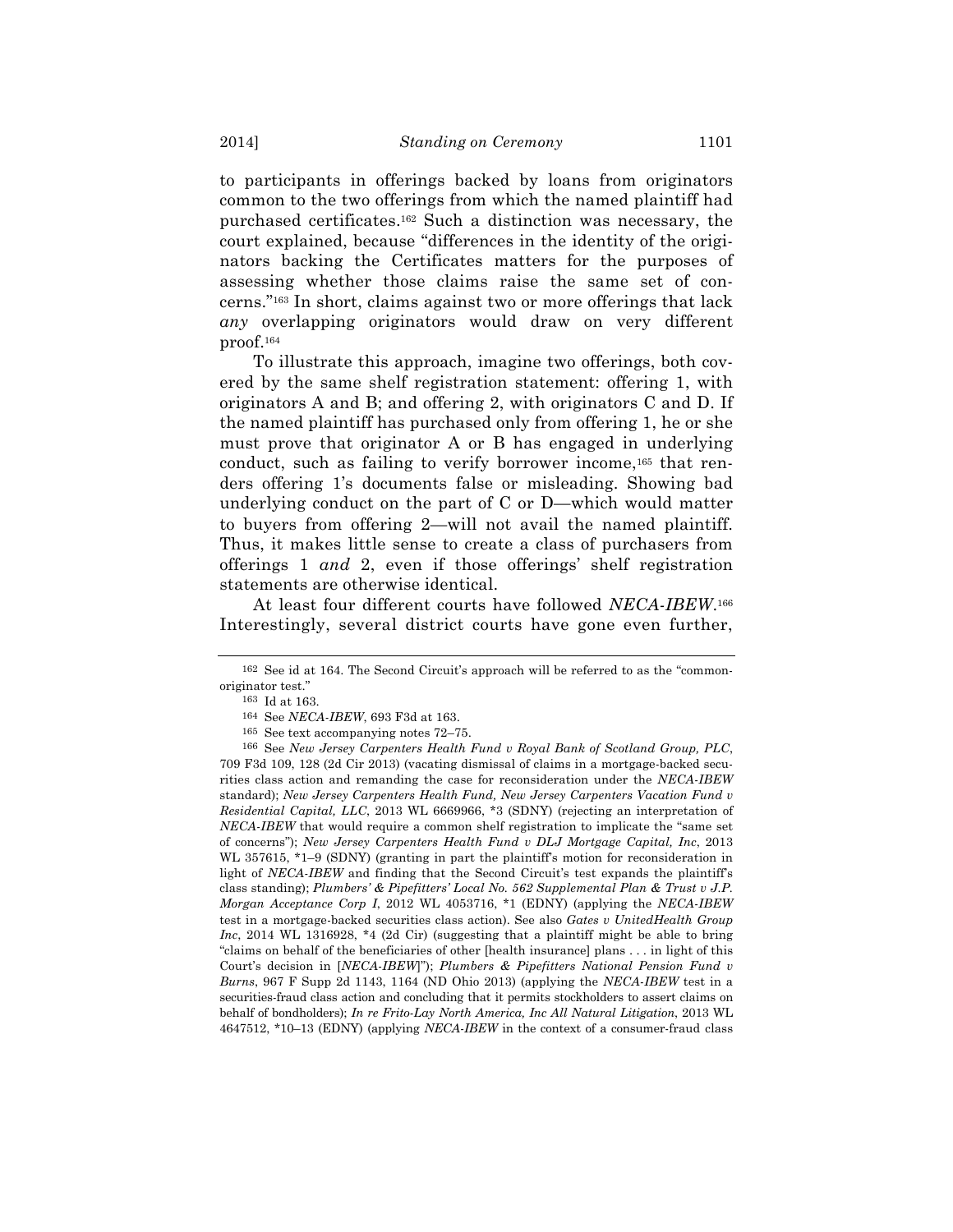allowing claims against *all* offerings made under an allegedly fraudulent shelf registration statement to proceed, regardless of originator mix. In *In re Countrywide Financial Corp Securities Litigation*,167 the Central District of California parsed the language of § 11 of the '33 Act to distinguish between "registration statement" as used there and as used elsewhere, suggesting that the statute grants a named plaintiff standing to represent anyone who buys a security traceable to a common defective shelf registration statement.168 In *In re CitiGroup Inc Bond Litigation*,169 the Southern District of New York extended this position to a class action alleging that the shelf registration statement common to a batch of mortgage-backed collateralized debt obligations<sup>170</sup> (CDOs) was fraudulent.<sup>171</sup> In that case, after explicitly adopting the conclusion from *In re Countrywide*, the court held that "where the actionable part of the registration statement is alleged to be common to all purchasers from the same shelf, then a plaintiff has standing to represent them."172 And again, in *In re American International Group, Inc 2008 Securities Litigation*173 ("AIG"), the same district court reached a similar result, this time distinguishing between alleged misstatements in supplemental prospectuses and in a common shelf registration statement.174 Recently, this court went the furthest yet in *New Jersey Carpenters Health Fund, New Jersey Carpenters Vacation Fund v Residential Capital, LLC*,175 liberally interpreting *NECA-IBEW*'s "same set of concerns" language to require only common originators, not necessarily even a shared shelf registration

action). But see *Oklahoma Police Pension and Retirement System v U.S. Bank National Association*, 2013 WL 6508843, \*5 (SDNY) (declining to apply *NECA-IBEW* to sweep in entirely different species of claims that resulted in allegedly similar injury). For a lengthy criticism of *NECA-IBEW* from a court in another circuit, see *FDIC v Countrywide Financial Corp*, 2012 WL 5900973, \*9–12 (CD Cal).

<sup>167</sup> 588 F Supp 2d 1132 (CD Cal 2008).

<sup>168</sup> Id at 1165.

<sup>169</sup> 723 F Supp 2d 568 (SDNY 2010).

<sup>170</sup> CDOs are a type of asset-backed security similar to mortgage-backed securities. CDOs are backed not just by mortgages, but also by other receivables owned by the specialpurpose entity. See Steven L. Schwarcz, *Protecting Financial Markets: Lessons from the Subprime Mortgage Meltdown*, 93 Minn L Rev 373, 376 (2008). For purposes of this Comment, CDOs can be collapsed into the term "mortgage-backed securities." See note 10.

<sup>171</sup> See *In re CitiGroup*, 723 F Supp 2d at 584–85.

 $^{\rm 172}$  Id at 584.

<sup>173</sup> 741 F Supp 2d 511 (SDNY 2010).

<sup>174</sup> See id at 537–38.

<sup>175</sup> 2013 WL 6669966 (SDNY).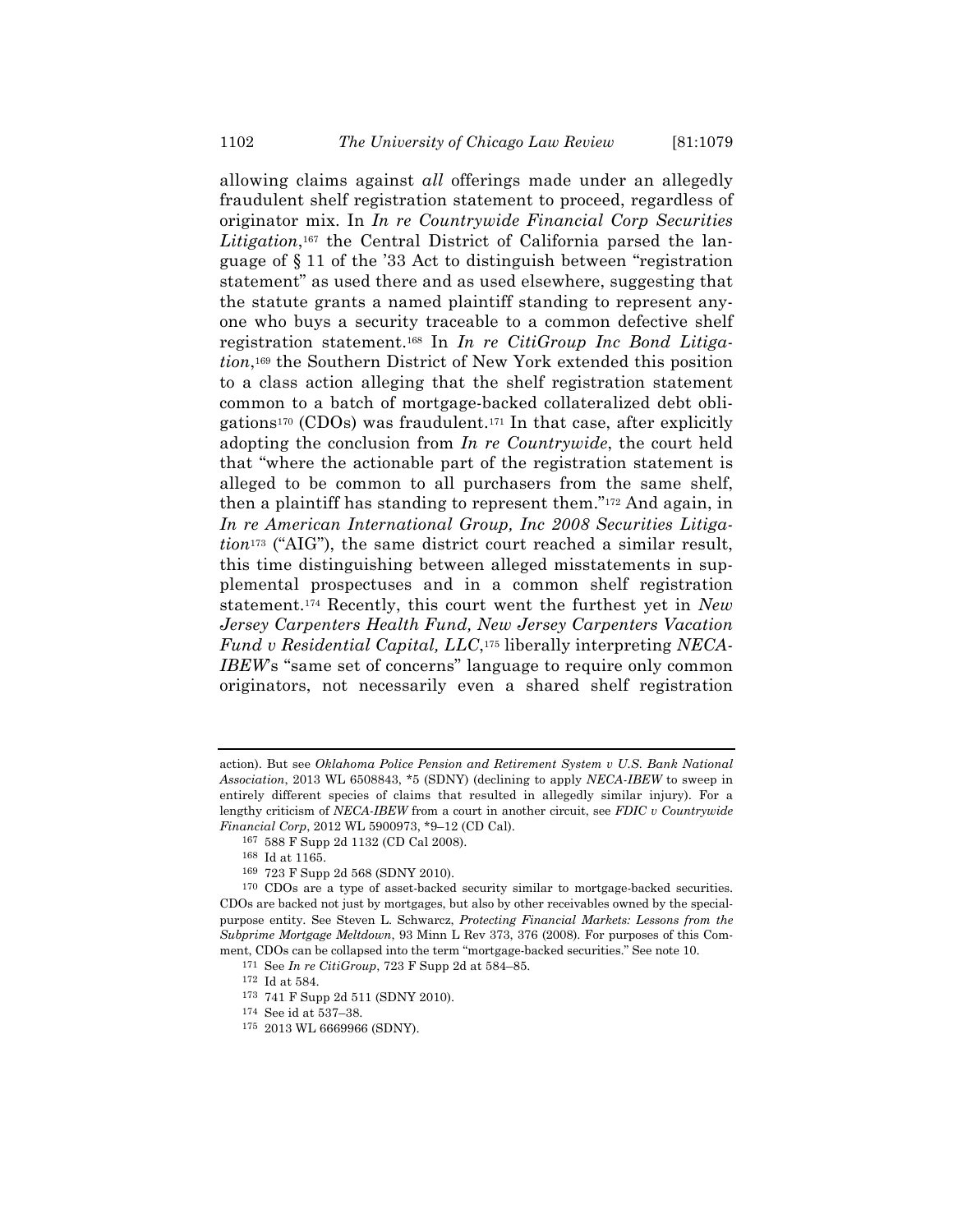statement.176 Noting that "there was no language [in *NECA-IBEW*] finding that a shared registration statement was an essential element of the 'same set of concerns' requirement," Judge Harold Baer held that common originators plus substantial textual similarity in offering documents satisfies the class standing analysis.177

### C. Why Does It Matter?

A class action's utility lies partly in organizing a large group of discrete claimants, solving collective action problems that they might otherwise face.178 Yet mortgage-backed securities cases typically involve sophisticated plaintiffs with much at stake, who theoretically might be willing to sue in smaller classes or even singly, subject to the lead plaintiff appointment provisions of the Private Securities Litigation Reform Act of 1995.179 In this environment, will claims reach court one way or the other, rendering this topic moot? Not necessarily. Aside from statutory guidelines for determining who is the "most adequate plaintiff,"180 economic considerations limit the potential for circumventing this question.

First, even for large institutional investors, the potential increase in claim size yielded by a more inclusive class can be profound—in *NECA-IBEW*, for instance, granting standing to claims against just five additional offerings, out of a total of seventeen,181 meant the difference between a possible recovery of less than \$500,000 and several billion dollars.<sup>182</sup> Had the First Circuit's strict model controlled *NECA-IBEW* instead, the class would have been restricted to pursuing claims worth only \$500,000 likely not enough to justify litigation expenses.183 Second, the identity of the lead plaintiff will greatly affect potential liability for similar reasons. It is extremely unlikely that any one investor,

<sup>176</sup> See id at \*3.

<sup>177</sup> Id.

<sup>178</sup> See Jonathan R. Macey and Geoffrey P. Miller, *The Plaintiffs' Attorney's Role in Class Action and Derivative Litigation: Economic Analysis and Recommendations for Reform*, 58 U Chi L Rev 1, 8–9 (1991).

<sup>179</sup> Pub L No 104-67, 109 Stat 737, codified in various sections of Title 15.

<sup>180</sup> 15 USC § 78u-4(a)(3)(B)(iii)(I).

<sup>181</sup> *NECA-IBEW*, 693 F3d at 149.

<sup>182</sup> See Goldman Petition at \*27 (cited in note 11).

<sup>183</sup> Mortgage-backed securities class actions tend to require extensive discovery. See, for example, *Maine State Retirement System v Countrywide Financial Corp*, 2013 WL 6577020, \*15 (CD Cal) (involving six years of discovery and the production of nearly ten million pages of documents).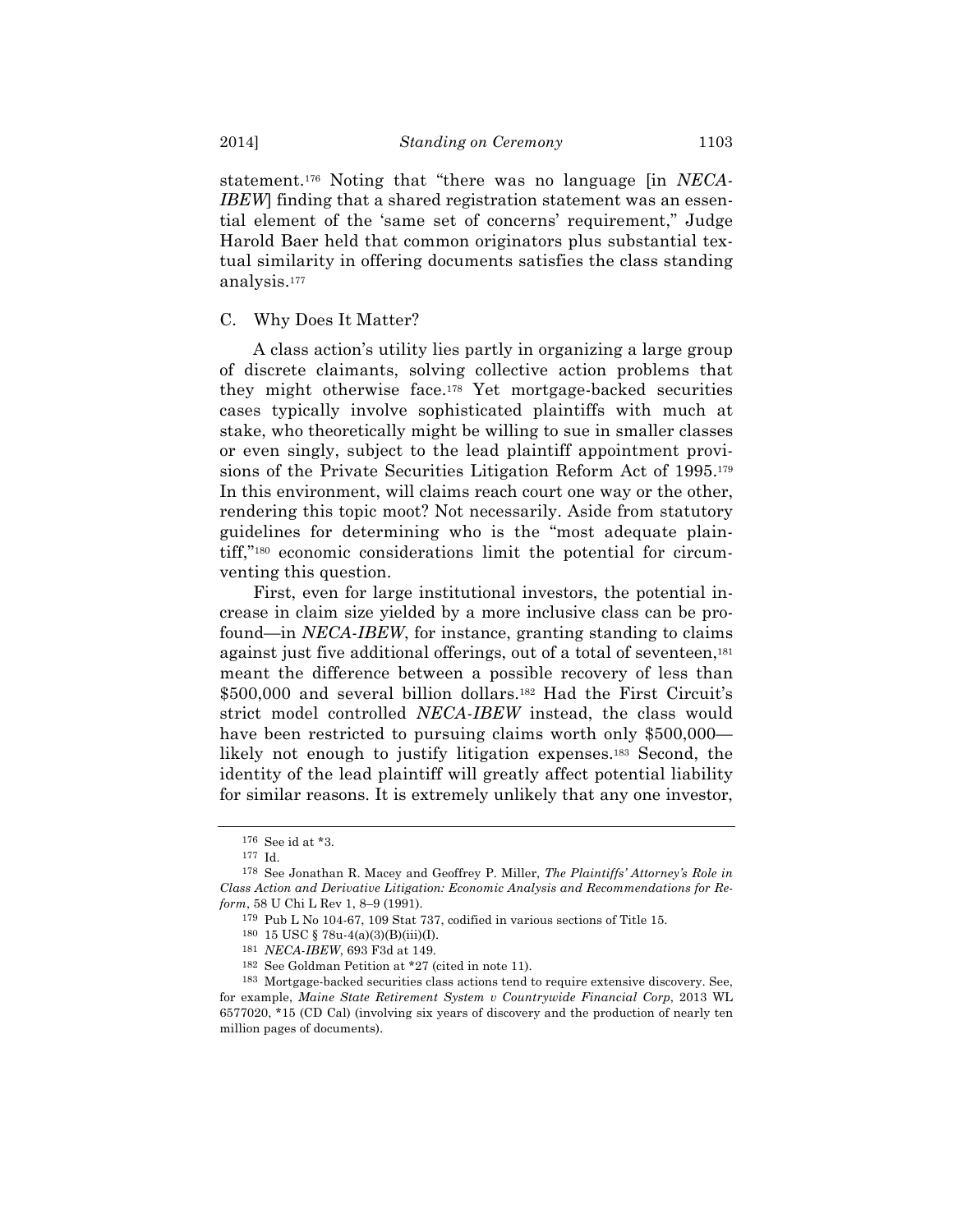or even several, will have bought all the securities covered by a given shelf registration statement.184 Again taking *NECA-IBEW* as an example, the lead plaintiff, presumably the class member with the largest financial stake in the relief sought,<sup>185</sup> had actually purchased from only two out of seventeen offerings.186 Relaxing traditional standing requirements more than tripled the number of different offerings that the plaintiff could represent claims against.187 In short, restructuring litigation, either through attempting to cherry-pick lead plaintiffs or split up the class, will not avoid the question under discussion.

# III. SCREENING FOR STANDING: A TWO-STEP TEST

This Part, which proposes a solution to the circuit split, includes two sections. The first suggests that *Nomura* and *NECA-IBEW* are each, perhaps unknowingly, anchored to a critical, unexplored middle ground that lies between the strict and permissive models that they exemplify. The second, drawing from this newly charted realm, articulates a test for class action standing in the mortgage-backed securities context.

## A. Finding a Common Ground between the Split

At first blush, the strict and permissive models of class action standing employed in *Nomura* and *NECA-IBEW* seem diametrically opposed. Indeed, the courts reach opposite outcomes on nearly identical facts and cite different cases to get there. Yet both circuits clearly qualify their holdings, and these qualifications act like tethers that pull the decisions ineluctably back toward the middle ground. This Section elucidates that common ground.

# 1. Paving the way: *Nomura*'s "same incentive."188

In the end, the First Circuit embraced the strict model, requiring that the named plaintiffs possess personal claims against *each offering* for which they sought to represent purchasers.189 But

<sup>184</sup> Hundreds of different offerings may be implicated in these cases. See, for example, *Maine State Retirement System*, 722 F Supp 2d at 1161 (mentioning 427 separate offerings). 185 See 15 USC  $\S$  78u-4(a)(3)(B)(iii)(I)(bb).

<sup>186</sup> *NECA-IBEW*, 693 F3d at 149.

<sup>187</sup> See id at 164.

<sup>188</sup> See *Nomura*, 632 F3d at 770.

<sup>189</sup> See id at 771.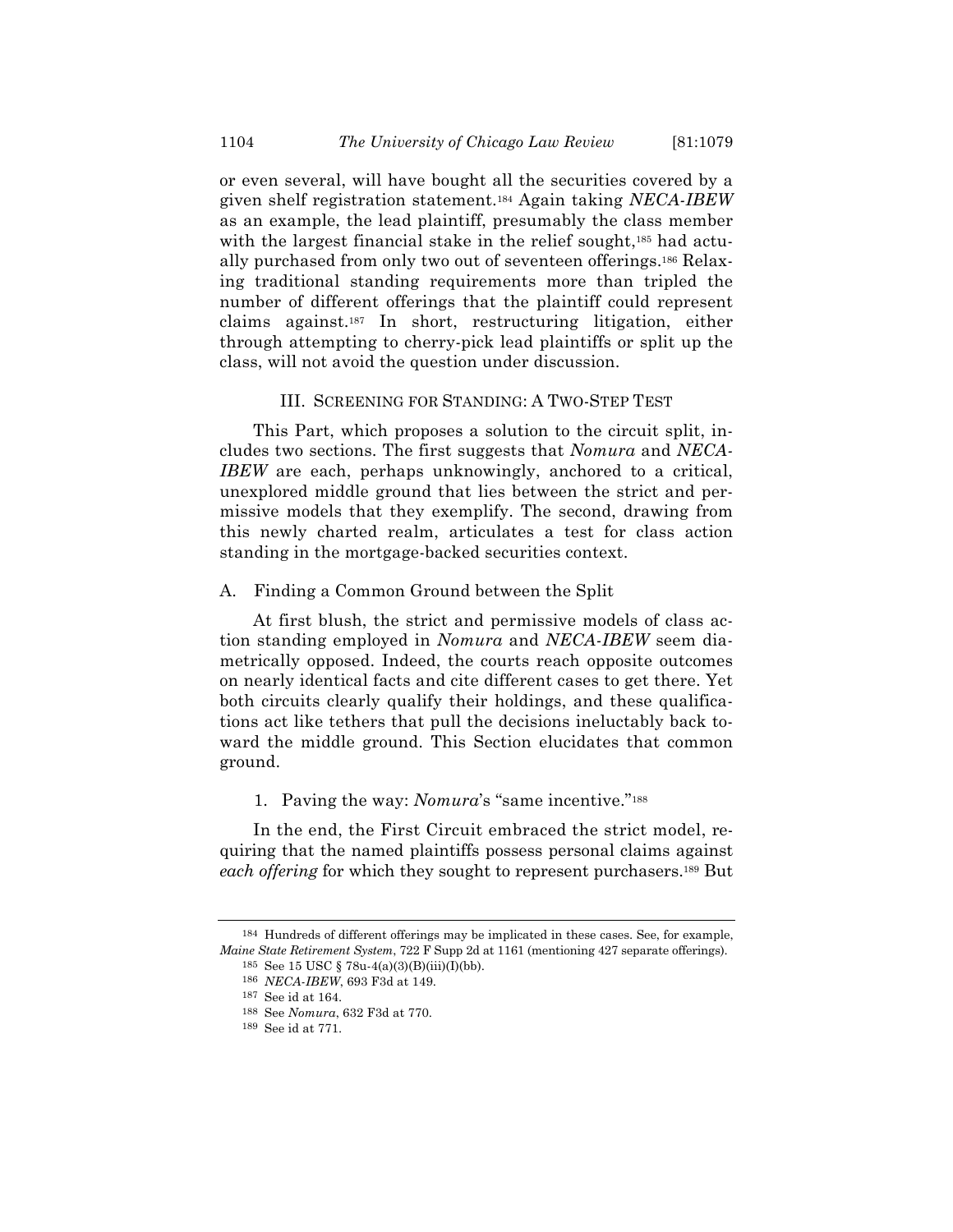the court also explicitly anticipated the possibility of a situation warranting relaxation of the strict model: namely, a case in which "the claims of the named plaintiffs necessarily give them . . . essentially *the same incentive to litigate the counterpart claims of the class members* because the establishment of the named plaintiffs' claims *necessarily* establishes those of other class members."190 With the proper "identity of issues . . . the substance of the Article III concern may vanish even if in form it might seem to persist."191 And the court went further, giving examples of three cases that might fit this mold:192 *Payton v County of Kane*,193 *Fallick v Nationwide Mutual Insurance Co*,194 and *AIG*.

In *Payton*, a class of former arrestees who were released on bail from Illinois jails in nineteen counties contested the imposition of a bail fee as a condition of release.195 This practice, authorized by state statute, was common to all nineteen counties, but the amount of the fee varied.196 Since the named plaintiffs had individual claims against only two of the nineteen counties, the district court dismissed the entire case for want of standing.197 On appeal, the Seventh Circuit identified this as "a classical problem of standing," because although all nineteen counties charged a bond fee, "a plaintiff must allege that a defendant the very defendant sued—has somehow wronged her in a legally cognizable way."198 However, because "[t]he constitutionality of a bond fee (whether it is \$1 or \$45) should not differ from one county to the next, when such a fee is imposed pursuant to the same statute," the court concluded that it was reasonable for the plaintiffs to bring suit against all the counties.199 After all, there is "no reason to truncate potentially efficient uses of the class action . . . [which] may be superior to 19, or 102, different cases in each Illinois county."200 The key to this judgment was that all the counties were "following a common statute," providing a "common

<sup>190</sup> Id at 770 (emphasis added).

<sup>191</sup> Id.

<sup>192</sup> See *Nomura*, 632 F3d at 770–71.

<sup>193</sup> 308 F3d 673 (7th Cir 2002).

<sup>194</sup> 162 F3d 410 (6th Cir 1998).

<sup>195</sup> *Payton*, 308 F3d at 675.

<sup>196</sup> Id.

<sup>197</sup> Id at 675–76.

<sup>198</sup> Id at 678.

<sup>199</sup> *Payton*, 308 F3d at 680.

<sup>200</sup> Id at 681.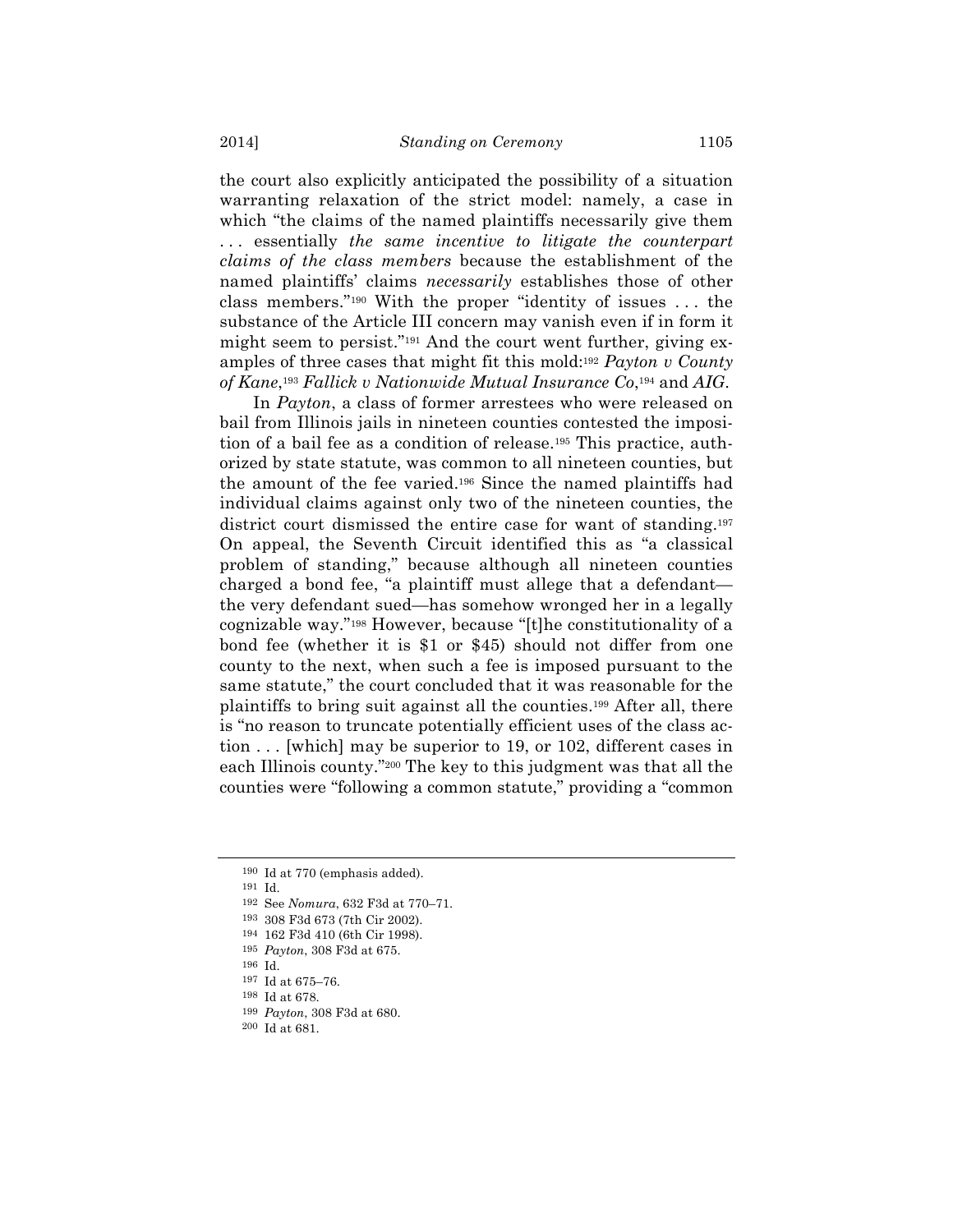factor [that] assures that the representative has the same legal claim as the unnamed parties."201

The *Fallick* court reasoned along similar lines. The plaintiff's ERISA-governed health plan was one of many administered by Nationwide Mutual Insurance Company.202 After being denied medical benefits, he challenged Nationwide's "reasonable and customary" standard for assessing claims, which also applied to other plans; the proposed class included participants in such other plans.<sup>203</sup> The district court dismissed all claims regarding other plans for lack of standing.204 On appeal, the Sixth Circuit held that, once the district court had determined that the named plaintiff had standing to press his claim, the standing inquiry was satisfied for all the plans.205 In other words, "once an individual has alleged a distinct and palpable injury to himself he has standing to challenge a practice even if the injury is of a sort shared by a large class of possible litigants."206 As in *Payton*, because the practice applied universally, the named plaintiff could properly bring all the stated claims—including those dealing with plans in which he had not participated.

*AIG* is the most relevant of these three cases, for it presents facts similar to those in the cases at the core of this Comment. After the emergency bailout of AIG, the named plaintiffs brought a class action on behalf of other purchasers of securities issued by AIG, alleging that the defendants had materially misstated their exposure to the subprime-mortgage market.<sup>207</sup> The named plaintiffs argued that, because the alleged misstatements and omissions appeared in three common shelf registration statements, they had standing to assert claims against all 101 offerings made pursuant to those statements, even those in

<sup>201</sup> Id.

<sup>202</sup> *Fallick*, 162 F3d at 411.

<sup>203</sup> Id at 411–12.

<sup>204</sup> Id at 412.

<sup>205</sup> Id at 423.

<sup>206</sup> *Fallick*, 162 F3d at 432, quoting *Senter v General Motors Corp*, 532 F2d 511, 517 (6th Cir 1976).

<sup>207</sup> *AIG*, 741 F Supp 2d at 517. Note that this is not a standard mortgage-backed securities case—the plaintiffs were purchasers of AIG stock shares and alleged that AIG misrepresented its exposure to mortgage-backed securities that it (not the plaintiffs) was dealing in. This posture effectively removes originators from the analysis, because the plaintiffs had not directly invested in any mortgage-backed securities. Instead, they sought to prove bad underlying conduct by AIG, such as failing to disclose the valuation and risk of its portfolio. See id at 522. Thus, while raising some of the same issues, *AIG* is distinguishable.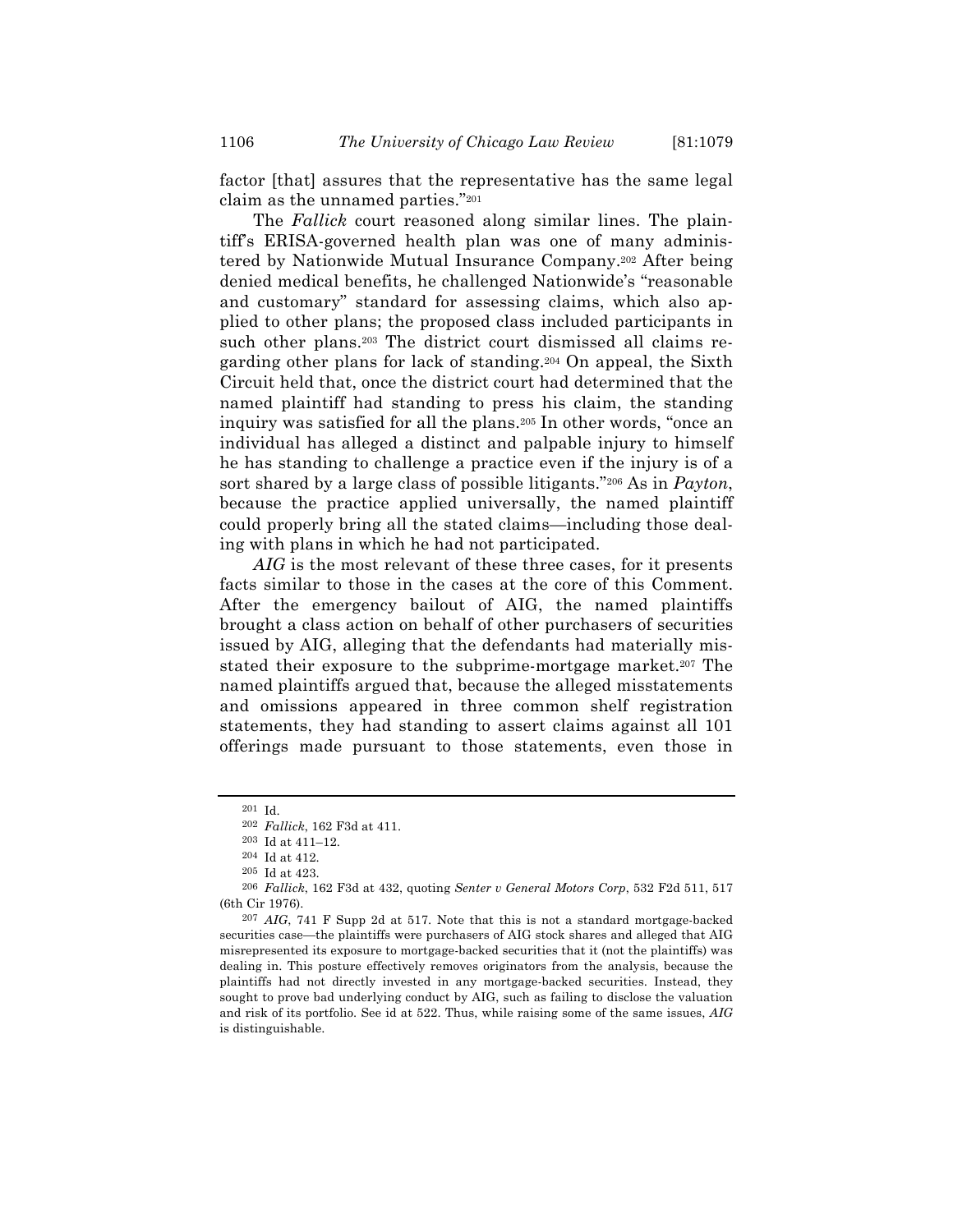which they did not participate.<sup>208</sup> The court agreed, finding that they had standing across the board:

[Because] Plaintiffs do not rely on the information furnished in the prospectus and pricing supplements unique to each of the 101 offerings but rather on the alleged material misstatements and omissions located in the common elements of the three different registration statements . . . Plaintiffs therefore can trace the injury of the purchasers in each of the 101 offerings to the *same underlying conduct* on the part of the defendants.209

This would not have been the case, however, had the plaintiffs relied on misstatements and omissions located only "in the prospectus supplements unique to each particular offering."210

If these cases are read alongside *Nomura*, the outlines of the First Circuit's qualification can be discerned: when different claims concern *common underlying conduct*—be it by different counties, through different health plans, or within different securities offerings—they pass muster in a class action standing analysis. This is because the legality of the conduct will not meaningfully differ from one claim to the next. In this context, as the First Circuit pointed out, the substance of traditional Article III standing analysis vanishes.211

In terms of real-world incentives, it is also more economical for both sides to apply their resources to a one-off battle, rather than litigate the same basic issue time and again, with potentially inconsistent and unpredictable results. While plaintiffs clearly would rather aggregate their resources and reduce litigation expenses by creating a larger class, it could be argued that defendants would prefer a piecemeal litigation approach, so as to avoid "bet the company" situations.212 However, considering the greatly increased legal costs that would result from a multiplicity of cases, this strategy might well backfire. Even the cost of litigating numerous "victories" might conceivably add up to as much or more than the cost of a one-off loss. Allowing like claims to proceed also promotes judicial efficiency by avoiding redundant

<sup>208</sup> Id at 537.

<sup>209</sup> Id at 538 (emphasis added).

<sup>210</sup> Id.

<sup>211</sup> See *Nomura*, 632 F3d at 770.

<sup>212</sup> Merritt B. Fox, *Civil Liability and Mandatory Disclosure*, 109 Colum L Rev 237, 292 n 138 (2009) (noting that companies sometimes prefer to settle legal disputes rather than "bet the company" in litigation).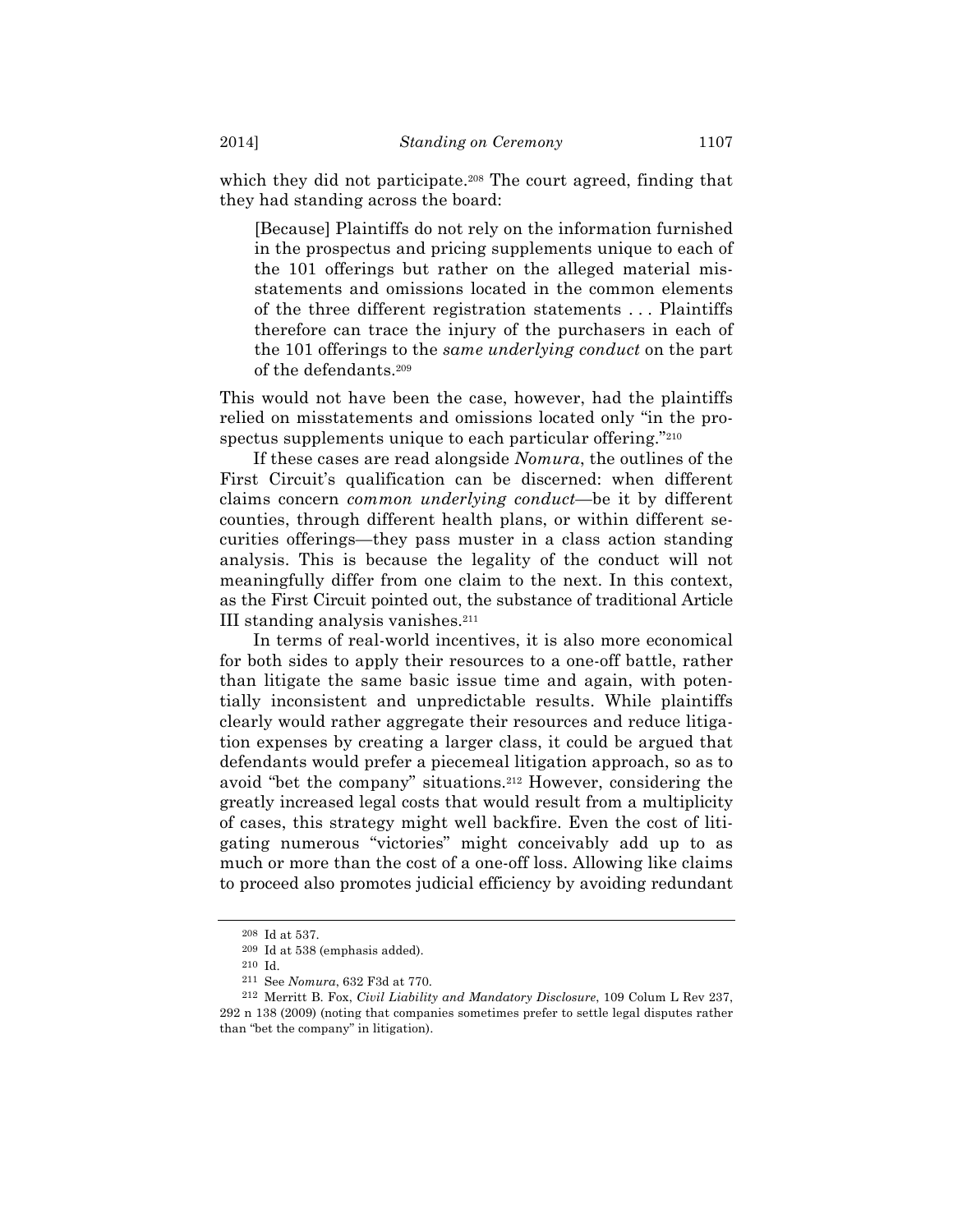review and promotes efficacy by concentrating the efforts of both sides on a single showdown. Finally, concerns about the adequacy of the named plaintiff's representation are quelled: given the "same incentive" to litigate the counterpart claims,213 that plaintiff will not shortchange the claims of the rest of the class.

So why, after delineating this qualification, did the First Circuit find that *Nomura* fell outside of it? Notably, the court did *not* make this finding on the ground that supplemental prospectuses create new registration statements, destroying their erstwhile commonality.214 Rather, the court based dismissal on a *perceived* lack of commonality in the underlying conduct, which resulted from different mixes of originators.215 Recall that the conduct of originators—failing to verify a borrower's income, for example—potentially renders an issuer's statement misleading, and therefore subjects the issuer to liability under the '33 Act.216 The First Circuit stated, "Each trust is backed by loans from a different mix of banks; no named plaintiff has a significant interest in establishing wrongdoing by the particular group of banks that financed a trust from which the named plaintiffs made no purchases."217 In short, because each trust had *some* different originators, the court thought that the underlying conduct at issue could vary from one trust to the next. While this holding apparently tracks the court's qualification, at least insofar as it focuses on underlying conduct, it departs from the qualification in spirit—anything less than *complete* originator commonality deprives a claim of standing.

# 2. Following the yellow-brick road: *NECA-IBEW*'s "same set of concerns."218

Turning to the qualification in *NECA-IBEW*, it quickly becomes clear that these two cases stand in less tension than appears at first glance. Indeed, *Nomura*'s "same incentive" and

<sup>213</sup> *Nomura*, 632 F3d at 770.

<sup>214</sup> This is the reasoning of many district courts that have adopted the strict model in mortgage-backed securities class actions. See, for example, *Maine State Retirement System v Countrywide Financial Corp*, 722 F Supp 2d 1157, 1164 (CD Cal 2010); *In re Wells Fargo Mortgage-Backed Certificates Litigation*, 712 F Supp 2d 958, 964 (ND Cal 2010).

<sup>215</sup> See *Nomura*, 632 F3d at 771. Note that "different mixes" does not mean that no originators overlapped.

<sup>216</sup> See Part I.B.1.

<sup>217</sup> *Nomura*, 632 F3d at 771.

<sup>218</sup> *NECA-IBEW*, 693 F3d at 162.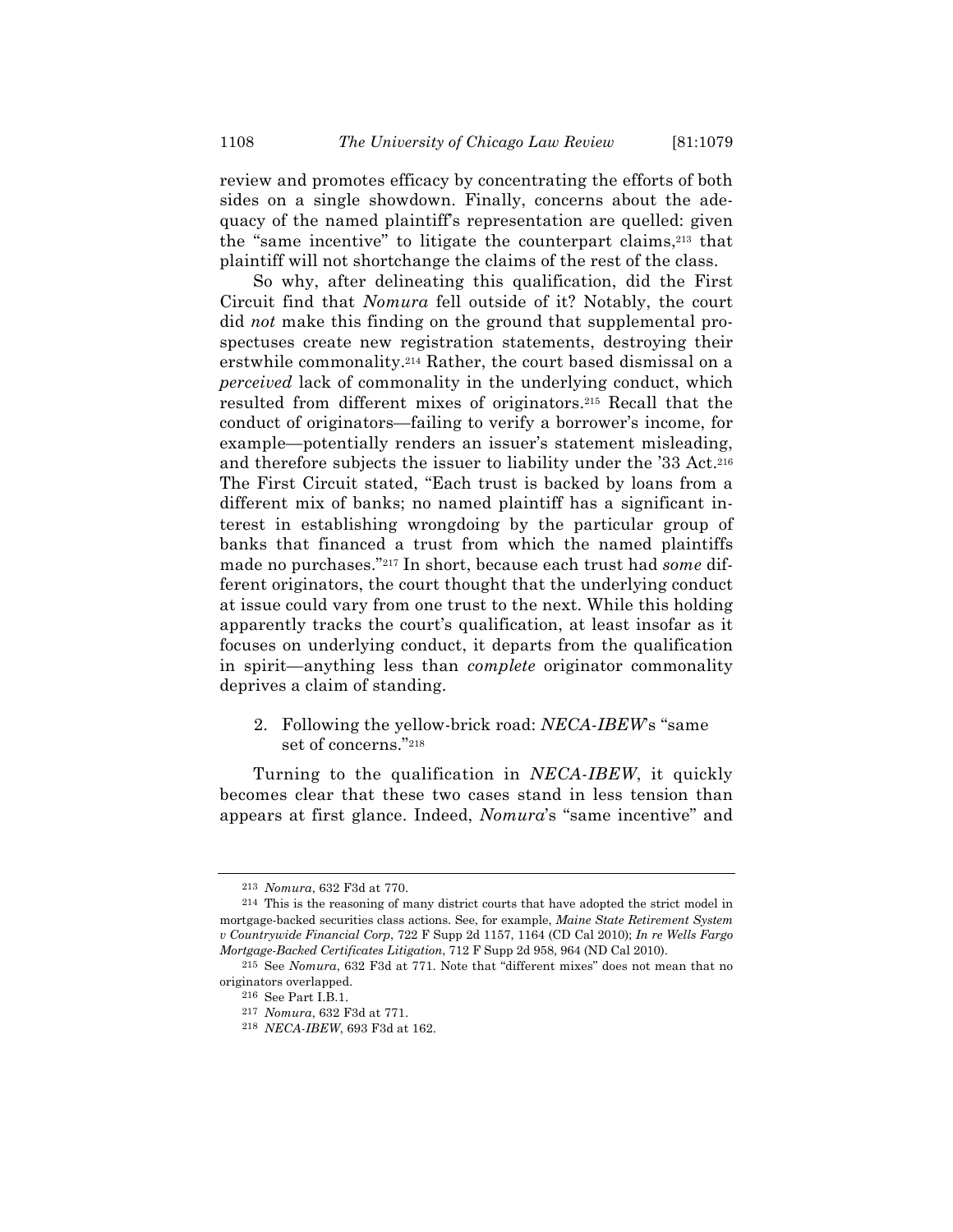"identity of issues" language219 sounds much like *NECA-IBEW*'s "same set of concerns" language.220 Does *NECA-IBEW*, then, simply fall neatly into the qualification spelled out by the First Circuit? Not exactly, for two reasons. First, while the named plaintiff in *NECA-IBEW* did allege that the common shelf registration statement contained misstatements and omissions,221 it also alleged that the unique supplemental prospectuses were materially misleading.222 Second, like in *Nomura*, "the originators of the loans backing each of the 17 Trusts . . . varied dramatically."223 Under the First Circuit's approach, that fact alone would have stripped the lead plaintiff of standing to sue the trusts from which it did not buy.224

To address the first problem, the Second Circuit had to innovate. Here, the "same set of concerns" language did more than *Nomura*'s "same incentive." Namely, it allowed the court to gloss over the distinction between a common shelf registration, which is incorporated into all the final securities offering documents, and the supplemental prospectuses, which contain information unique to each offering. Invoking the "same set of concerns" talisman from *Gratz*, the Second Circuit determined that the shelf registration–supplemental prospectus distinction "does not by itself raise 'a number of fundamentally different concerns' because the location of the representations has no effect on a given purchaser's assertion that the representation was misleading (the source of the injury)."225

Although drawn from a very different legal context constitutional litigation seeking injunctive relief—the analogy to *Gratz* is apt. Textual similarity between the documents governing the different claims was as important in *Gratz* as in *NECA-IBEW*. In *Gratz*, wherein the named plaintiffs, potential transfer applicants, sought to represent freshman applicants, the Court stressed: "The guidelines used to evaluate transfer applicants specifically cross-reference factors and qualifications considered in assessing freshman applicants. In fact, the criteria used to

<sup>219</sup> *Nomura*, 632 F3d at 770.

<sup>220</sup> *NECA-IBEW*, 693 F3d at 162.

<sup>221</sup> Id at 151.

<sup>222</sup> Id. The plaintiff argued that "the common [Shelf] Registration Statement provides the glue that binds together the absent Class Members' purchases of Certificates, as well as the additionally misleading [Prospectus] Supplements." Id at 157.

<sup>223</sup> Id at 153.

<sup>224</sup> See text accompanying notes 215–17.

<sup>225</sup> *NECA-IBEW*, 693 F3d at 162–63 (citation omitted), quoting *Gratz,* 539 US at 264.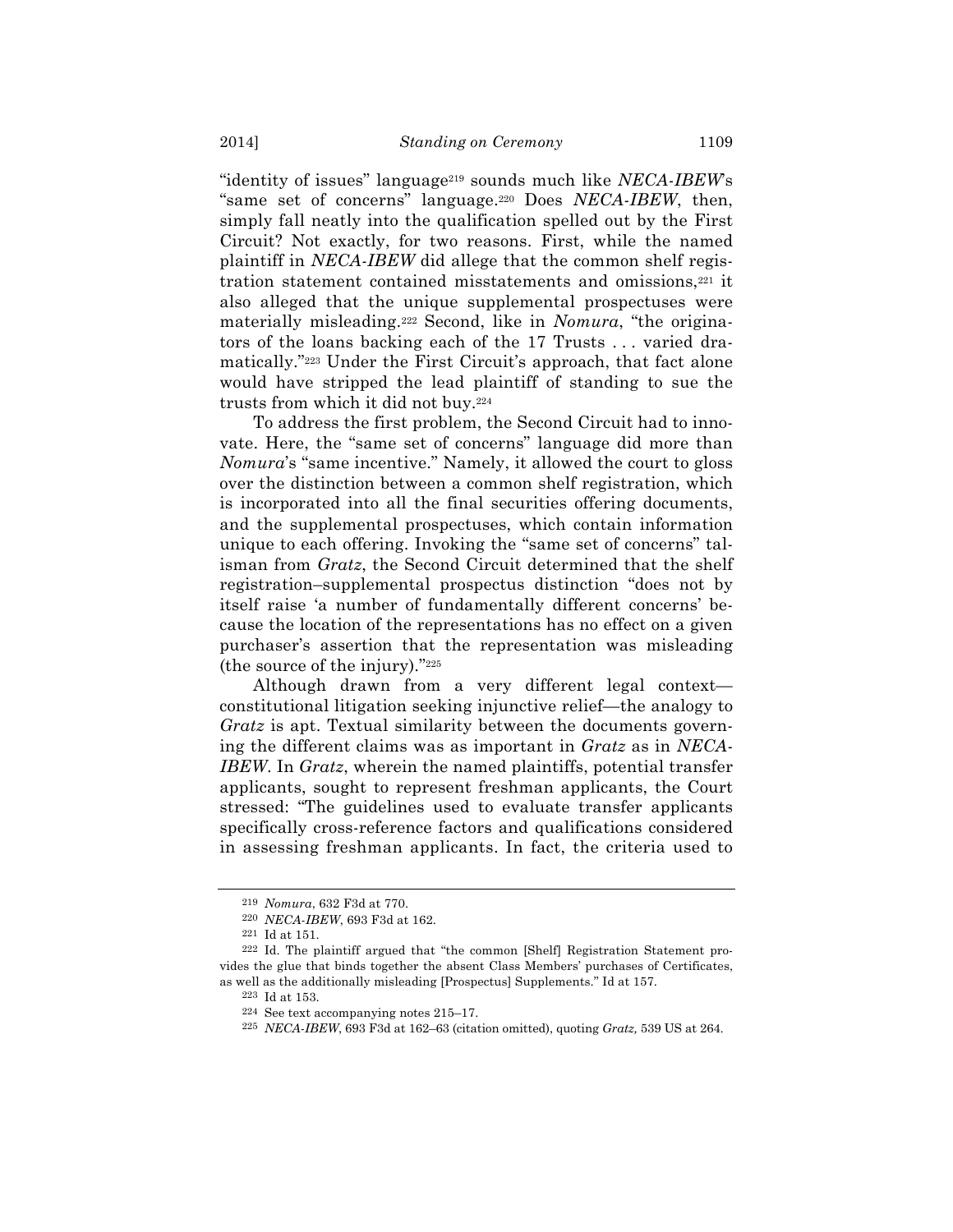determine whether a transfer applicant will contribute to the University's stated goal of diversity are *identical* to that used to evaluate freshman applicants."226 Similarly, in *NECA-IBEW*, the Second Circuit relied on the fact that the defendants "inserted nearly identical misrepresentations into the Offering Documents associated with *all* of the Certificates, whose purchasers plaintiff seeks to represent."<sup>227</sup> Essentially, both courts reasoned as follows: if the allegedly violative language giving rise to two different claims is nearly identical, the same set of concerns is implicated. Thus, it makes no sense to artificially distinguish between textually similar categories of claims that revolve around the same fundamental dispute.

The Court in *Gratz* also eschewed the freshman/transfer distinction because of the practical similarity between the types of claims. Both freshman and transfer applicants contested the idea that an interest in diversity can justify the use of race in undergraduate admissions decisions, and that justification was "the sole rationale the University had provided for any of its race-based preferences in undergraduate admissions."228 In other words, the claims were focused on the same underlying conduct. Indeed, the Court noted, "[T]he *only* difference between the University's use of race in considering freshman and transfer applicants is that all underrepresented minority freshman applicants receive 20 points and 'virtually' all who are minimally qualified are admitted, while 'generally' all minimally qualified transfer applicants are admitted outright."229 In the mortgage-backed securities context, this kind of de minimis difference is analogous to the potentially irrelevant variations—minute details about individual offerings that likely have no bearing on the alleged fraud<sup>230</sup>—introduced by supplemental prospectuses.<sup>231</sup> Indeed, as a court interpreting *NECA-IBEW* recently suggested, a common shelf registration may not even be necessary when substantial

<sup>226</sup> *Gratz*, 594 US at 265.

<sup>227</sup> *NECA-IBEW*, 693 F3d at 162. The court was referring to statements from the shared shelf registration statement that were repeated in each offering's final documents. Id at 162–63.

<sup>228</sup> *Gratz*, 594 US at 267.

<sup>229</sup> Id at 266.

<sup>230</sup> See Part I.B.2.

<sup>231</sup> Of course, the supplemental prospectuses are arguably irrelevant only when claims are predicated on alleged misstatements or omissions in the common shelf registration statement.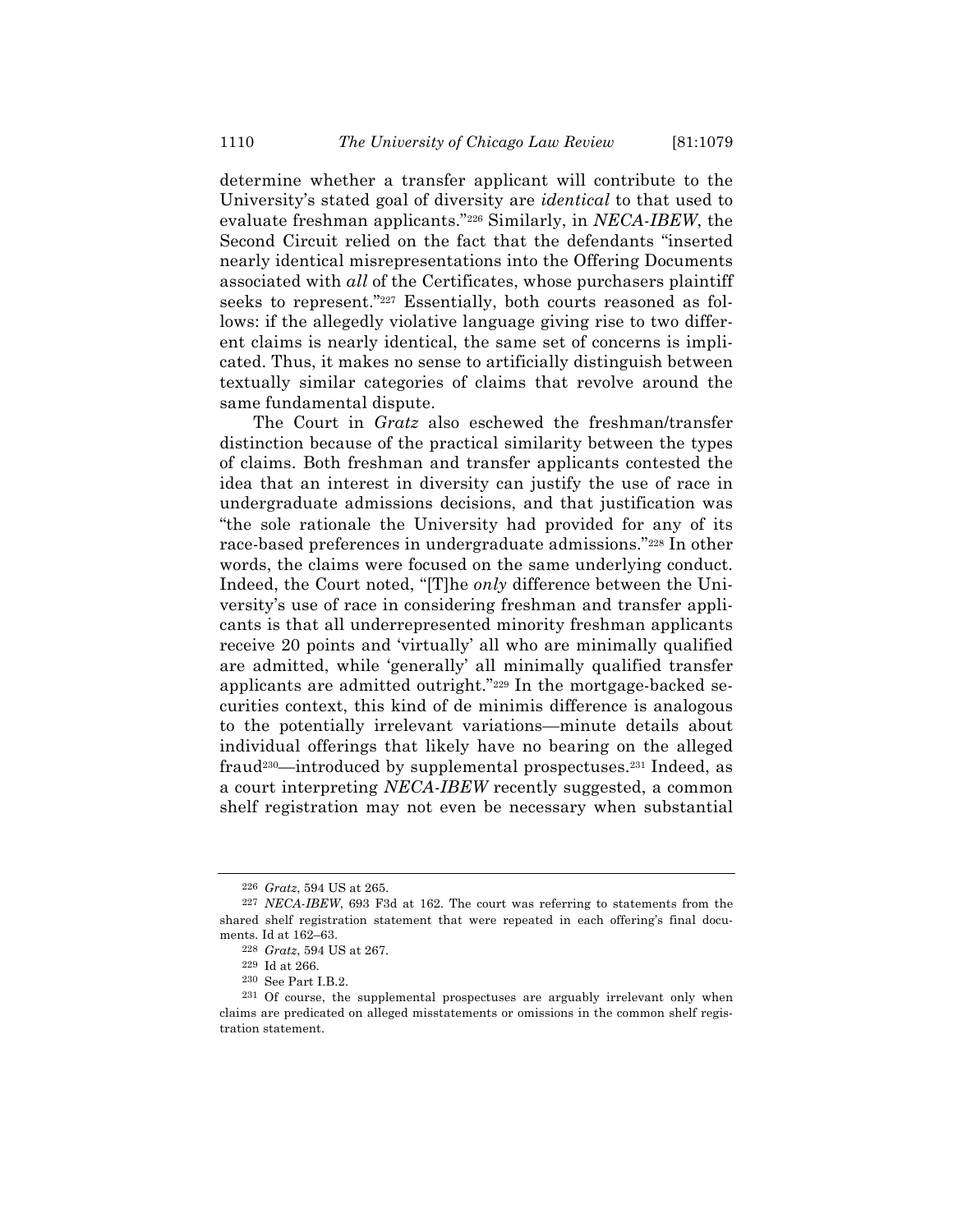textual similarity and common originators exist in two separate offerings, though it is sufficient.232

To address the second concern—different originator mixes the Second Circuit qualified its innovation, retreating toward the common ground between *NECA-IBEW* and *Nomura*. Acknowledging that "[t]he putative class members here did not all purchase debt backed by a single company through offering documents tainted by a single misstatement about that company," the court reasoned that claims concerning *entirely different* mixes of originators "could turn on very different proof" about their underlying conduct, which is what actually renders an issuer's statement misleading.233 Thus, it concluded, "to the extent certain Offerings were backed by loans originated by originators common to [the offerings from which NECA bought], NECA's claims raise a sufficiently similar set of concerns" to establish standing with respect to those other claims.234 In short, named plaintiffs have standing to bring claims regarding securities that they did not purchase if those securities share similar misstatements and common originators with the securities that they did buy.

\* \* \*

Despite their facially conflicting holdings, *NECA-IBEW* and *Nomura* stand astride common ground. Each court at least imagines an expansion of the traditional scope of standing when the underlying conduct is essentially the same and the named plaintiff has the proper incentives to adequately represent the entire class. They similarly reject the formalistic distinction between a registration statement before and after supplementation with a prospectus. Where they diverge is in their treatment of originator mixes: the First Circuit would require an identical pool as between the offerings that the plaintiff and class members bought, while the Second Circuit requires only some commonality.235

<sup>232</sup> See *New Jersey Carpenters Health Fund*, 2013 WL 6669966 at \*3. An example might be a situation in which an arranger has copied an alleged misstatement from the shelf registration statement of an otherwise unrelated offering.

<sup>233</sup> *NECA-IBEW*, 693 F3d at 163.

<sup>234</sup> Id at 164.

<sup>235</sup> The Second Circuit looks for "at least some" originator commonality. Id. It does not assign a value to or expound on this standard. See note 273.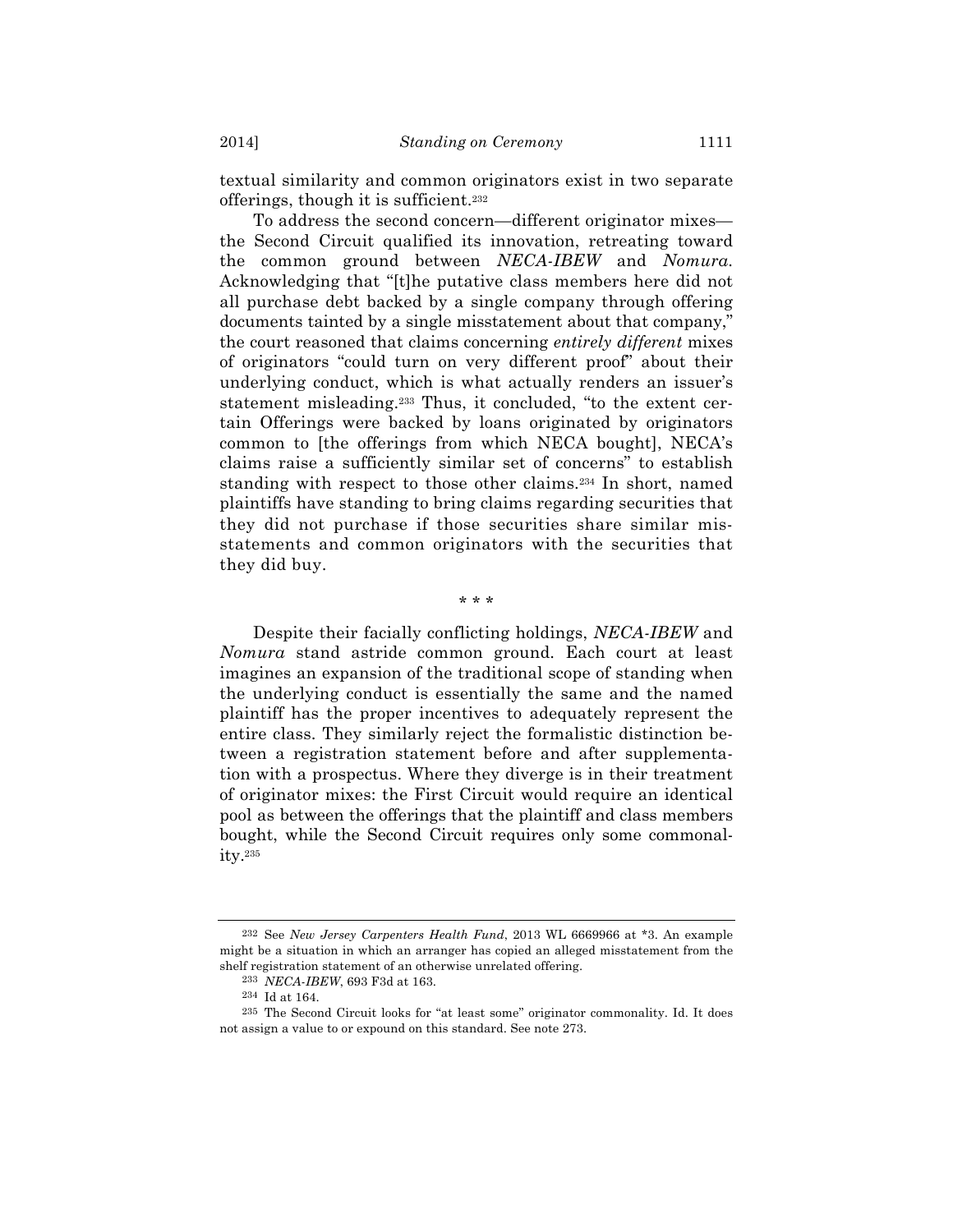# B. Growing an Analytical Framework from Common Ground

Having identified the common ground between *NECA-IBEW* and *Nomura*, an analytical framework can begin to take root and perhaps grow into a better mode of assessing standing in mortgage-backed securities class actions. Synthesizing elements of these and other cases, this Section creates a two-step test for standing in this context: First, do the plaintiff's allegations concern misstatements or omissions in the common shelf registration statement, the supplemental prospectuses, or both? Second, were "at least some" originators common to both the allegedly fraudulent offering that the named plaintiff participated in and the offerings in which class members participated? Each part of the test examines a lead plaintiff's interest in different aspects of the claim—step one ensures that the plaintiff is targeting the same allegedly misleading statements, while step two verifies a shared interest in the originators' underlying conduct.

# 1. Step one: statement commonality.

The first part of this test asks exactly which of the offering documents are allegedly misleading, with three possible answers: (1) only the shelf registration statement common to all the securities offerings, (2) only the supplemental prospectuses unique to each offering, or (3) both.236 This step screens out cases in which the named plaintiff does not have a personal stake in establishing that some *statements* relevant to other class members were misleading.

If only the common shelf registration statement is allegedly misleading,237 the named plaintiff would have standing contingent on the outcome of step two—to sue on behalf of all other purchasers of securities offered under it. This falls squarely within the qualification created by *Nomura*'s "same incentive"

<sup>236</sup> Of course, the final offering documents incorporate the shelf registration statement and the supplemental prospectuses. This test looks at the parts ex ante and would ignore any nonunique segments of the supplemental prospectuses. For instance, if a supplemental prospectus substantially repeats some allegedly misleading information already given in the shelf registration statement, the answer to this inquiry is not thereby changed to "both." The answer would be "both" if, on the other hand, the supplemental prospectus included substantially unique information that was also alleged to be misleading.

<sup>237</sup> At least one court has stated that even a common shelf registration might not be necessary. See *New Jersey Carpenters Health Fund*, 2013 WL 6669966 at \*3 (determining that substantial textual similarity in the supplemental prospectus of a security issued under a different shelf registration statement would also pass muster, provided that it had some common originators).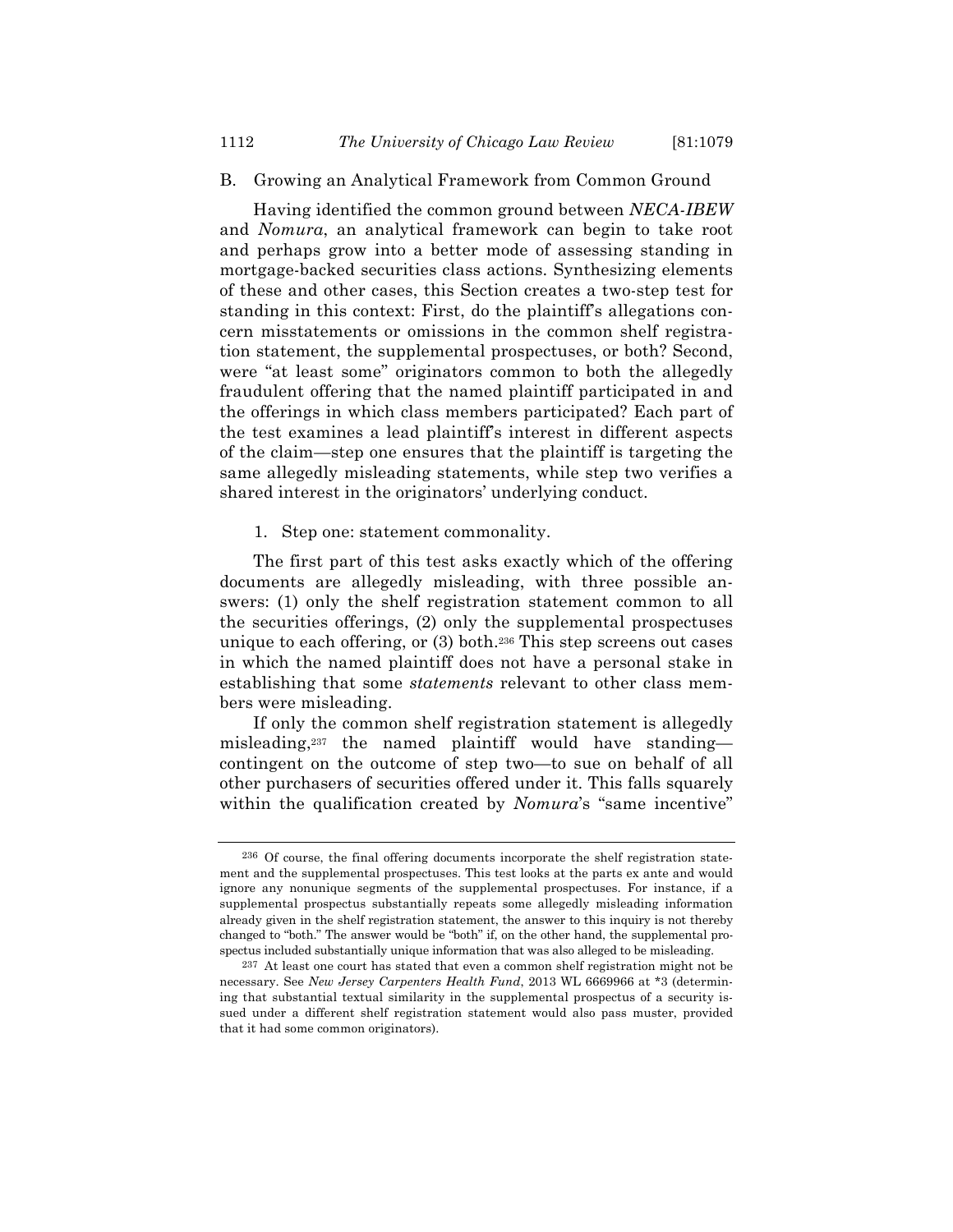language;<sup>238</sup> that is, claims concerning identical flaws in different securities offerings are not meaningfully distinct. Like the former arrestees contesting a policy shared across many counties239 or the health plan participant challenging a standard implemented in different plans,240 plaintiffs arguing that a common shelf registration is misleading with respect to the security that they purchased have the exact same incentives for pressing their claim as they do for claims arising from any other security issued under that statement. Indeed, this is the result of  $AIG<sub>241</sub>$ precisely because the plaintiffs alleged only that the common shelf registration statement was misleading.242 And if this approach is consistent with the First Circuit's strict model, it is certainly acceptable under *NECA-IBEW*'s more permissive "same set of concerns" language. In that case, the Second Circuit allowed claims alleging that *both* the shelf registration statement *and* the supplemental prospectuses were misleading to proceed243—something that this test would not do.

If only the respective supplemental prospectuses are allegedly misleading, on the other hand, the plaintiff lacks standing to represent the claims of purchasers from other offerings. In this case, the test mandates that the class must be pared down to purchasers of the securities that the lead plaintiff bought. This follows because a supplemental prospectus pertains only to a given offering and contains "transaction-specific details—such as pricing information, or information regarding the specific assets to be included in the vehicle from which the securities are issued."<sup>244</sup> It is issued as part of the "offering documents" for one particular security.245 In these circumstances, there would be no obvious glue to bind the claims of the named plaintiff and the class members that purchased other securities.

The more difficult case is one in which the plaintiff alleges that both the common shelf registration statement and the

<sup>238</sup> Though the First Circuit delineated this qualification, it did not necessarily adhere to it. See Part III.A.1.

<sup>239</sup> See *Payton*, 308 F3d at 675.

<sup>240</sup> See *Fallick*, 162 F3d at 411–12.

<sup>241</sup> The First Circuit cited this case as an example of the qualification. See Part III.A.1.

<sup>242</sup> *AIG*, 741 F Supp 2d at 538. For more cases holding likewise, see *In re CitiGroup Inc Bond Litigation*, 723 F Supp 2d 568, 585 (SDNY 2010); *In re Countrywide*, 588 F Supp 2d at 1166.

<sup>243</sup> See *NECA-IBEW*, 693 F3d at 153, 164.

<sup>244</sup> Id at 150.

<sup>245</sup> *Nomura*, 632 F3d at 766.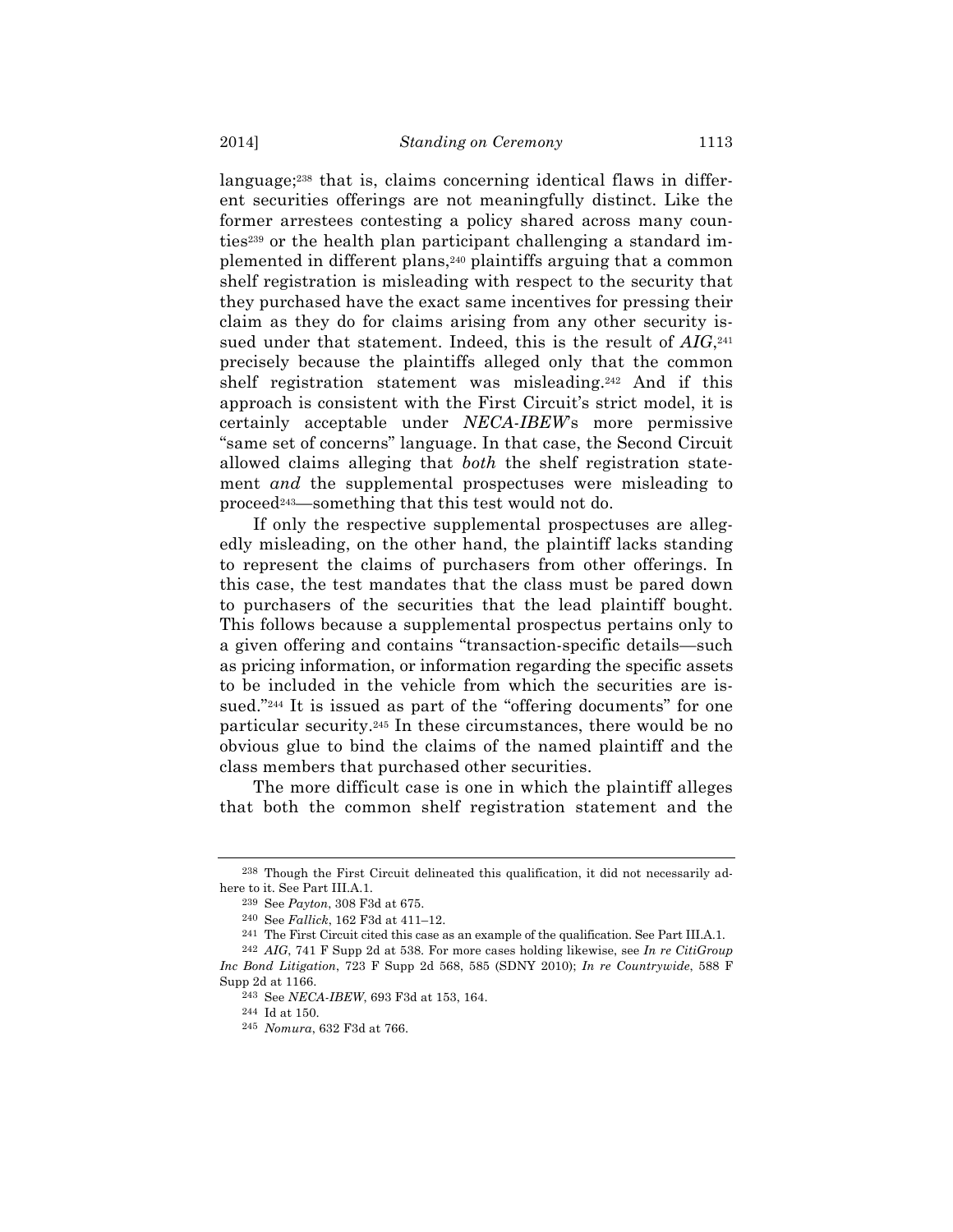supplemental prospectuses are misleading in unique ways.<sup>246</sup> The Second Circuit faced this locational distinction in *NECA-IBEW*<sup>247</sup> because the alleged misstatements occurred in both the common shelf registration statement and the supplemental prospectuses.248 The plaintiff claimed that the problematic information from the shelf registration statement was "essentially repeated" in the supplemental prospectuses.249 Unfortunately, the court did not meaningfully analyze the veracity of that claim, which is dubious.<sup>250</sup> For instance, although the court described the supplemental prospectuses as containing "similar, generic misrepresentations," it also noted that "only the Prospectus Supplements . . . set forth [the originators'] respective lending guidelines—the descriptions of which, plaintiff alleges, were [ ] misleading."251 Indeed, the plaintiff even described the supplemental prospectuses as "additionally misleading."252 Thus, while the court elides this locational distinction, the plaintiff in *NECA-IBEW* appears to have alleged that the shelf registration statement and the supplemental prospectuses were uniquely misleading. In circumstances such as these, how does the proposed test operate? Do the uniquely misleading supplemental prospectuses poison class standing that would otherwise be validated by misstatements in a common shelf registration statement?

Harsh though it may seem, the answer should be *yes*—the plaintiff lacks standing to represent the claims of purchasers from other offerings whose supplemental prospectuses are alleged to be uniquely misleading, and the test does not proceed.253 This outcome is justified by its behavioral impact: If the allegedly misleading content of the supplemental prospectuses is not integral to the case, class members can simply tailor their claims by asserting that the common shelf registration statement alone is misleading, thereby proceeding to step two.254 If, on the other hand, class members rely so heavily on the uniquely misleading

<sup>246</sup> This does *not* include the case in which the supplemental prospectus merely repeats allegedly misleading information from the shelf registration statement. See note 236.

<sup>247</sup> See *NECA-IBEW*, 693 F3d at 162–63.

<sup>248</sup> Id at 149.

<sup>249</sup> Id.

<sup>250</sup> The court probably failed to analyze this claim because, under the Second Circuit's test, the location of the representations is irrelevant. See id at 162–63.

<sup>251</sup> *NECA-IBEW*, 693 F3d at 151, 153.

<sup>252</sup> Id at 157.

<sup>253</sup> Note that the proposed test ignores substantial repetitions of information from the shelf registration statement in supplemental prospectuses. See note 236.

<sup>254</sup> See text accompanying notes 237–43.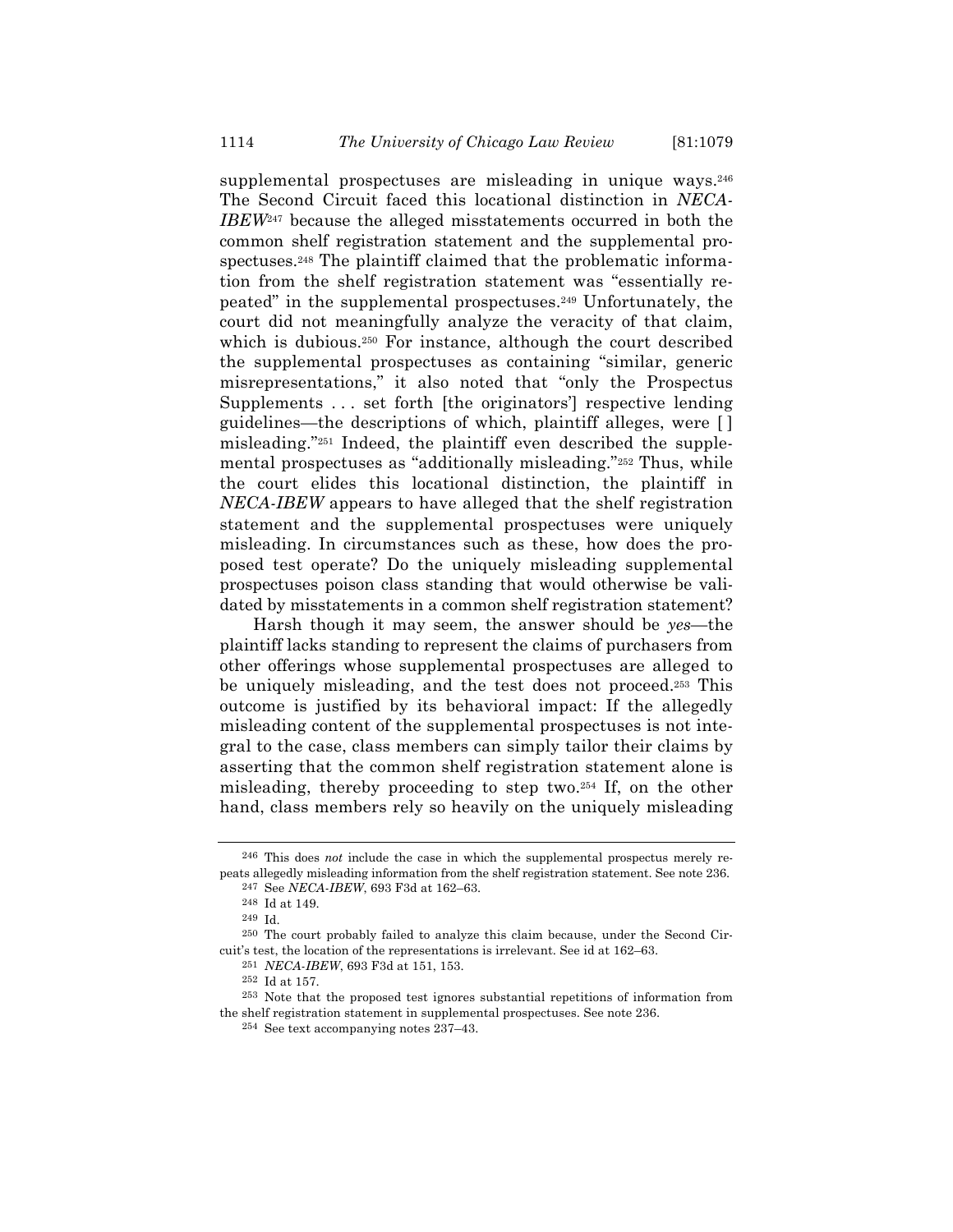information in the supplemental prospectus that they must include it, then they are better off bringing separate actions, because the named plaintiff would neither have the "same incentive" to litigate on their behalf nor the "same set of concerns." In short, the named plaintiff would have no "personal stake" in proving that unique supplemental prospectuses from other offerings were misleading.255 Indeed, doing so would merely detract resources from the claim relevant to the named plaintiff, and the only conceivable benefit to them—enlarged class size—would be indirect and uncertain.

One might argue that the screening performed by this test or any incarnation of class action standing—is duplicative of Rule 23 certification. For instance, since a securities-fraud class action would typically proceed as a Rule  $23(b)(3)$  action,<sup>256</sup> plaintiffs would be required to show "that the questions of law or fact common to class members predominate over any questions affecting only individual members."257 Like the proposed two-step test, this would seem to screen out instances in which certain class members rely heavily on uniquely misleading information in supplemental prospectuses. Or, at the settlement stage, sophisticated class members being shortchanged by a lead plaintiff might receive notice and opt out (thus screening themselves out of the class) under Rule 23(e)(4).

This is not to say, however, that the proposed test is superfluous. First, the historical trend has been toward an almost automatic certification of securities-fraud class actions,258 suggesting that a tailored class standing test could screen out plaintiffs that might be missed at the certification stage. Second, and more importantly, even reaching that stage can be quite costly, because "[g]enerally, prior to the class certification decision, plaintiffs seek expansive general discovery into the class claims."259 Indeed, "the class certification process has become increasingly burdensome and costly. . . . [P]roceeding with the class certification

<sup>255</sup> See *Baker v Carr*, 369 US 186, 204 (1962) (stating that whether the plaintiff has "a personal stake in the outcome of the controversy" is "the gist of the question of standing").

<sup>256</sup> See, for example, *New Jersey Carpenters Health Fund v Residential Capital, LLC*, 272 FRD 160, 168–71 (SDNY 2011) (conducting a Rule 23(b)(3) analysis).

<sup>257</sup> FRCP 23(b)(3).

<sup>258</sup> See Margaret Anne Caulfield, Note, *Class Action Certification in Private Securities Litigation: Endangered Species?*, 14 Suffolk J Trial & App Advoc 94, 109 (2009) ("[H]istorically, securities class actions were almost always certified.").

<sup>259</sup> Linda S. Mullenix, *Dropping the Spear: The Case for Enhanced Summary Judgment Prior to Class Certification*, 43 Akron L Rev 1197, 1236 (2010).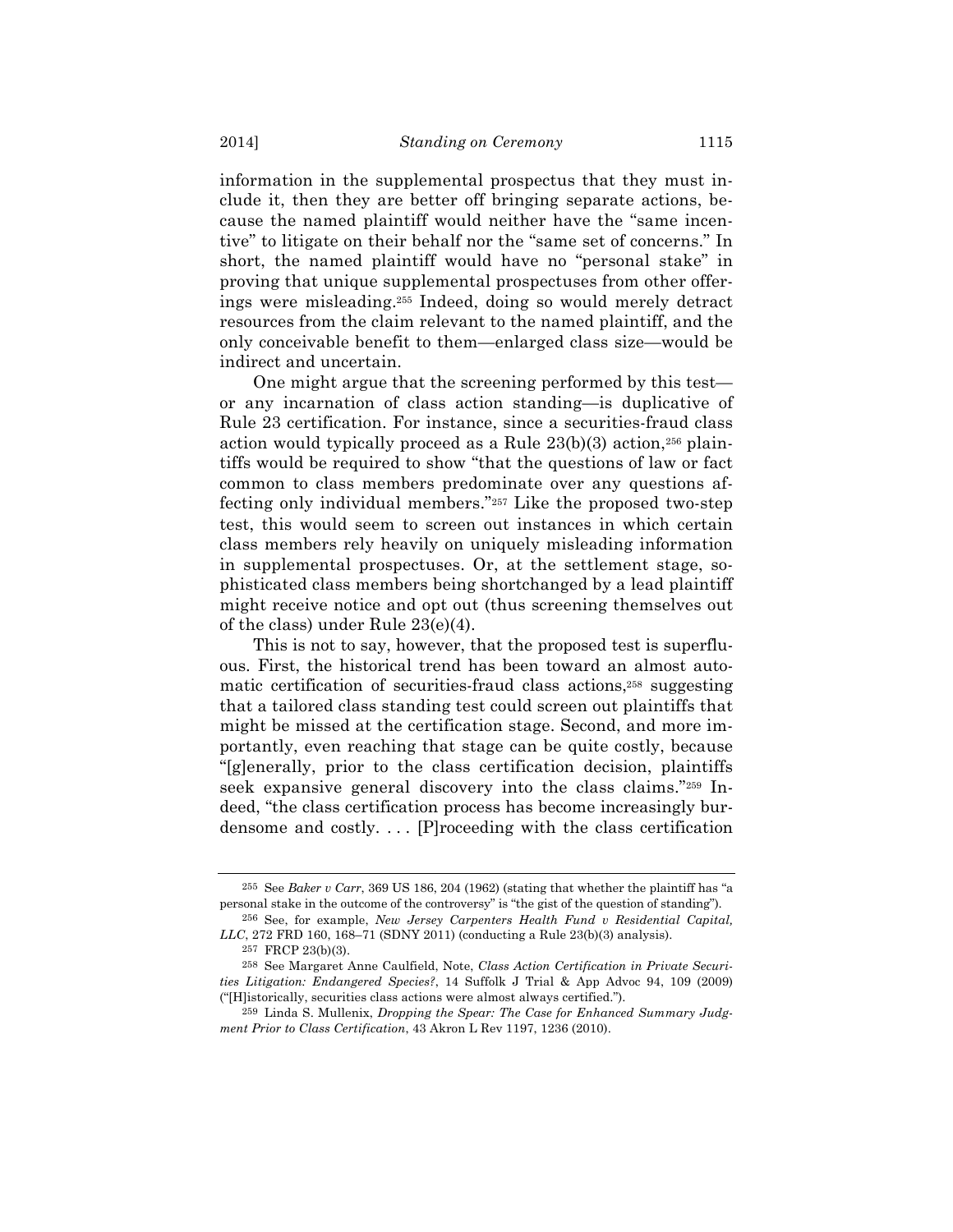process entails *massive* transaction costs involved with precertification discovery and motion practice."260 Thus, properly applied class standing analysis acts as a frontline screen that reduces costs for all parties. If anything, the possibility that some plaintiffs would be screened out during certification *increases* the need for a functional class standing test on the front end: if eventual screening of certain plaintiffs is inevitable, they—and their costly motions and discovery requests—should be removed as soon as possible.

The proposed rule forces the plaintiff to weigh the economic benefit of certifying a larger class against the cost of narrowing claims to common elements. A looser rule—like that endorsed by the Second Circuit, which explicitly declines to make the locational distinction that step one does<sup>261</sup>—would basically make the certification of larger classes costless and therefore prove odious to defendants, who would face greater pressure to settle.262 It would also jeopardize the interests of class members claiming harm from different statements, who might receive inadequate representation under the Second Circuit's more lenient analysis. While determining with certainty whether the statements in the supplemental prospectuses in *NECA-IBEW* were in fact essentially repeated is impossible based on the Second Circuit's scant analysis of that question,263 the proposed test, if applied there, likely would have required whittling the claims down to those pertaining to a common registration statement. This could significantly reduce class size, forcing claimants whose evidence primarily concerns statements in supplemental prospectuses to proceed singly, in a smaller class of their own, or not at all. Thus, by examining the location of the allegedly misleading statement, step one adds an essential layer of scrutiny that *NECA-IBEW* lacks.

<sup>260</sup> Id at 1235 (emphasis added).

<sup>261</sup> The Second Circuit stated that "the location of the representations has no effect on a given purchaser's assertion that the representation was misleading." *NECA-IBEW*, 693 F3d at 162–63. By contrast, step one is entirely focused on the location of the representations—it is outcome determinative.

<sup>262</sup> These are often referred to as "blackmail settlements." See *Matter of Rhone-Poulenc Rorer, Inc*, 51 F3d 1293, 1298 (7th Cir 1995) (defining blackmail settlements as "settlements induced by a small probability of an immense judgment in a class action").

<sup>263</sup> See text accompanying notes 247–52.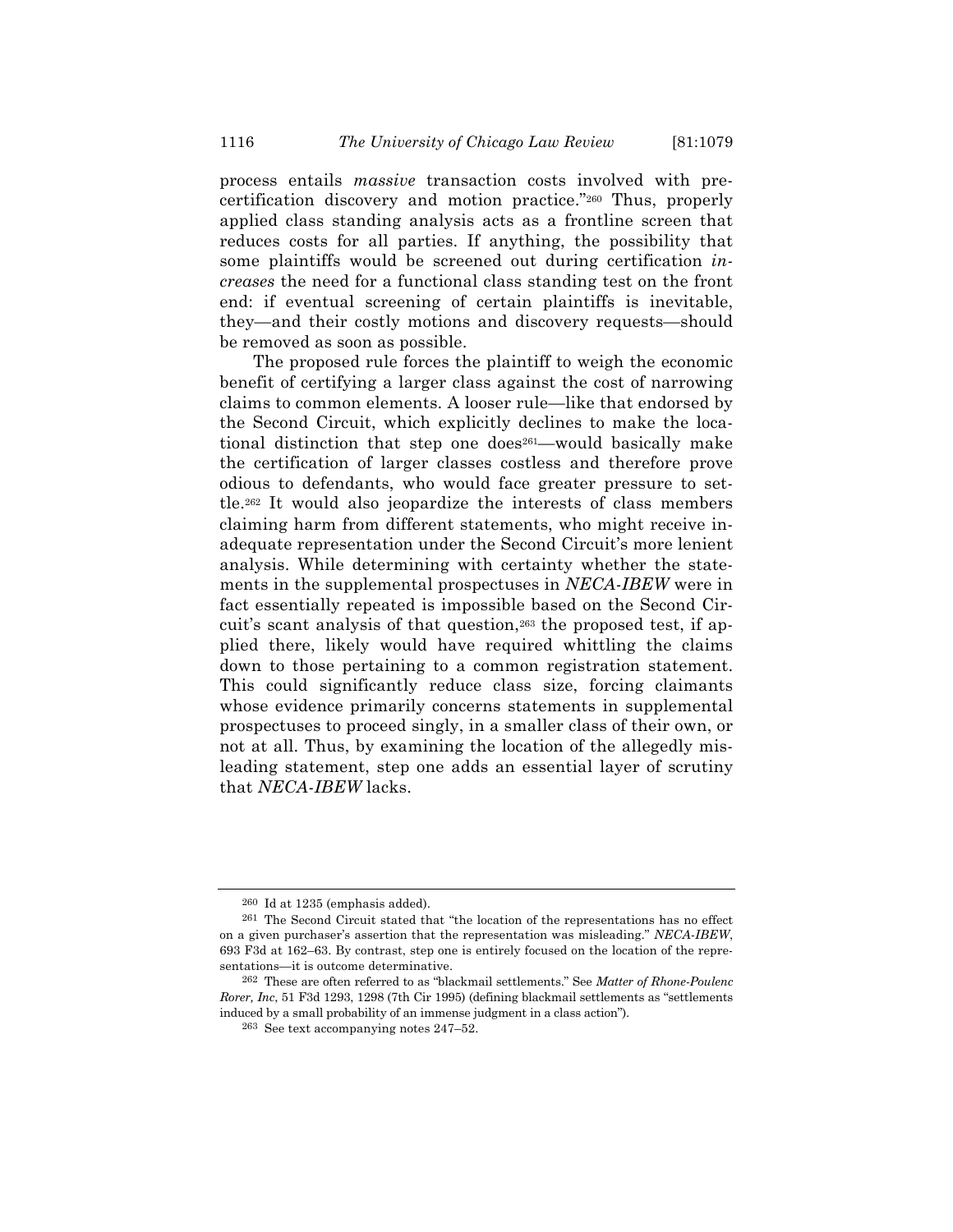# 2. Step two: originator commonality.

Assuming that the class survives step one by alleging that only the shelf registration statement common to a batch of securities is misleading,264 the court should then apply a version of the common-originator test.265 This will pare down classes wherein the named plaintiff's interests are aligned with those of the class as far as the common *statement*—because they passed step one—but not with respect to the originators' underlying conduct that actually makes the statement fraudulent. Again, underlying conduct is a bad act undertaken by an originator in granting loans;266 it has the capacity to make statements in the offering documents—drafted by issuers, who are on the hook for misstatements—untrue and therefore actionable under the '33 Act.267 Such screening is desirable because the plaintiff should develop the case evenly; that is, without some common originators, the plaintiff would lack any incentive to prove wrongdoing by originators with whom it did not deal. Thus, working in conjunction with step one, the common-originator test ensures that the named plaintiffs' interests and incentives align with those of the class members that they represent—both in terms of the allegedly fraudulent statement and the underlying conduct that renders it illicit.

This step confers standing on only those claims concerning offerings backed by "at least some" of the same originators implicated in the offerings purchased by the named plaintiff.268 Commonality is relevant only insofar as it concerns allegedly bad underlying conduct. In other words, a common but blameless originator cannot bind together two claims relying on the underlying conduct of other, noncommon originators.269 To illustrate the

<sup>264</sup> Bearing in mind the substantial-textual-similarity exception. See note 237.

<sup>265</sup> See *NECA-IBEW*, 693 F3d at 164. Note that using the common-originator test does not amount to adopting the Second Circuit's position, for two reasons: (1) it is preceded by step one, which makes the locational distinction that the Second Circuit explicitly rejected (see note 261) and thereby screens out a different set of claimants; (2) it defines "at least some," something that the Second Circuit neglected to do. See text accompanying notes 282–83.

<sup>266</sup> Examples of bad underlying conduct include: failing to verify the homebuyer's income or coaching them to falsely inflate it, generating inaccurate property appraisals, approving loans at rates higher than the buyer can afford, and so forth. See *NECA-IBEW*, 693 F3d at 151–52. See also Part I.B.1.

<sup>267</sup> See Part I.B.1.

<sup>268</sup> See *NECA-IBEW*, 693 F3d at 164.

<sup>269</sup> For example, imagine a situation with two faulty originators, A and C, and one innocent originator, B. Offering 1 involves originators A and B, while offering 2 involves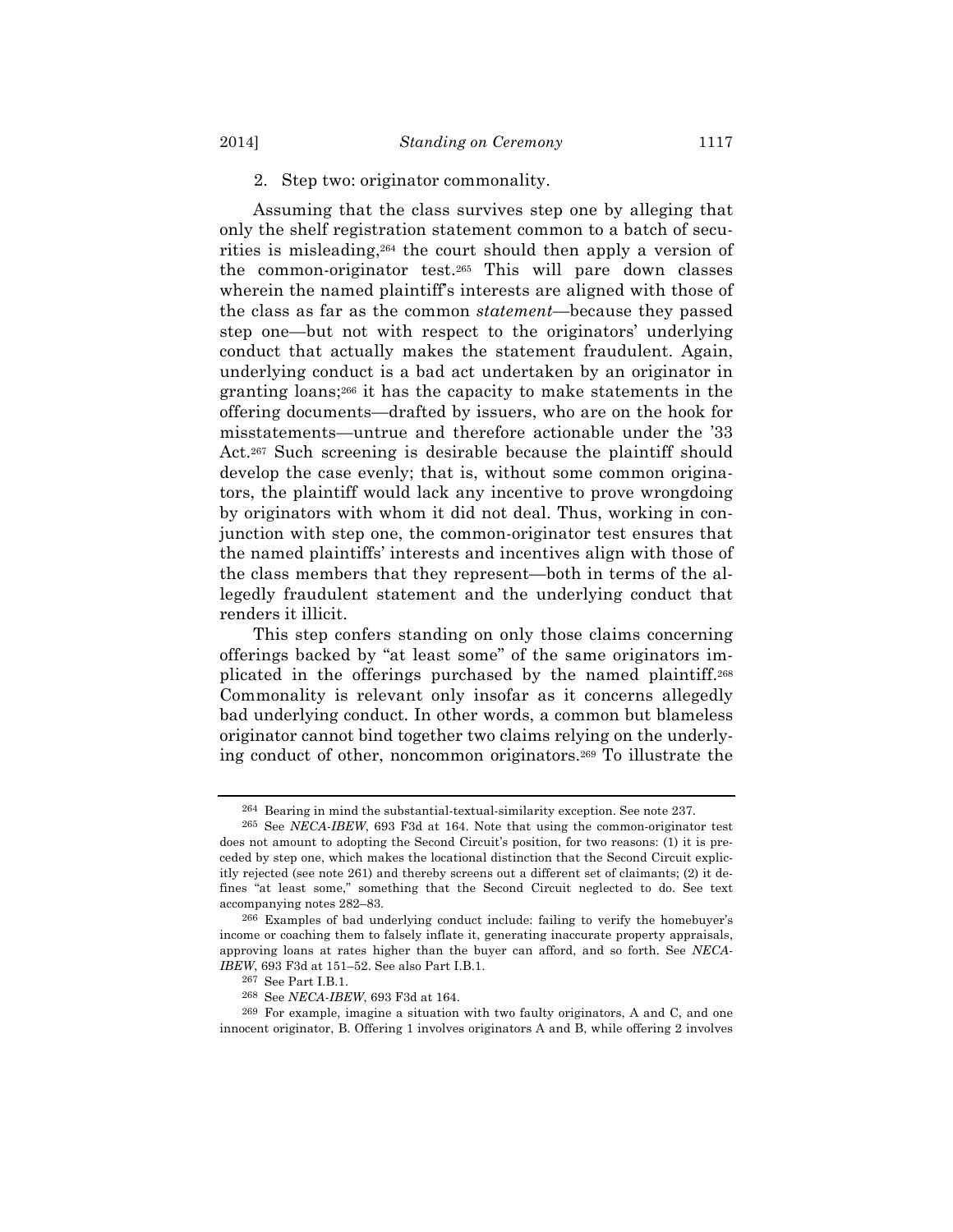test:270 Imagine that the named plaintiff purchased securities from an offering involving originators A, B, and C. Class member 1 purchased from another offering involving originators A, B, and D; class member 2 purchased from another offering involving originators A, E, and F; and class member 3 purchased from yet another offering involving originators G, H, and I. The named plaintiff has standing to represent class member 1 because he or she purchased from an offering backed by loans from common originators A and B. The named plaintiff also has standing with respect to class member 2, due to common originator A. However, class member 3 purchased from an offering involving *entirely different* originators; thus, the named plaintiff lacks standing with respect to class member 3's claim.

Such a line must be drawn between facially identical statements made by issuers because the underlying conduct of originators is precisely what transforms those statements into misrepresentations and therefore comprises a critical component of what must be proven.<sup>271</sup> In the example above, proving that originators A, B, and C engaged in unscrupulous lending practices belied by the shelf registration statement will have no bearing on the exact same statement made about originators G, H, and  $I<sub>z72</sub>$  though such proof is the lynchpin of the named plaintiff's case. Accordingly, class member 3's claim will not be advanced by such proof, and therefore he or she would fare better if represented by a named plaintiff with parallel allegations. This crucial distinction serves as the basis for step two.

Difficulty lies in assigning a value to "at least some," which the Second Circuit failed to do.273 If taken literally, as that court may have intended,274 "at least some" common originators means

B and C. If the named plaintiff purchased from offering 1, he or she cannot thereby represent purchasers from offering 2, because the only commonality is with respect to B, who is innocent.

<sup>270</sup> This example assumes that all the offerings are covered by a common shelf registration statement (or substantially similar statements), that all originators engaged in bad underlying conduct, and that step one is satisfied.

<sup>271</sup> See *National Credit Union Administration Board v RBS Securities, Inc*, 900 F Supp 2d 1222, 1254 (D Kan 2012) ("Proof that other originators deviated from underwriting guidelines or that it was a general problem within the industry is not sufficient by itself.").

<sup>272</sup> G, H, and I may, indeed, have done nothing wrong, despite being covered by the same registration statement.

<sup>273</sup> See *FDIC v Countrywide Financial Corp*, 2012 WL 5900973, \*12 (CD Cal) ("*NECA-IBEW* does not mention any limitation on its origination rule.").

<sup>274</sup> See Goldman Petition at \*29 (cited in note 11) (stating that the Second Circuit held that NECA could pursue claims involving one trust even though only 9 percent of the loans backing it derived from a common originator).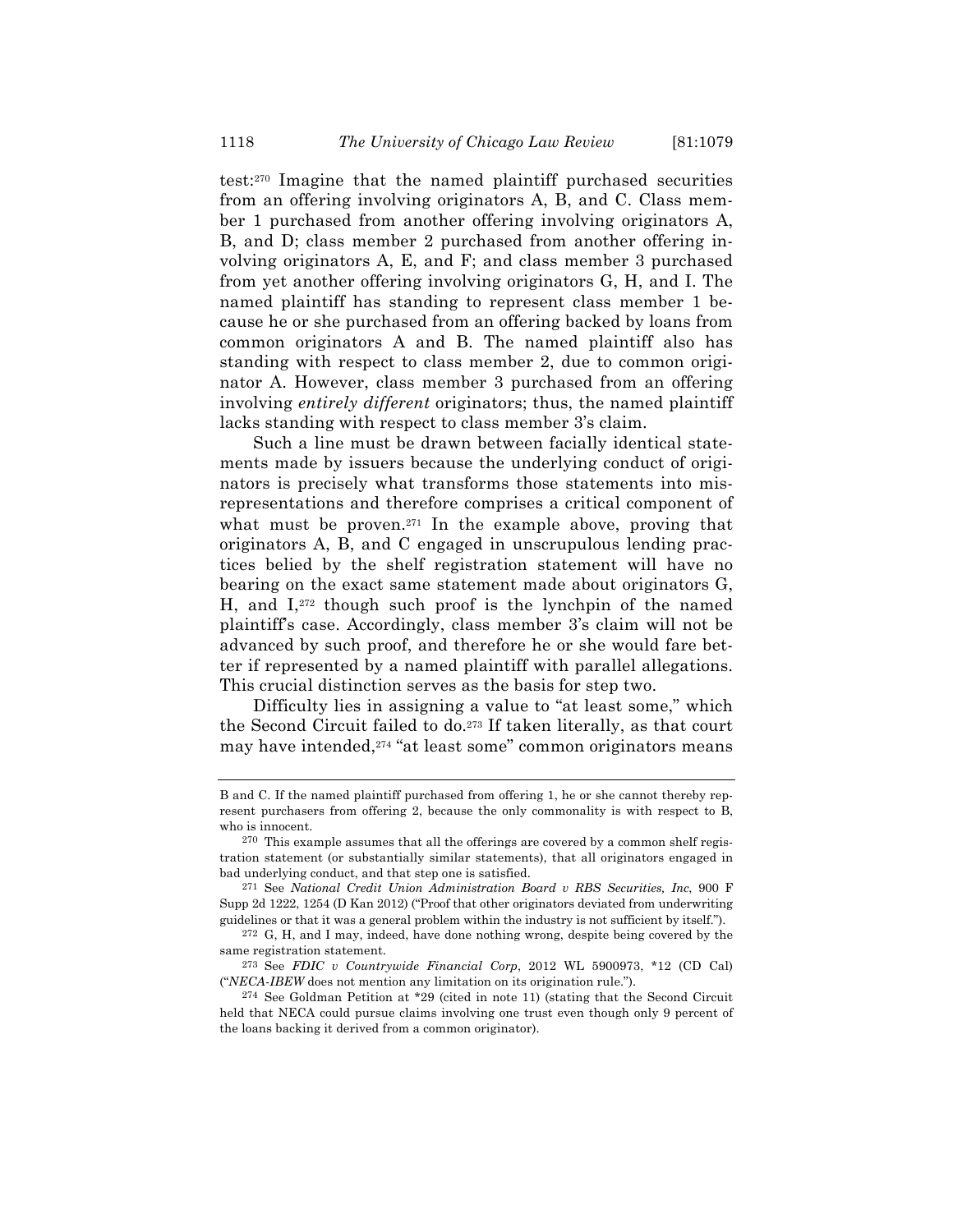that a hypothetical claim related to a mortgage-backed security with 0.1 percent of its loans originated by B would be swept into the class so long as B was also involved in the offering that the named plaintiff purchased from, and provided that both securities were covered by a common shelf registration statement. While it appears extreme, this scenario nevertheless contemplates underlying conduct—albeit in only 0.1 percent of the loans backing the hypothetical security—that allegedly renders its offering documents fraudulent.275 Given the strict liability nature of §§ 11 and 12 of the '33 Act,276 allowing any quantum of securities fraud, however slight, is anomalous. An obvious counterargument would be that purchasers from such a hypothetical offering did not meaningfully rely on the allegedly fraudulent statement, which was, according to this argument, true 99.9 percent of the time. A defendant would attempt to cast these purchasers as improperly seeking ex post facto insurance against what only turned out to be, in hindsight, a bad investment. An insolvent defendant might even argue that allowing such plaintiffs to proceed would rob more deserving plaintiffs of a full recovery. The flaw with this line of reasoning is that the '33 Act is a strict liability regime,<sup>277</sup> meaning that proof of fault—here, knowledge that the investment was bad—is simply unnecessary.278 By creating a strict liability regime, Congress chose to effectively make issuers wear an insurer hat as well. Even if a judge were sympathetic to such pleas, standing—an up-front, categorical bar to the claim—would hardly be the remedy of choice. It would be much more sensible to adjust recovery at a later stage of the proceedings, bringing it in line with the ratio of offending loans.279 Accordingly, the common-originator analysis, as applied in step two of this test, means *any* commonality.

<sup>275</sup> With the caveats about certification noted in Part III.B.1, defendants can take solace in the likelihood that claims with such minimal commonality would be screened out during certification. See FRCP 23(b)(3).

<sup>276</sup> See text accompanying notes 65–71.

<sup>277</sup> See *Herman & MacLean v Huddleston*, 459 US 375, 381 (1983) (noting that § 11 is "designed to assure compliance with the disclosure provisions of the Act by imposing a stringent standard of liability"). See also Marc I. Steinberg and Brent A. Kirby, *The Assault on Section 11 of the Securities Act: A Study in Judicial Activism*, 63 Rutgers L Rev 1, 10 (2010) (describing § 11's "virtually absolute strict liability against the issuer" and "minimal pleading requirements").

<sup>278</sup> See Dan B. Dobbs, Paul T. Hayden, and Ellen M. Bublick, *Dobbs' Law of Torts* § 437 (Reuters 2014).

<sup>279</sup> See, for example, Robert Elkin and Robert J. Bluhm, *Indirect Purchaser Standing in Antitrust Actions: Duplicative Liability in the Energy Industry*, 11 Ener L J 185,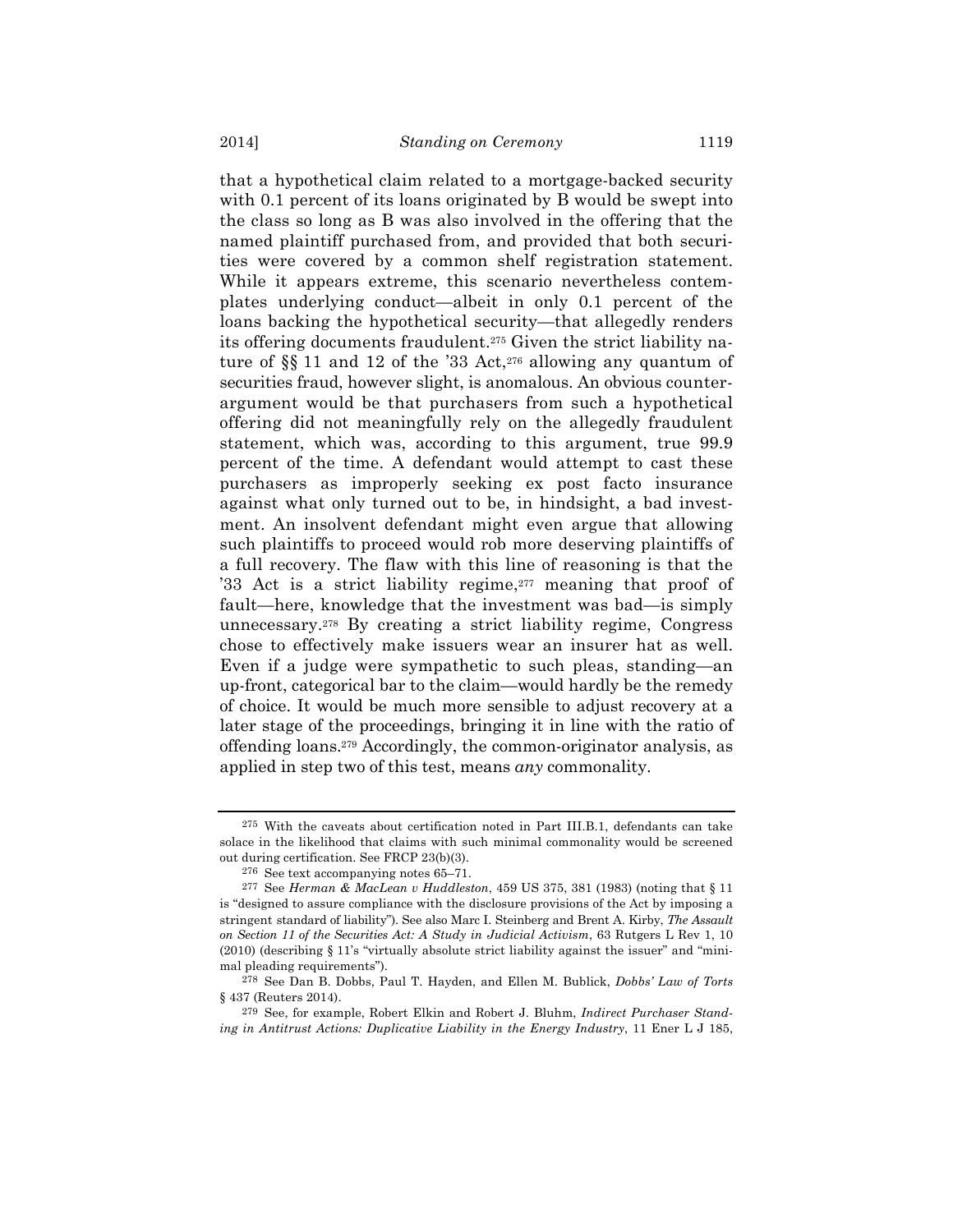\* \* \*

How would this test look in practice? Imagine a hypothetical case280 wherein the named plaintiff has purchased only from offering 1 but seeks to represent purchasers from offerings 2 and 3 as well. All three offerings are covered by a common, allegedly misleading shelf registration statement and share 20 percent originator commonality. Offerings 1 and 2 also contain unique, allegedly misleading statements in their supplemental prospectuses.281 Unlike the Second Circuit, which would confer standing to represent all these purchasers,282 step one of the proposed solution knocks out purchasers from offering 2, because their claim partly relies on uniquely misleading statements in their supplemental prospectus.283 Buyers of offering 3 reach step two because the allegedly misleading statements are located only in a shelf registration statement shared with offering 1. Step two diverges from the First Circuit's analysis, which would require an identical originator mix,284 thereby eliminating purchasers from all offerings except offering 1. Unlike the First Circuit's approach, step two would allow claims related to offering 3 to proceed, because they share "at least some" originator commonality with offering 1. Both phases of the proposed test would operate differently than did either of these courts' approaches, meticulously ensuring that named plaintiffs share an actual alignment of interests and incentives with the class members.

# **CONCLUSION**

The present circuit split has thrown mortgage-backed securities class standing into disarray. Supreme Court decisions, as both the First and Second Circuits noted, have thus far shed little

<sup>209–10 (1990) (</sup>discussing the possibility of adjusting damages so as to avoid duplicative awards resulting from differing treatment of standing in parallel state and federal utilityregulation regimes).

<sup>280</sup> This hypothetical is loosely based on the facts of *Nomura*, as developed in the district court. See *Plumbers' Union Local No. 12 Pension Fund v Nomura Asset Acceptance Corp*, 658 F Supp 2d 299, 305–09 (D Mass 2009).

<sup>281</sup> These are not substantial repetitions of the registration statement. See note 236.

<sup>282</sup> The Second Circuit ignores the location of allegedly fraudulent statements, allowing claims partly based on misleading supplemental prospectuses to proceed. See note 261.

<sup>283</sup> If they desired to remain part of the class, they could tailor their claim to remove such additional allegations, relying instead on the common registration statement. See text accompanying notes 254–55.

<sup>284</sup> See *Nomura*, 632 F3d at 771.